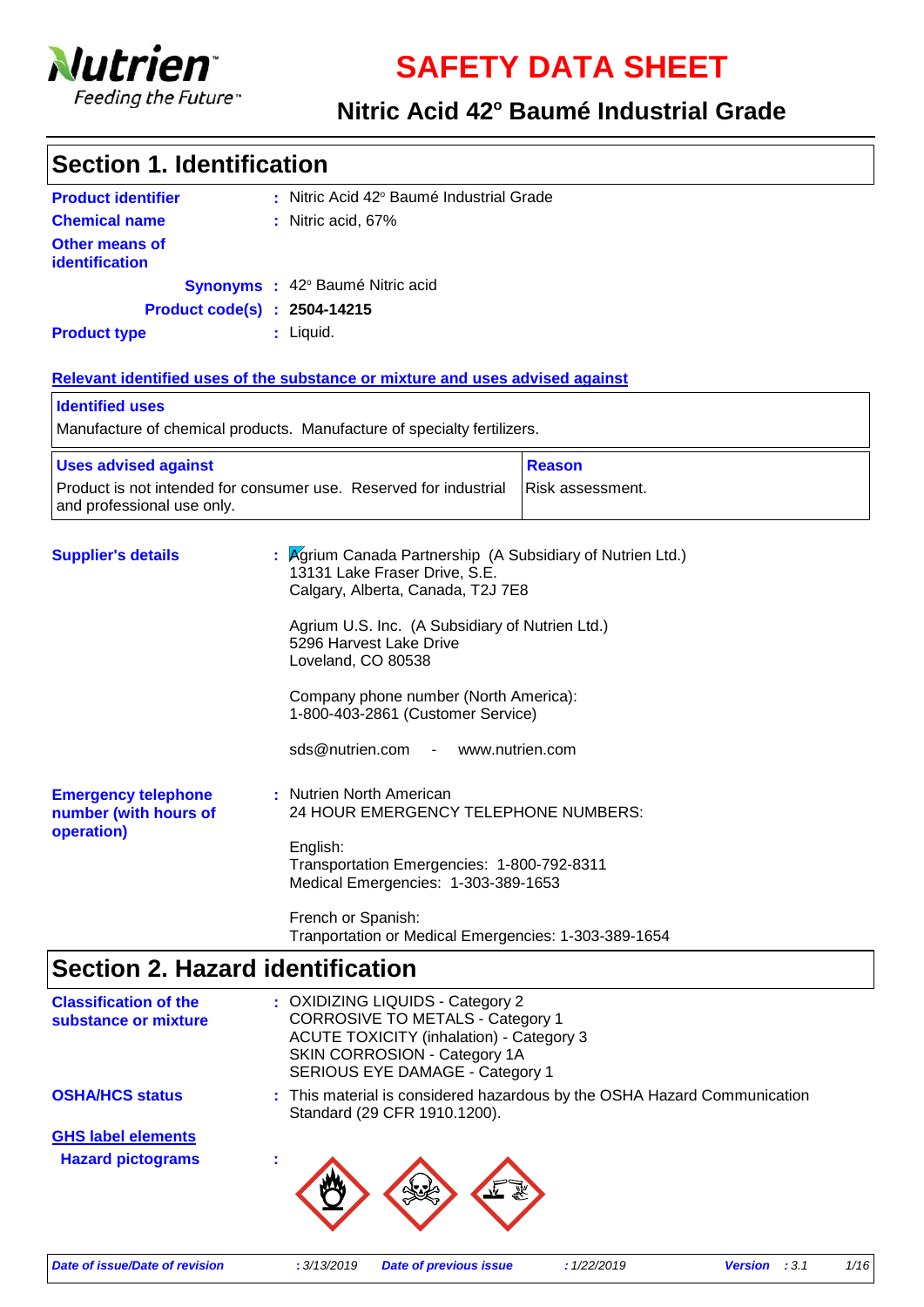### **Section 2. Hazard identification**

| <b>Signal word</b>                                     | : Danger                                                                                                                                                                                                                                                                                                                                                                                                                                                                                                                                                                                                                                                                     |  |
|--------------------------------------------------------|------------------------------------------------------------------------------------------------------------------------------------------------------------------------------------------------------------------------------------------------------------------------------------------------------------------------------------------------------------------------------------------------------------------------------------------------------------------------------------------------------------------------------------------------------------------------------------------------------------------------------------------------------------------------------|--|
| <b>Hazard statements</b>                               | May intensify fire; oxidizer.<br>May be corrosive to metals.<br>Toxic if inhaled.<br>Causes severe skin burns and eye damage.                                                                                                                                                                                                                                                                                                                                                                                                                                                                                                                                                |  |
| <b>Precautionary statements</b>                        |                                                                                                                                                                                                                                                                                                                                                                                                                                                                                                                                                                                                                                                                              |  |
| <b>General</b>                                         | : Read label before use. Keep out of reach of children. If medical advice is needed,<br>have product container or label at hand.                                                                                                                                                                                                                                                                                                                                                                                                                                                                                                                                             |  |
| <b>Prevention</b>                                      | : Wear protective gloves. Wear eye or face protection. Wear protective clothing.<br>Keep away from heat, hot surfaces, sparks, open flames and other ignition sources.<br>No smoking. Keep away from clothing and other combustible materials. Keep only<br>in original packaging. Use only outdoors or in a well-ventilated area. Avoid<br>breathing vapor. Wash hands thoroughly after handling.                                                                                                                                                                                                                                                                           |  |
| <b>Response</b>                                        | : Absorb spillage to prevent material damage.<br>IF INHALED: Remove person to fresh air and keep comfortable for breathing.<br>Immediately call a POISON CENTER or physician.<br>IF SWALLOWED: Immediately call a POISON CENTER or physician. Rinse mouth.<br>Do NOT induce vomiting.<br>IF ON SKIN (or hair): Take off immediately all contaminated clothing. Rinse skin<br>with water. Wash contaminated clothing before reuse. Immediately call a POISON<br>CENTER or physician.<br>IF IN EYES: Rinse cautiously with water for several minutes. Remove contact<br>lenses, if present and easy to do. Continue rinsing. Immediately call a POISON<br>CENTER or physician. |  |
| <b>Storage</b>                                         | : Store locked up. Store in a corrosion resistant container with a resistant inner liner.                                                                                                                                                                                                                                                                                                                                                                                                                                                                                                                                                                                    |  |
| <b>Disposal</b>                                        | Dispose of contents and container in accordance with all local, regional, national<br>and international regulations.                                                                                                                                                                                                                                                                                                                                                                                                                                                                                                                                                         |  |
| <b>Supplemental label</b><br>elements                  | : None known.                                                                                                                                                                                                                                                                                                                                                                                                                                                                                                                                                                                                                                                                |  |
| Other hazards which do not<br>result in classification | : None known.                                                                                                                                                                                                                                                                                                                                                                                                                                                                                                                                                                                                                                                                |  |

### **Section 3. Composition/information on ingredients**

: Substance

**Substance/mixture :**

| <b>Ingredient name</b> | $%$ (w/w)   | <b>CAS number</b> |
|------------------------|-------------|-------------------|
| Nitric acid            | 67.2 - 67.9 | 7697-37-2         |
| Water                  | 32.1 - 32.8 | 7732-18-5         |

Any concentration shown as a range is to protect confidentiality or is due to batch variation.

**There are no additional ingredients present which, within the current knowledge of the supplier and in the concentrations applicable, are classified as hazardous to health or the environment and hence require reporting in this section.**

**Occupational exposure limits, if available, are listed in Section 8.**

### **Section 4. First-aid measures**

**Description of necessary first aid measures**

CORROSIVE. Begin eye irrigation immediately. All eye exposures to nitric acid require medical evaluation following decontamination. Immediately rinse eyes with large quantities of water or saline for a minimum of 20-30 minutes depending on severity of exposure. If possible, remove contact lenses being careful not to cause additional eye damage. If the initial water supply is insufficient, keep the affected area wet with a moist cloth and transfer the person to the nearest place where rinsing can be continued for the recommended length of time. Call an ambulance for transport to hospital. Continue eye irrigation during transport. For additional advice call the medical emergency number on this safety data sheet or your poison center or medical provider. **Eye contact :**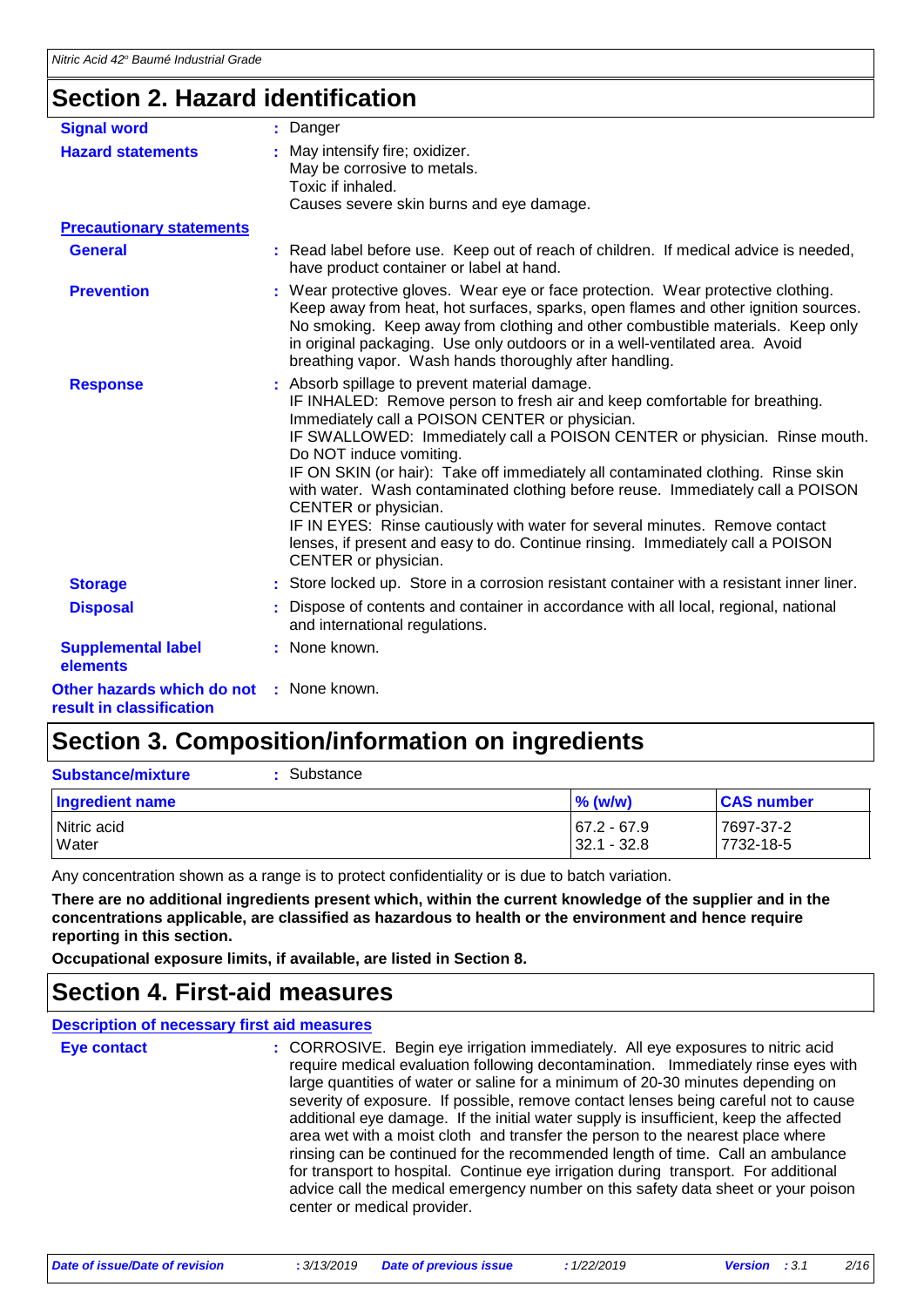### **Section 4. First-aid measures**

| ƏECUOLI 4. FIISL-dIU IIIEDSUIES                    |                                                                                                                                                                                                                                                                                                                                                                                                                                                                                                                                                                                                                                                                                                                                                                                                                                                                                                      |  |
|----------------------------------------------------|------------------------------------------------------------------------------------------------------------------------------------------------------------------------------------------------------------------------------------------------------------------------------------------------------------------------------------------------------------------------------------------------------------------------------------------------------------------------------------------------------------------------------------------------------------------------------------------------------------------------------------------------------------------------------------------------------------------------------------------------------------------------------------------------------------------------------------------------------------------------------------------------------|--|
| <b>Inhalation</b>                                  | : CORROSIVE. If gases or vapors exceed the IDLH or are present in unknown<br>concentrations, rescuers must wear self-contained breathing apparatus and acid<br>resistant protective clothing or coveralls under the requirements of the Hazwoper<br>standard, 29CFR 1910.120.                                                                                                                                                                                                                                                                                                                                                                                                                                                                                                                                                                                                                        |  |
|                                                    | REMOVE PERSON TO FRESH AIR. Watch closely for signs of wheezing and<br>breathing difficulties. Maintain an open airway. If not breathing, begin CPR.<br>Oxygen may be administered by trained personnel. Affected persons who have<br>stopped breathing or are having difficulty breathing or are unconscious need<br>immediate medical attention. Symptoms may be delayed after exposure to nitric<br>acid or its thermal decomposition products. The exposed person may need to be<br>kept under medical surveillance for 24-72 hours. Call an ambulance for transport to<br>hospital. For additional advice call the medical emergency number on this SDS or<br>your poison center or medical provider.                                                                                                                                                                                           |  |
| <b>Skin contact</b>                                | : CORROSIVE. Causes severe burns. Immediately begin rinsing the affected areas<br>with water. Remove contaminated clothing and shoes. Affected areas should be<br>rinsed for a minimum of 20 - 30 minutes or longer depending on severity of<br>exposure. Luke-warm water is recommended for exposures requiring prolonged<br>irrigation. Conscious persons without breathing difficulties may benefit from<br>prolonged irrigation in a fixed shower or bathing facility prior to transport to hospital.<br>Call an ambulance for transport to hospital. Continue skin irrigation during transport.<br>For additional advice call the medical emergency number on this safety data sheet<br>or your poison center or medical provider.                                                                                                                                                              |  |
| <b>Ingestion</b>                                   | : CORROSIVE. May cause severe burns to the mouth, throat, and stomach. Oral<br>exposures: If the affected person requires cardiopulmonary resuscitation, avoid<br>mouth to mouth contact. Do not induce vomiting. If vomiting occurs, attempt to<br>keep head lower than the chest so that vomit does not enter the lungs. Wash<br>(decontaminate) face and mouth with water to remove visible material. If the<br>exposed person is conscious and can swallow, give 1-2 sips of water. Do not give<br>anything else by mouth. Loosen tight clothing such as collar, tie, belt or waistband<br>to prevent any breathing restrictions. For signs of breathing difficulties, refer to the<br>INHALATION section. Call an ambulance for transportation to hospital. For<br>additional advice, call the medical emergency number on this safety data sheet or<br>your poison center or medical provider. |  |
| Most important symptoms/effects, acute and delayed |                                                                                                                                                                                                                                                                                                                                                                                                                                                                                                                                                                                                                                                                                                                                                                                                                                                                                                      |  |
| <b>Potential acute health effects</b>              |                                                                                                                                                                                                                                                                                                                                                                                                                                                                                                                                                                                                                                                                                                                                                                                                                                                                                                      |  |
| <b>Eye contact</b>                                 | Causes serious eye damage.                                                                                                                                                                                                                                                                                                                                                                                                                                                                                                                                                                                                                                                                                                                                                                                                                                                                           |  |
| <b>Inhalation</b>                                  | Toxic if inhaled.                                                                                                                                                                                                                                                                                                                                                                                                                                                                                                                                                                                                                                                                                                                                                                                                                                                                                    |  |
| <b>Skin contact</b>                                | Causes severe burns.                                                                                                                                                                                                                                                                                                                                                                                                                                                                                                                                                                                                                                                                                                                                                                                                                                                                                 |  |
| <b>Ingestion</b>                                   | Corrosive to the digestive tract. May cause burns to the mouth, throat and stomach.<br>May cause respiratory irritation.                                                                                                                                                                                                                                                                                                                                                                                                                                                                                                                                                                                                                                                                                                                                                                             |  |
| <b>Over-exposure signs/symptoms</b>                |                                                                                                                                                                                                                                                                                                                                                                                                                                                                                                                                                                                                                                                                                                                                                                                                                                                                                                      |  |
| <b>Eye contact</b>                                 | : Adverse symptoms may include the following:<br>pain<br>watering<br>redness                                                                                                                                                                                                                                                                                                                                                                                                                                                                                                                                                                                                                                                                                                                                                                                                                         |  |
| <b>Inhalation</b>                                  | Exposure to airborne concentrations above statutory or recommended exposure<br>limits may cause irritation of the nose, throat and lungs. Adverse symptoms may<br>include the following:<br>coughing<br>respiratory tract irritation<br>wheezing and breathing difficulties                                                                                                                                                                                                                                                                                                                                                                                                                                                                                                                                                                                                                          |  |
| <b>Skin contact</b>                                | Adverse symptoms may include the following:<br>pain or irritation<br>redness                                                                                                                                                                                                                                                                                                                                                                                                                                                                                                                                                                                                                                                                                                                                                                                                                         |  |

blistering may occur yellow staining of the skin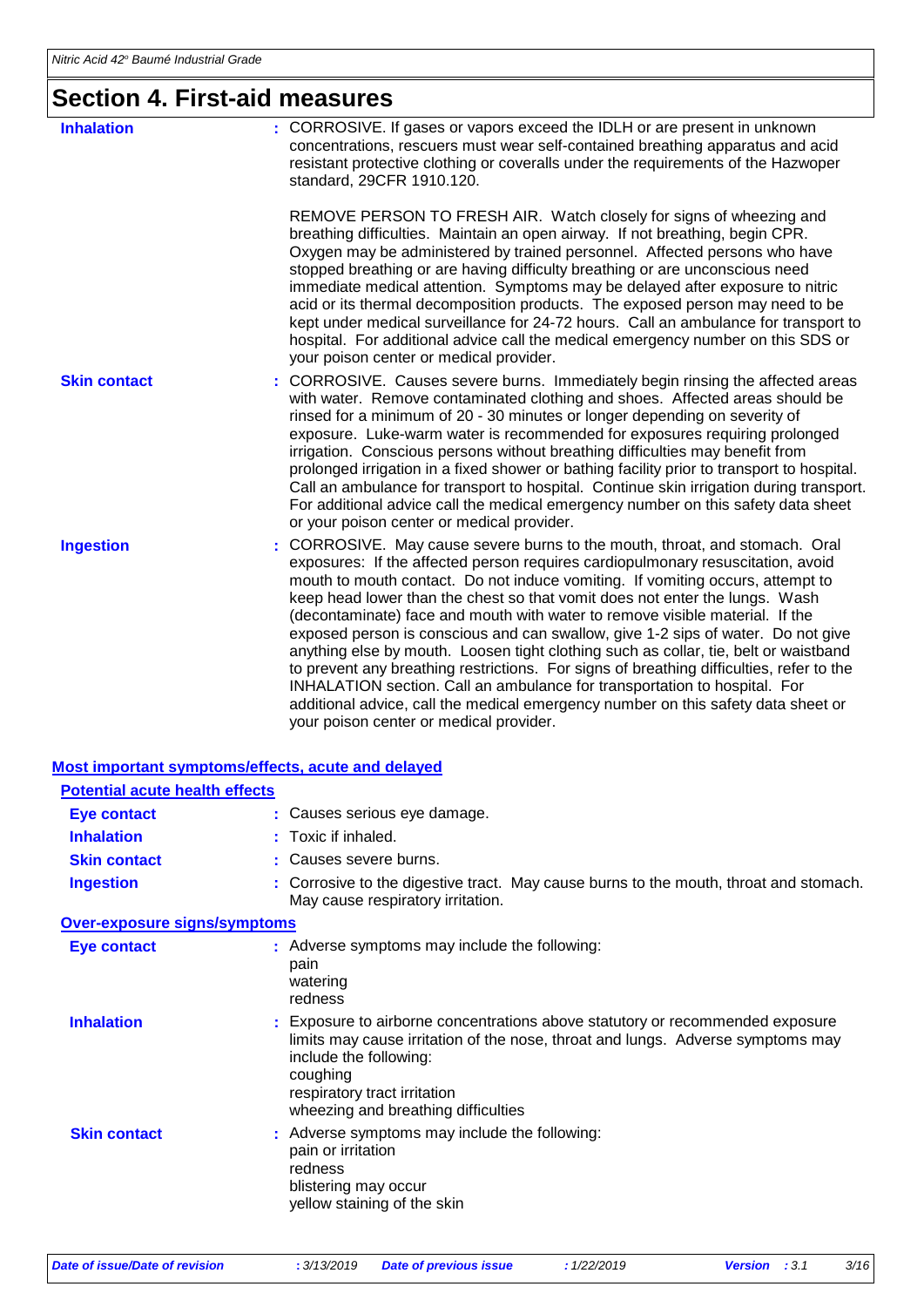### **Section 4. First-aid measures**

| <b>Ingestion</b>                  | : Adverse symptoms may include the following:<br>nausea or vomiting<br>throat and stomach pain<br>difficulty swallowing<br>respiratory tract irritation<br>wheezing and breathing difficulties                                                                                                                                                                                                                                                                                                                                                                                                                                                                                                                                                                                                                                                                                                                                                     |
|-----------------------------------|----------------------------------------------------------------------------------------------------------------------------------------------------------------------------------------------------------------------------------------------------------------------------------------------------------------------------------------------------------------------------------------------------------------------------------------------------------------------------------------------------------------------------------------------------------------------------------------------------------------------------------------------------------------------------------------------------------------------------------------------------------------------------------------------------------------------------------------------------------------------------------------------------------------------------------------------------|
|                                   | Indication of immediate medical attention and special treatment needed, if necessary                                                                                                                                                                                                                                                                                                                                                                                                                                                                                                                                                                                                                                                                                                                                                                                                                                                               |
| <b>Notes to physician</b>         | : Nitric acid is an acid which may cause coagulative necrosis. Treatment is<br>symptomatic and supportive. The extent of injury depends on duration of exposure<br>and concentration of liquid. Do not attempt to use chemicals to neutralize the<br>exposure. 24 Hr Medical Emergency telephone number for professional support -<br>From Canada or the U.S., English: 1-303-389-1653; French or Spanish:<br>1-303-389-1654.                                                                                                                                                                                                                                                                                                                                                                                                                                                                                                                      |
| <b>Specific treatments</b>        | : Outcomes can be improved by minimizing time to decontamination and extending<br>decontamination times to reduce tissue damage. Expert opinion indicates extended<br>decontamination is required to remove corrosive chemicals. Skin and eye<br>decontamination should be performed for a minimum of 20 - 30 minutes. Extended<br>decontamination times may be required depending on the exposure. To avoid<br>hypothermia, irrigation water should be maintained at a comfortable temperature. If<br>the patient is not in extremis, it may be necessary to delay transport to emergency<br>care facilities to ensure adequate decontamination time. However, early patient<br>transport may be necessary depending on the patient's condition or the availability<br>of water. If possible, continue skin and/or eye irrigation during emergency medical<br>transport. Double-bag contaminated clothing and personal belongings of the patient. |
| <b>Protection of first-aiders</b> | No action shall be taken involving any personal risk or without suitable training.<br>÷.<br>Depending on the situation, the rescuer should wear an appropriate mask, gloves,<br>protective clothing and possibly, a self-contained breathing apparatus. Mouth-to-<br>mouth resuscitation of oral exposure patients is not recommended. First-aiders with<br>contaminated clothing should be properly decontaminated.                                                                                                                                                                                                                                                                                                                                                                                                                                                                                                                               |

**See toxicological information (Section 11)**

### **Section 5. Fire-fighting measures**

| <b>Extinguishing media</b>                               |                                                                                                                                                                                                                                                                                               |  |  |  |
|----------------------------------------------------------|-----------------------------------------------------------------------------------------------------------------------------------------------------------------------------------------------------------------------------------------------------------------------------------------------|--|--|--|
| <b>Suitable extinguishing</b><br>media                   | : Non-flammable. Material will not burn. The product acts as an oxidizing agent, and<br>supports combustion by liberating oxygen even if smothered. Use an extinguishing<br>agent suitable for the surrounding fire.                                                                          |  |  |  |
| <b>Unsuitable extinguishing</b><br>media                 | : None known.                                                                                                                                                                                                                                                                                 |  |  |  |
| <b>Specific hazards arising</b><br>from the chemical     | : Oxidizing material. May intensify fire. In a fire or if heated, a pressure increase will<br>occur and the container may burst. Corrosive liquid. Reacts violently with water.                                                                                                               |  |  |  |
| <b>Hazardous thermal</b><br>decomposition products       | : Decomposition products may include the following materials:<br>acidic corrosive material<br>nitrogen oxides                                                                                                                                                                                 |  |  |  |
| <b>Special protective actions</b><br>for fire-fighters   | : No action shall be taken involving any personal risk or without suitable training.<br>Promptly isolate the scene by removing all persons from the vicinity of the incident if<br>there is a fire. Decontaminate tools, equipment and personal protective equipment<br>in a segregated area. |  |  |  |
| <b>Special protective</b><br>equipment for fire-fighters | : Fire-fighters should wear appropriate protective equipment and self-contained<br>breathing apparatus (SCBA) with a full face-piece operated in positive pressure<br>mode.                                                                                                                   |  |  |  |
| <b>Remark</b>                                            | : Attacks many metals producing extremely flammable hydrogen gas which can form<br>explosive mixtures with air. Contain and collect the water used to fight the fire for<br>later treatment and disposal.                                                                                     |  |  |  |
|                                                          |                                                                                                                                                                                                                                                                                               |  |  |  |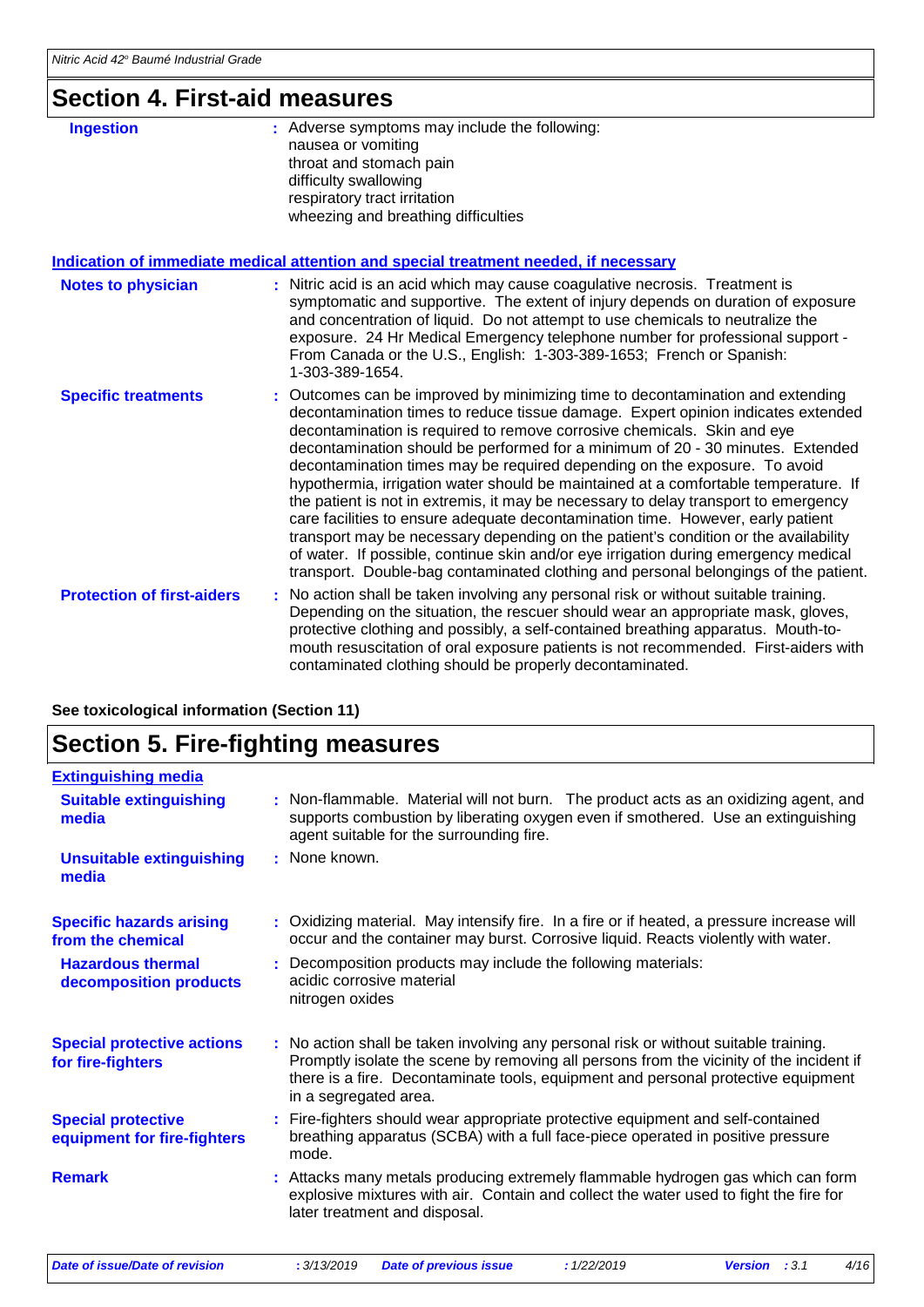### **Section 6. Accidental release measures**

| Personal precautions, protective equipment and emergency procedures |  |                                                                                                                                                                                                                                                                                                                                                                                                                                                                                                                     |  |
|---------------------------------------------------------------------|--|---------------------------------------------------------------------------------------------------------------------------------------------------------------------------------------------------------------------------------------------------------------------------------------------------------------------------------------------------------------------------------------------------------------------------------------------------------------------------------------------------------------------|--|
| For non-emergency<br>personnel                                      |  | : No action shall be taken involving any personal risk or without suitable training.<br>Evacuate surrounding areas. Keep unnecessary and unprotected personnel from<br>entering. Do not touch or walk through spilled material. Do not breathe vapor or<br>mist. Provide adequate ventilation. Put on appropriate personal protective<br>equipment. Wear appropriate respirator when ventilation is inadequate. Self-<br>contained breathing apparatus (SCBA) should be used to avoid inhalation of the<br>product. |  |
| For emergency responders                                            |  | If specialized clothing is required to deal with the spillage, take note of any<br>information in Section 8 on suitable and unsuitable materials. See also the<br>information in "For non-emergency personnel". Refer to Emergency Response<br>Guidebook, Guide 157 for further information regarding spill control and Isolation/<br>Protective Action Distances Guidelines.                                                                                                                                       |  |
| <b>Environmental precautions</b>                                    |  | : Avoid dispersal of spilled material and runoff and contact with soil, waterways,<br>drains and sewers. Inform the relevant authorities if the product has caused<br>adverse impacts (sewers, waterways, soil or air).                                                                                                                                                                                                                                                                                             |  |

#### **Methods and materials for containment and cleaning up**

| <b>Small spill</b> | : Put on appropriate personal protective equipment (see Section 8). Stop leak if<br>without risk. Move containers from spill area. Absorb with an inert material and<br>place in an appropriate waste disposal container. Do not absorb in sawdust or other<br>combustible material. It may lead to a fire risk when it dries out. Neutralize acids by<br>applying basic substances (soda ash or lime) or use an acid spill kit. Dispose of via<br>a licensed waste disposal contractor.                                                                                                                                                                                                                                                                                                                                                                                                                                      |
|--------------------|-------------------------------------------------------------------------------------------------------------------------------------------------------------------------------------------------------------------------------------------------------------------------------------------------------------------------------------------------------------------------------------------------------------------------------------------------------------------------------------------------------------------------------------------------------------------------------------------------------------------------------------------------------------------------------------------------------------------------------------------------------------------------------------------------------------------------------------------------------------------------------------------------------------------------------|
| <b>Large spill</b> | : Put on appropriate personal protective equipment (see Section 8). Approach<br>release from upwind. Stop leak if without risk. Move containers from spill area.<br>Prevent entry into sewers, water courses, basements or confined areas. Contain<br>and collect spillage with non-combustible, absorbent material e.g. sand, earth,<br>vermiculite or diatomaceous earth and place in container for disposal according to<br>local regulations (see Section 13). Do not absorb in sawdust or other combustible<br>material. It may lead to a fire risk when it dries out. The spilled material may be<br>neutralized with sodium carbonate, sodium bicarbonate or sodium hydroxide.<br>Contaminated absorbent material may pose the same hazard as the spilled product.<br>Dispose of via a licensed waste disposal contractor. Note: see Section 1 for<br>emergency contact information and Section 13 for waste disposal. |

### **Section 7. Handling and storage**

#### **Precautions for safe handling**

| <b>Protective measures</b>                       | : Put on appropriate personal protective equipment (see Section 8). Do not get in<br>eyes or on skin or clothing. Do not breathe vapor or mist. Do not ingest. Use only<br>with adequate ventilation. Handle the material in a fume hood/cupboard or under<br>local exhaust ventilation. Wear appropriate respirator when ventilation is inadequate.<br>Keep in the original container or an approved alternative made from a compatible<br>material, kept tightly closed when not in use. Keep away from clothing, incompatible<br>materials and combustible materials. Keep away from alkalis. Keep away from<br>heat. Empty containers retain product residue and can be hazardous. Do not reuse<br>container. Absorb spillage to prevent material damage. |
|--------------------------------------------------|---------------------------------------------------------------------------------------------------------------------------------------------------------------------------------------------------------------------------------------------------------------------------------------------------------------------------------------------------------------------------------------------------------------------------------------------------------------------------------------------------------------------------------------------------------------------------------------------------------------------------------------------------------------------------------------------------------------------------------------------------------------|
| <b>Advice on general</b><br>occupational hygiene | : Eating, drinking and smoking should be prohibited in areas where this material is<br>handled, stored and processed. Workers should wash hands and face before<br>eating, drinking and smoking. Remove contaminated clothing and protective<br>equipment before entering eating areas. See also Section 8 for additional<br>information on hygiene measures.                                                                                                                                                                                                                                                                                                                                                                                                 |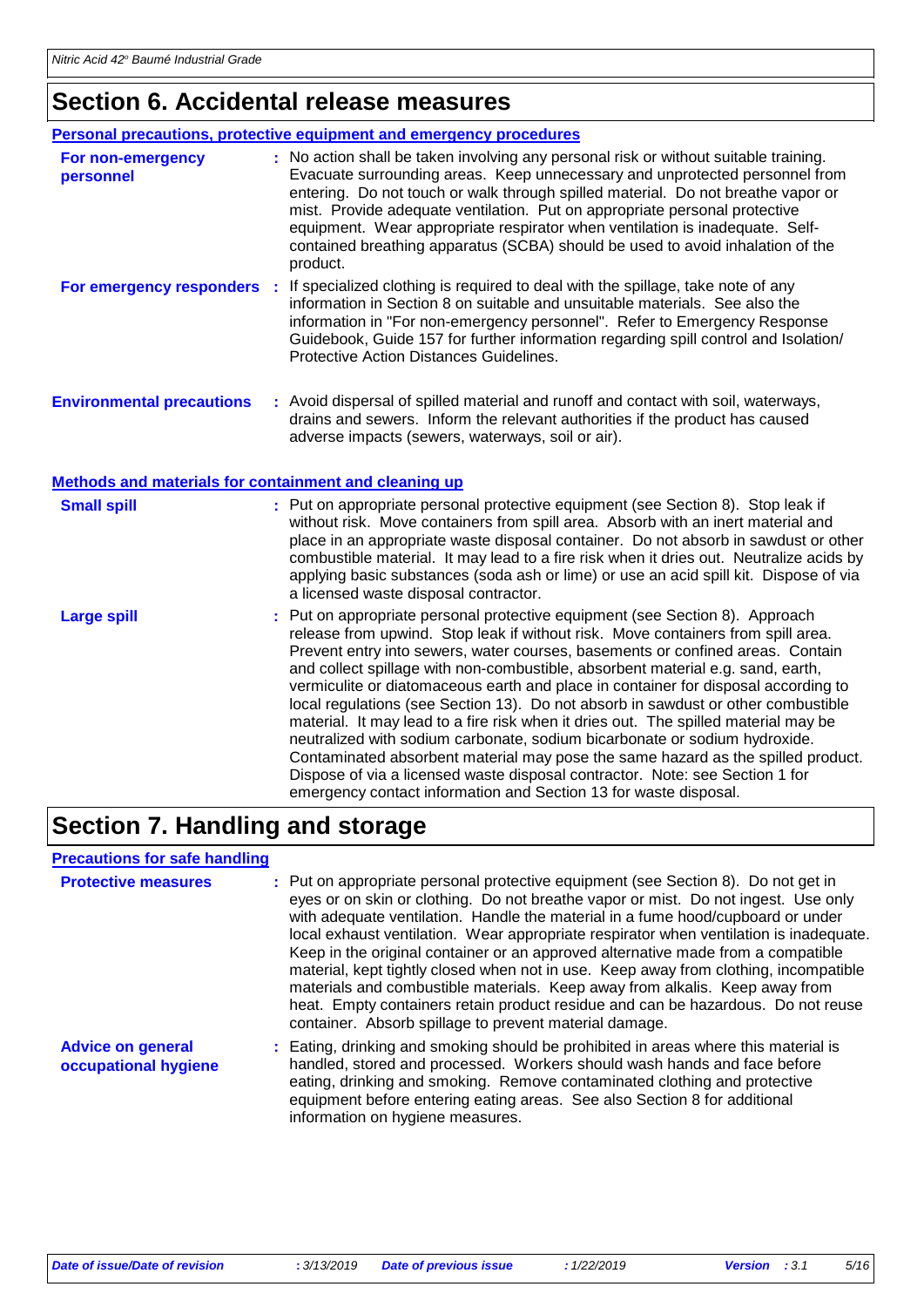### **Section 7. Handling and storage**

| <b>Conditions for safe storage,</b><br>including any<br><b>incompatibilities</b> | Store in accordance with local regulations. Refer to NFPA 400 Hazardous Materials<br>Code for further information on the safe storage and handling of hazardous<br>materials. Store in original container protected from direct sunlight in a dry, cool and<br>well-ventilated area, away from incompatible materials (see Section 10) and food<br>and drink. Store locked up. Separate from alkalis. Separate from reducing agents<br>and combustible materials. Do not store in unlabeled containers. Keep container<br>tightly closed and sealed until ready for use. Do not allow water to enter container<br>because a violent reaction may occur. Containers that have been opened must be<br>carefully resealed and kept upright to prevent leakage. Use appropriate<br>containment to avoid environmental contamination. |
|----------------------------------------------------------------------------------|----------------------------------------------------------------------------------------------------------------------------------------------------------------------------------------------------------------------------------------------------------------------------------------------------------------------------------------------------------------------------------------------------------------------------------------------------------------------------------------------------------------------------------------------------------------------------------------------------------------------------------------------------------------------------------------------------------------------------------------------------------------------------------------------------------------------------------|
|                                                                                  | Contains nitric acid. Will corrode incompatible metals and many plastic materials.<br>304 or 347 stainless steel are acceptable materials of construction. Storage tanks<br>should be designed to API Standard 650. Tanks should be vented and painted<br>white or in light, heat-reflecting colors. Piping should be welded schedule 40<br>stainless steel. Ensure that all pumps, valves, meters, are of compatible material.<br>Gaskets should be of Teflon. Secondary containment is recommended where<br>practical or required by law. Refer to NFPA 400 Hazmat Code for further<br>information.                                                                                                                                                                                                                            |
|                                                                                  |                                                                                                                                                                                                                                                                                                                                                                                                                                                                                                                                                                                                                                                                                                                                                                                                                                  |

## **Section 8. Exposure controls/personal protection**

#### **Control parameters**

**Occupational exposure limits**

| <b>Ingredient name</b>                          |             |                               | <b>Exposure limits</b>                                                                                                                                                                                                                                                                                                                                                                                                                                                                                                                                                                                                                                                              |
|-------------------------------------------------|-------------|-------------------------------|-------------------------------------------------------------------------------------------------------------------------------------------------------------------------------------------------------------------------------------------------------------------------------------------------------------------------------------------------------------------------------------------------------------------------------------------------------------------------------------------------------------------------------------------------------------------------------------------------------------------------------------------------------------------------------------|
| <b>Canadian Regulations:</b>                    |             |                               |                                                                                                                                                                                                                                                                                                                                                                                                                                                                                                                                                                                                                                                                                     |
| Nitric acid                                     |             |                               | CA Alberta Provincial (Canada, 4/2009).<br>15 min OEL: 4 ppm 15 minutes.<br>15 min OEL: 10 mg/m <sup>3</sup> 15 minutes.<br>8 hrs OEL: 2 ppm 8 hours.<br>8 hrs OEL: 5.2 mg/m <sup>3</sup> 8 hours.<br><b>CA British Columbia Provincial (Canada,</b><br>$4/2014$ ).<br>TWA: 2 ppm 8 hours.<br>STEL: 4 ppm 15 minutes.<br>CA Ontario Provincial (Canada, 1/2013).<br>TWA: 2 ppm 8 hours.<br>TWA: $5.2 \text{ mg/m}^3$ 8 hours.<br>STEL: 4 ppm 15 minutes.<br>STEL: 10 mg/m <sup>3</sup> 15 minutes.<br>CA Quebec Provincial (Canada, 1/2014).<br>TWAEV: 2 ppm 8 hours.<br>TWAEV: 5.2 mg/m <sup>3</sup> 8 hours.<br>STEV: 4 ppm 15 minutes.<br>STEV: 10 mg/m <sup>3</sup> 15 minutes. |
| <b>U.S. Federal Regulations:</b><br>Nitric acid |             |                               | ACGIH TLV (United States, 4/2014).<br>TWA: 2 ppm 8 hours.<br>TWA: $5.2 \text{ mg/m}^3$ 8 hours.<br>STEL: 4 ppm 15 minutes.<br>STEL: 10 mg/m <sup>3</sup> 15 minutes.<br>OSHA PEL 1989 (United States, 3/1989).<br>TWA: 2 ppm 8 hours.<br>TWA: 5 mg/m <sup>3</sup> 8 hours.<br>STEL: 4 ppm 15 minutes.<br>STEL: 10 mg/m <sup>3</sup> 15 minutes.<br>NIOSH REL (United States, 10/2013).<br>TWA: 2 ppm 10 hours.<br>TWA: $5 \text{ mg/m}^3$ 10 hours.<br>STEL: 4 ppm 15 minutes.<br>STEL: 10 mg/m <sup>3</sup> 15 minutes.                                                                                                                                                            |
| Date of issue/Date of revision                  | : 3/13/2019 | <b>Date of previous issue</b> | 6/16<br>: 1/22/2019<br><b>Version</b> : $3.1$                                                                                                                                                                                                                                                                                                                                                                                                                                                                                                                                                                                                                                       |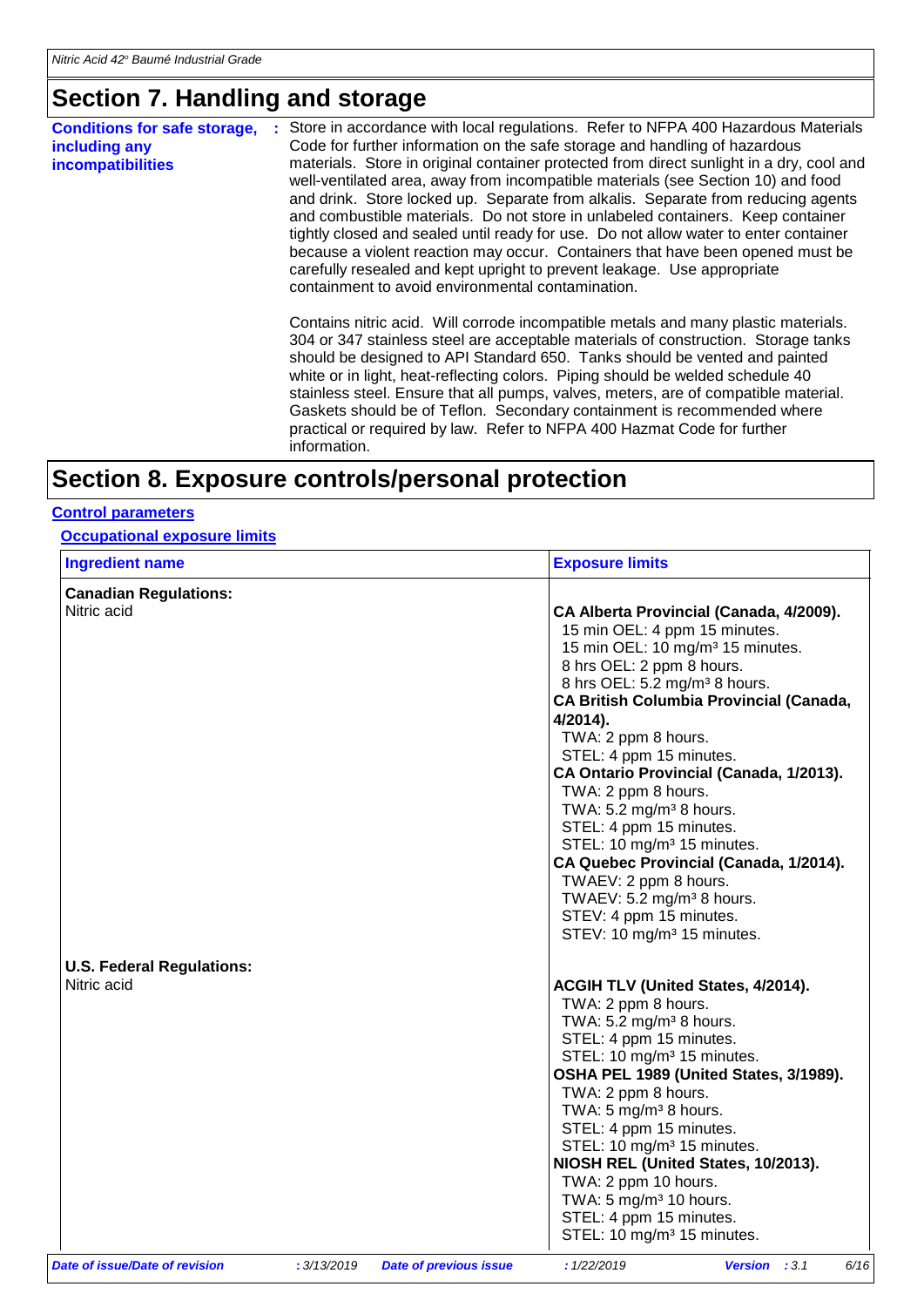## **Section 8. Exposure controls/personal protection**

|                                                   | OSHA PEL (United States, 2/2013).<br>TWA: 2 ppm 8 hours.<br>TWA: 5 mg/m <sup>3</sup> 8 hours.                                                                                                                                                                                                                                                                                                                                                                                                                                                                                                                                                                                              |
|---------------------------------------------------|--------------------------------------------------------------------------------------------------------------------------------------------------------------------------------------------------------------------------------------------------------------------------------------------------------------------------------------------------------------------------------------------------------------------------------------------------------------------------------------------------------------------------------------------------------------------------------------------------------------------------------------------------------------------------------------------|
| Water                                             | None assigned.                                                                                                                                                                                                                                                                                                                                                                                                                                                                                                                                                                                                                                                                             |
| <b>Appropriate engineering</b><br><b>controls</b> | : If user operations generate dust, fumes, gas, vapor or mist, use process enclosures,<br>local exhaust ventilation or other engineering controls to keep worker exposure to<br>airborne contaminants below any recommended or statutory limits.                                                                                                                                                                                                                                                                                                                                                                                                                                           |
| <b>Environmental exposure</b><br><b>controls</b>  | Emissions from ventilation or work process equipment should be checked to ensure<br>they comply with the requirements of environmental protection legislation. In some<br>cases, fume scrubbers, filters or engineering modifications to the process<br>equipment will be necessary to reduce emissions to acceptable levels.                                                                                                                                                                                                                                                                                                                                                              |
| <b>Individual protection measures</b>             |                                                                                                                                                                                                                                                                                                                                                                                                                                                                                                                                                                                                                                                                                            |
| <b>Hygiene measures</b>                           | : Wash hands, forearms and face thoroughly after handling chemical products, before<br>eating, smoking and using the lavatory and at the end of the working period.<br>Appropriate techniques should be used to remove potentially contaminated clothing.<br>Wash contaminated clothing before reusing. Ensure that eyewash stations and<br>safety showers are close to the workstation location.                                                                                                                                                                                                                                                                                          |
| <b>Eye/face protection</b>                        | Safety eyewear complying with an approved standard should be used when a risk<br>assessment indicates this is necessary to avoid exposure to liquid splashes, mists,<br>gases or dusts. If contact is possible, the following protection should be worn,<br>unless the assessment indicates a higher degree of protection: chemical splash<br>goggles and/or face shield. If inhalation hazards exist, a full-face respirator may be<br>required instead. Self-contained breathing apparatus (SCBA) should be used to<br>avoid inhalation of the product.                                                                                                                                  |
| <b>Skin protection</b>                            |                                                                                                                                                                                                                                                                                                                                                                                                                                                                                                                                                                                                                                                                                            |
| <b>Hand protection</b>                            | : Chemical-resistant, impervious gloves complying with an approved standard should<br>be worn at all times when handling chemical products if a risk assessment indicates<br>this is necessary. Considering the parameters specified by the glove manufacturer,<br>check during use that the gloves are still retaining their protective properties. It<br>should be noted that the time to breakthrough for any glove material may be<br>different for different glove manufacturers. Recommended:<br>butyl rubber<br>neoprene<br>Viton <sup>®</sup><br>Contact your personal protective equipment manufacturer to verify the compatibility<br>of the equipment for the intended purpose. |
| <b>Body protection</b>                            | Personal protective equipment for the body should be selected based on the task<br>being performed and the risks involved and should be approved by a specialist<br>before handling this product. Wear suitable coveralls capable of preventing<br>significant penetration of the substance or chemical-resistant protective suit.<br>Recommended:<br>DuPont Tychem® 4000, Tychem® 6000, Tychem® 6000 FR, or Tychem® 10000<br>Kappler Zytron® 200 or Zytron® 500<br>Lakeland ChemMax® 2, or Lakeland Interceptor®<br>or equivalent<br>Contact your personal protective equipment manufacturer to verify the compatibility<br>of the equipment for the intended purpose.                    |
| <b>Other skin protection</b>                      | : Appropriate footwear and any additional skin protection measures should be<br>selected based on the task being performed and the risks involved and should be<br>approved by a specialist before handling this product. Recommended: Impervious<br>rubber safety boots. Contact your personal protective equipment manufacturer to<br>verify the compatibility of the equipment for the intended purpose.                                                                                                                                                                                                                                                                                |

П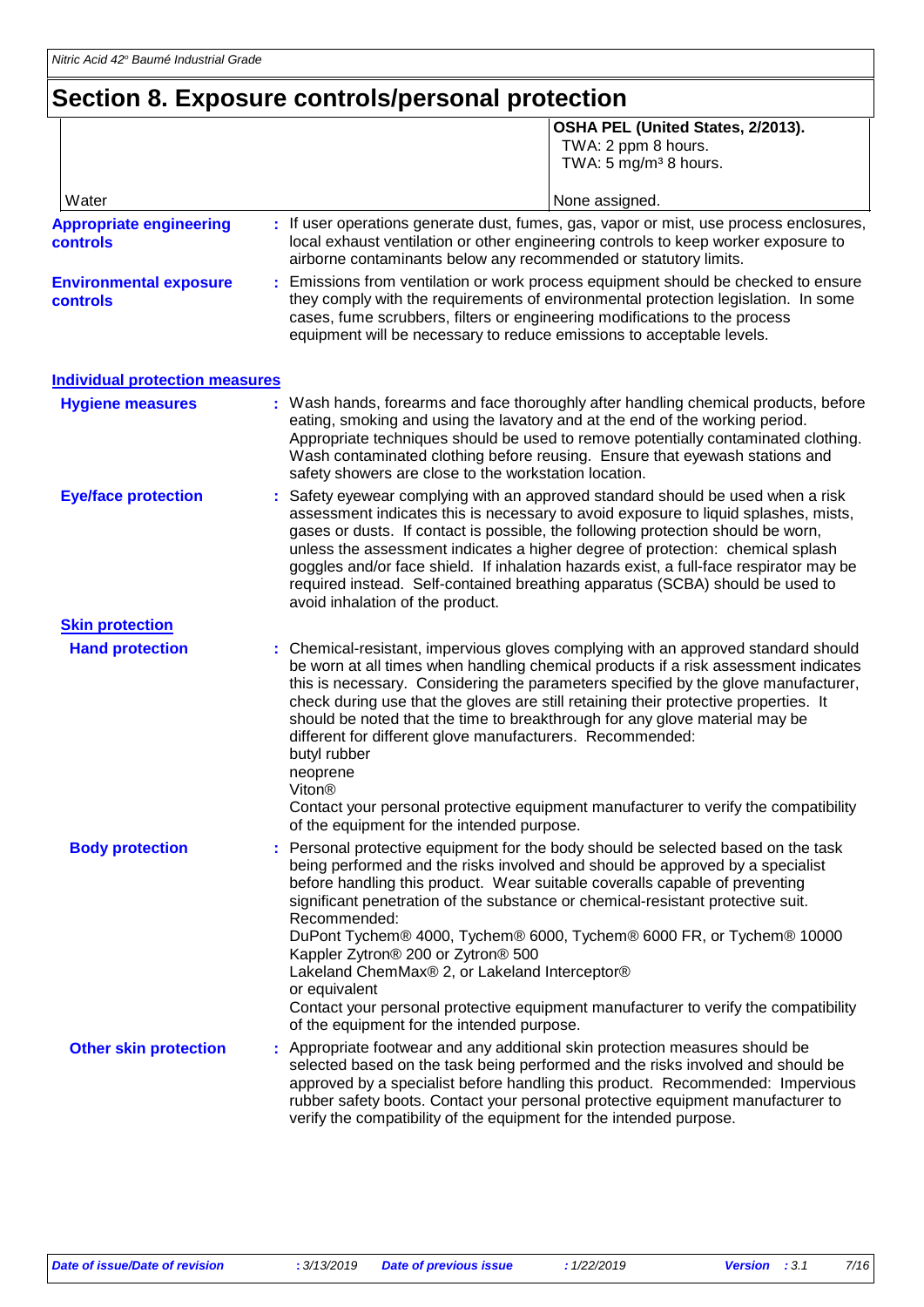## **Section 8. Exposure controls/personal protection**

| : Based on the hazard and potential for exposure, select a respirator that meets the<br><b>Respiratory protection</b><br>appropriate standard or certification. Air filtering respirators are not acceptable<br>for use with this material. Self-contained breathing apparatus (SCBA) should be<br>used to avoid inhalation of the product. Respirators must be used according to a<br>respiratory protection program to ensure proper fitting, training, and other important<br>aspects of use. For U.S. work sites where respiratory protection is required, ensure<br>that a respiratory protection program meeting 29 CFR 1910.134 requirements is in<br>place. Full chemical-resistant suit and self-contained breathing apparatus should be<br>worn only by trained and authorized persons. |
|---------------------------------------------------------------------------------------------------------------------------------------------------------------------------------------------------------------------------------------------------------------------------------------------------------------------------------------------------------------------------------------------------------------------------------------------------------------------------------------------------------------------------------------------------------------------------------------------------------------------------------------------------------------------------------------------------------------------------------------------------------------------------------------------------|
|                                                                                                                                                                                                                                                                                                                                                                                                                                                                                                                                                                                                                                                                                                                                                                                                   |

## **Section 9. Physical and chemical properties**

| <b>Appearance</b>                                 |                                                                                                                                                                                                                                                                                                     |
|---------------------------------------------------|-----------------------------------------------------------------------------------------------------------------------------------------------------------------------------------------------------------------------------------------------------------------------------------------------------|
| <b>Physical state</b>                             | : Liquid. [Oily liquid.]                                                                                                                                                                                                                                                                            |
| <b>Color</b>                                      | : Colorless to light yellow.                                                                                                                                                                                                                                                                        |
| <b>Odor</b>                                       | : Pungent.                                                                                                                                                                                                                                                                                          |
| <b>Odor threshold</b>                             | : Not available.                                                                                                                                                                                                                                                                                    |
| pH                                                | : < 1                                                                                                                                                                                                                                                                                               |
| <b>Melting point</b>                              | : Not available.                                                                                                                                                                                                                                                                                    |
| <b>Boiling point</b>                              | : Not available.                                                                                                                                                                                                                                                                                    |
| <b>Flash point</b>                                | : Not applicable.                                                                                                                                                                                                                                                                                   |
| <b>Evaporation rate</b>                           | : Not available.                                                                                                                                                                                                                                                                                    |
| <b>Flammability (solid, gas)</b>                  | : Not applicable. The substance will not burn. Oxidizing liquid. Material supports<br>combustion.                                                                                                                                                                                                   |
| Lower and upper explosive<br>(flammable) limits   | : Not available.                                                                                                                                                                                                                                                                                    |
| <b>Vapor pressure</b>                             | $:$ Product:<br>1.04 kPa (7.8 mm Hg) [20°C] - based on the partial pressure of nitric acid, 2.4 mm<br>Hg, plus the partial pressure of water, 5.4 mm Hg<br>4.80 kPa (36 mm Hg) [50°C] - based on the partial pressure of nitric acid, 12.5 mm<br>Hg, plus the partial pressure of water, 23.5 mm Hg |
| <b>Vapor density</b>                              | : $2.2$ [Air = 1]                                                                                                                                                                                                                                                                                   |
| <b>Relative density</b>                           | : 1.4                                                                                                                                                                                                                                                                                               |
| <b>Solubility</b>                                 | Easily soluble in the following materials: cold water and hot water.                                                                                                                                                                                                                                |
| <b>Solubility in water</b>                        | : Water-soluble liquid                                                                                                                                                                                                                                                                              |
| <b>Partition coefficient: n-</b><br>octanol/water | $: -2.3$                                                                                                                                                                                                                                                                                            |
| <b>Auto-ignition temperature</b>                  | : Not applicable.                                                                                                                                                                                                                                                                                   |
| <b>Decomposition temperature</b>                  | : Not available.                                                                                                                                                                                                                                                                                    |
| <b>Viscosity</b>                                  | : Not available.                                                                                                                                                                                                                                                                                    |

### **Section 10. Stability and reactivity**

| <b>Reactivity</b>         | : Reactive or incompatible with the following materials:<br>Inorganic hydroxide.<br>Organic chemicals.<br>Avoid contamination by any source including metals, dust and organic materials.<br>Reacts violently when water is added to this product.<br>Reacts violently with bases.<br>Incompatible with halogens.<br>Refer to NFPA 400 Hazardous Materials Code for further information on the safe<br>storage and handling of hazardous materials. |
|---------------------------|-----------------------------------------------------------------------------------------------------------------------------------------------------------------------------------------------------------------------------------------------------------------------------------------------------------------------------------------------------------------------------------------------------------------------------------------------------|
| <b>Chemical stability</b> | : The product is stable.                                                                                                                                                                                                                                                                                                                                                                                                                            |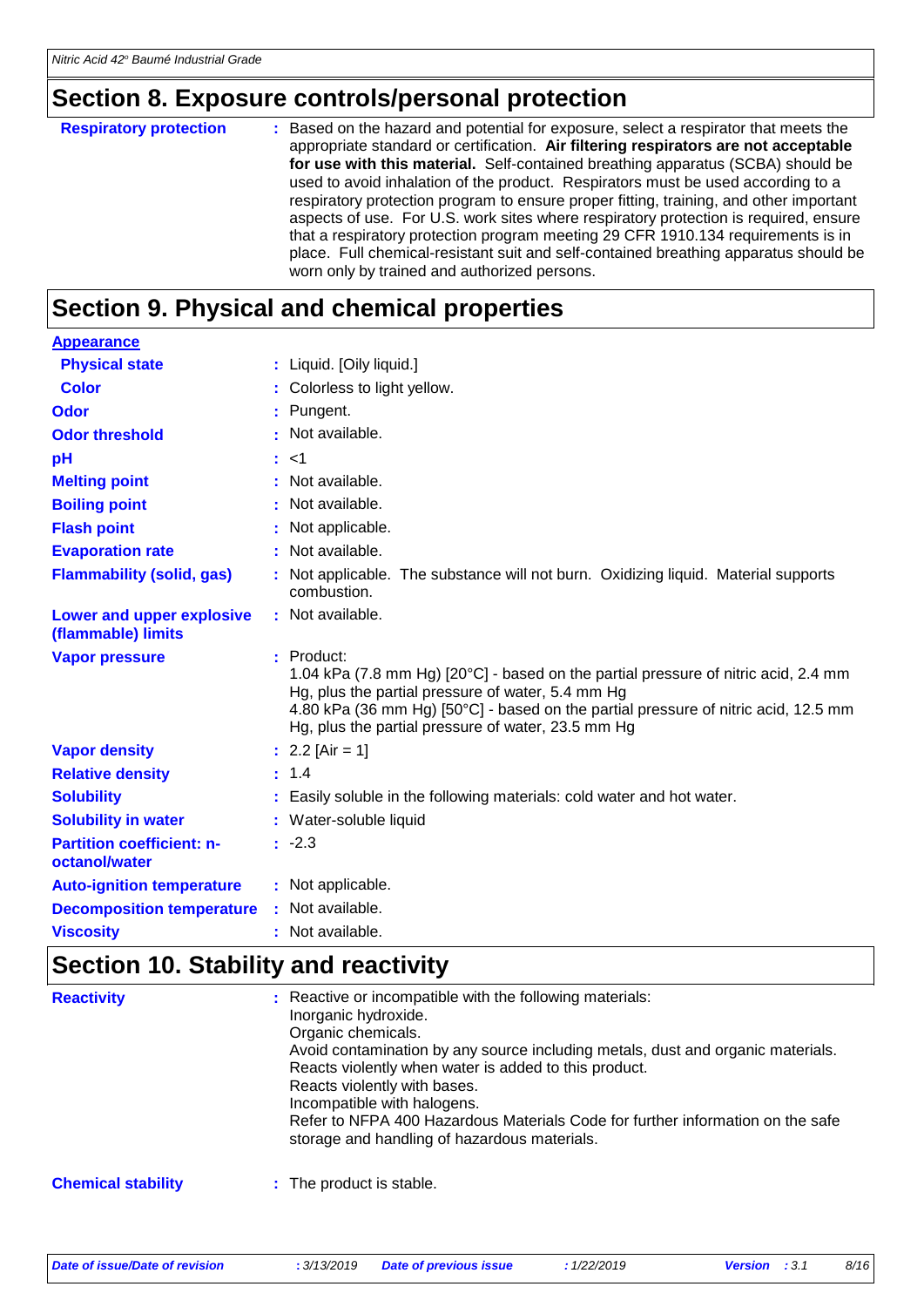### **Section 10. Stability and reactivity**

| <b>Possibility of hazardous</b><br>reactions | : Hazardous reactions or instability may occur under certain conditions of storage or<br>use. Conditions may include the following:<br>Contact with incompatible substances.<br>contact with combustible materials<br>Reactions may include the following:<br>risk of causing or intensifying fire<br>May be corrosive to metals. Contact your sales representative or a metallurgical<br>specialist to ensure compatability with your equipment. |
|----------------------------------------------|---------------------------------------------------------------------------------------------------------------------------------------------------------------------------------------------------------------------------------------------------------------------------------------------------------------------------------------------------------------------------------------------------------------------------------------------------|
| <b>Conditions to avoid</b>                   | : Drying on clothing or other combustible materials may cause fire. Keep away from<br>clothing, incompatible materials and combustible materials. Refer to NFPA 400<br>Hazardous Materials Code for further information on the safe storage and handling<br>of hazardous materials.                                                                                                                                                               |
| <b>Incompatible materials</b>                | : Attacks many metals producing extremely flammable hydrogen gas which can form<br>explosive mixtures with air.<br>Reactive or incompatible with the following materials:<br>alkalis<br>combustible materials<br>reducing materials<br>reactive metals                                                                                                                                                                                            |
| <b>Hazardous decomposition</b><br>products   | : Attacks many metals producing extremely flammable hydrogen gas which can form<br>explosive mixtures with air. Contact your sales representative or a metallurgical<br>specialist to ensure compatability with your equipment.                                                                                                                                                                                                                   |

### **Section 11. Toxicological information**

#### **Information on toxicological effects**

#### **Acute toxicity**

| <b>Product/ingredient name</b> | <b>Result</b>                                                             | <b>Species</b>                    | <b>Dose</b> | <b>Exposure</b> |  |
|--------------------------------|---------------------------------------------------------------------------|-----------------------------------|-------------|-----------------|--|
| Water                          | LD50 Oral                                                                 | Rat                               | $>90$ g/kg  |                 |  |
| Nitric acid                    | <b>LC50 Inhalation Vapor</b>                                              | Rat                               | 244 ppm     | 30 minutes      |  |
| <b>Conclusion/Summary</b>      | : Toxic if inhaled. Corrosive material. Corrosive to the digestive tract. |                                   |             |                 |  |
| <b>Irritation/Corrosion</b>    |                                                                           |                                   |             |                 |  |
| Not available.                 |                                                                           |                                   |             |                 |  |
| <b>Conclusion/Summary</b>      |                                                                           |                                   |             |                 |  |
| <b>Skin</b>                    | Corrosive to the skin.<br>٠                                               |                                   |             |                 |  |
| <b>Eyes</b>                    | Corrosive to eyes.                                                        |                                   |             |                 |  |
| <b>Respiratory</b>             |                                                                           | May cause respiratory irritation. |             |                 |  |
| <b>Sensitization</b>           |                                                                           |                                   |             |                 |  |
| Not available.                 |                                                                           |                                   |             |                 |  |
| <b>Conclusion/Summary</b>      |                                                                           |                                   |             |                 |  |
| <b>Skin</b>                    | No known significant effects or critical hazards.                         |                                   |             |                 |  |
| <b>Respiratory</b>             | No known significant effects or critical hazards.                         |                                   |             |                 |  |
| <b>Mutagenicity</b>            |                                                                           |                                   |             |                 |  |
| Not available.                 |                                                                           |                                   |             |                 |  |
| <b>Conclusion/Summary</b>      | : No known significant effects or critical hazards.                       |                                   |             |                 |  |
| <b>Carcinogenicity</b>         |                                                                           |                                   |             |                 |  |
| Not available.                 |                                                                           |                                   |             |                 |  |
| <b>Conclusion/Summary</b>      | : No known significant effects or critical hazards.                       |                                   |             |                 |  |
| <b>Reproductive toxicity</b>   |                                                                           |                                   |             |                 |  |
|                                |                                                                           |                                   |             |                 |  |
|                                |                                                                           |                                   |             |                 |  |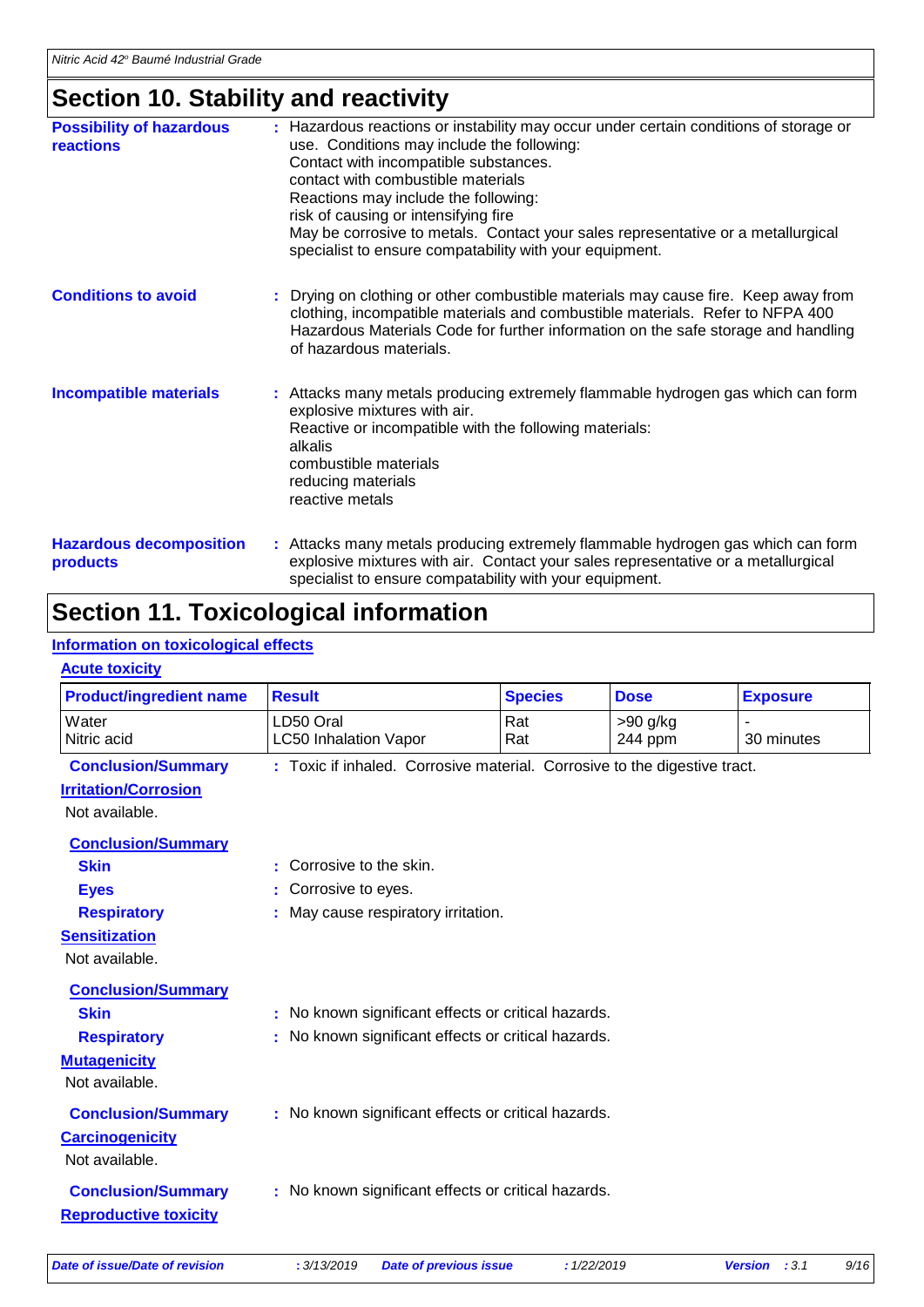## **Section 11. Toxicological information**

|                                                                                                        | 00000011 1 1 1 1 0 A10010 giodi 11 11 0 1 11 identiti                                                                                                                                                                                                                         |
|--------------------------------------------------------------------------------------------------------|-------------------------------------------------------------------------------------------------------------------------------------------------------------------------------------------------------------------------------------------------------------------------------|
| Not available.                                                                                         |                                                                                                                                                                                                                                                                               |
| <b>Conclusion/Summary</b><br><b>Teratogenicity</b><br>Not available.                                   | : No known significant effects or critical hazards.                                                                                                                                                                                                                           |
| <b>Conclusion/Summary</b><br><b>Specific target organ toxicity (single exposure)</b><br>Not available. | : No known significant effects or critical hazards.                                                                                                                                                                                                                           |
| <b>Specific target organ toxicity (repeated exposure)</b><br>Not available.                            |                                                                                                                                                                                                                                                                               |
| <b>Aspiration hazard</b><br>Not available.                                                             |                                                                                                                                                                                                                                                                               |
| <b>Information on the likely</b><br>routes of exposure                                                 | : Skin contact<br>Eye contact<br>Inhalation                                                                                                                                                                                                                                   |
| <b>Potential acute health effects</b>                                                                  |                                                                                                                                                                                                                                                                               |
| <b>Eye contact</b>                                                                                     | : Causes serious eye damage.                                                                                                                                                                                                                                                  |
| <b>Inhalation</b>                                                                                      | Toxic if inhaled.                                                                                                                                                                                                                                                             |
| <b>Skin contact</b>                                                                                    | Causes severe burns.                                                                                                                                                                                                                                                          |
| <b>Ingestion</b>                                                                                       | : Corrosive to the digestive tract. May cause burns to the mouth, throat and stomach.<br>May cause respiratory irritation.                                                                                                                                                    |
|                                                                                                        | Symptoms related to the physical, chemical and toxicological characteristics                                                                                                                                                                                                  |
| <b>Eye contact</b>                                                                                     | : Adverse symptoms may include the following:<br>pain<br>watering<br>redness                                                                                                                                                                                                  |
| <b>Inhalation</b>                                                                                      | : Exposure to airborne concentrations above statutory or recommended exposure<br>limits may cause irritation of the nose, throat and lungs. Adverse symptoms may<br>include the following:<br>coughing<br>respiratory tract irritation<br>wheezing and breathing difficulties |
| <b>Skin contact</b>                                                                                    | : Adverse symptoms may include the following:<br>pain or irritation<br>redness                                                                                                                                                                                                |

|                  | yellow staining of the skin                                                                                                                                                                    |
|------------------|------------------------------------------------------------------------------------------------------------------------------------------------------------------------------------------------|
| <b>Ingestion</b> | : Adverse symptoms may include the following:<br>nausea or vomiting<br>throat and stomach pain<br>difficulty swallowing<br>respiratory tract irritation<br>wheezing and breathing difficulties |

blistering may occur

|                                       | Delayed and immediate effects and also chronic effects from short and long term exposure |
|---------------------------------------|------------------------------------------------------------------------------------------|
| <b>Short term exposure</b>            |                                                                                          |
| <b>Potential immediate</b><br>effects | $\therefore$ See above.                                                                  |
| <b>Potential delayed effects</b>      | : Skin: scarring<br>Respiratory Tract: pulmonary edema                                   |
| Long term exposure                    |                                                                                          |
|                                       |                                                                                          |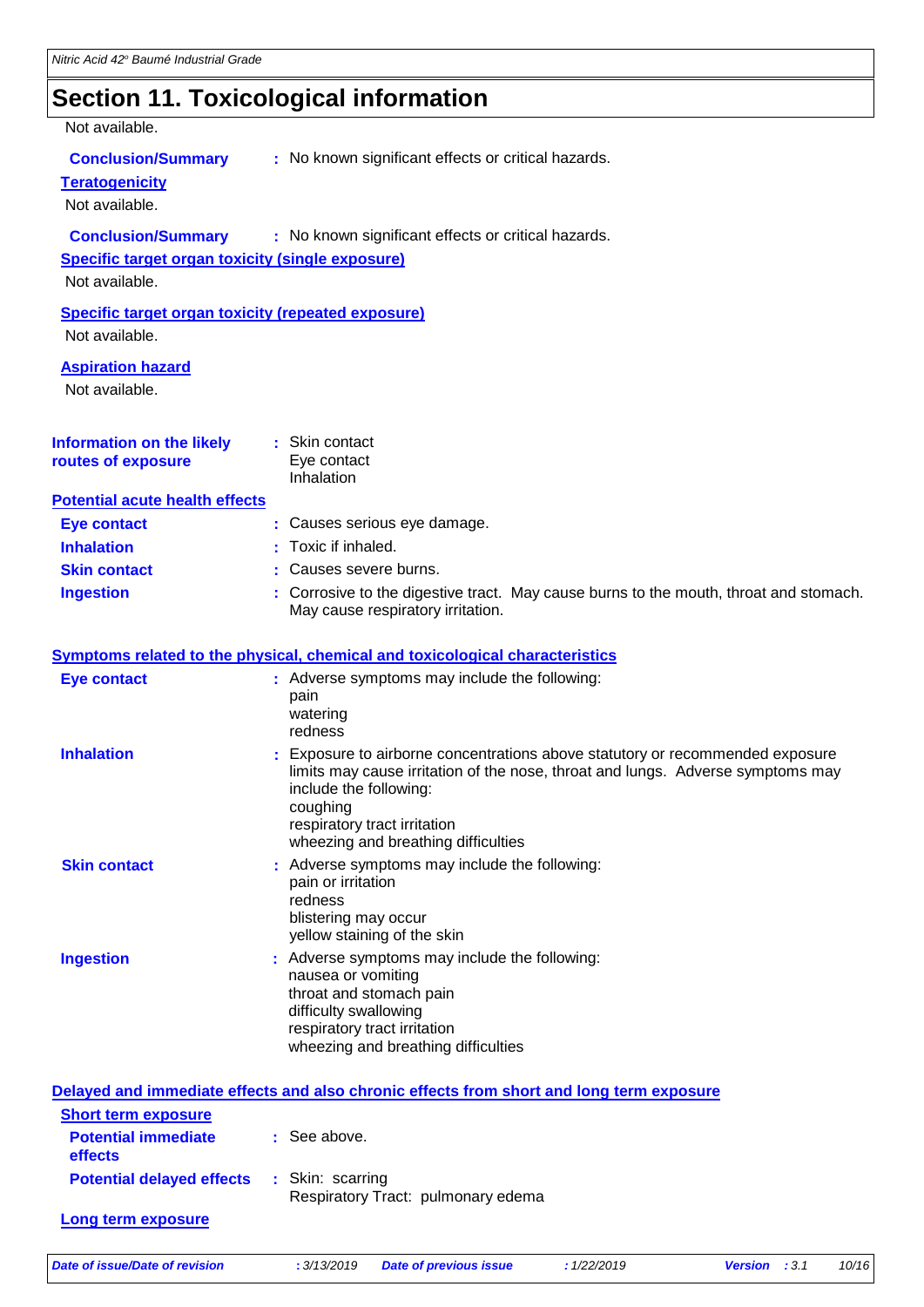### **Section 11. Toxicological information**

| <b>Potential immediate</b><br><b>effects</b>  | : See above.                                                                                                                |  |
|-----------------------------------------------|-----------------------------------------------------------------------------------------------------------------------------|--|
| <b>Potential delayed effects : See below.</b> |                                                                                                                             |  |
| <b>Potential chronic health effects</b>       |                                                                                                                             |  |
| <b>Conclusion/Summary</b>                     | : Adverse effects are typically the result of acute overexposure. These effects may<br>be long term or permanent in nature. |  |
| <b>General</b>                                | $\therefore$ See above.                                                                                                     |  |
| <b>Carcinogenicity</b>                        | : No known significant effects or critical hazards.                                                                         |  |
| <b>Mutagenicity</b>                           | : No known significant effects or critical hazards.                                                                         |  |
| <b>Teratogenicity</b>                         | : No known significant effects or critical hazards.                                                                         |  |
| <b>Developmental effects</b>                  | : No known significant effects or critical hazards.                                                                         |  |
| <b>Fertility effects</b>                      | : No known significant effects or critical hazards.                                                                         |  |

### **Section 12. Ecological information**

| <b>Toxicity</b>                |                                                                                                                                           |                                          |                 |
|--------------------------------|-------------------------------------------------------------------------------------------------------------------------------------------|------------------------------------------|-----------------|
| <b>Product/ingredient name</b> | <b>Result</b>                                                                                                                             | <b>Species</b>                           | <b>Exposure</b> |
| Nitric acid                    | Acute LC50 180 mg/l Marine water                                                                                                          | Crustaceans - Carcinus maenas<br>- Adult | 48 hours        |
|                                | Acute LC50 72 mg/l Fresh water                                                                                                            | Fish - Gambusia affinis - Adult          | 96 hours        |
| <b>Conclusion/Summary</b>      | : May be harmful to the environment if released in large quantities. Based on<br>available data, the classification criteria are not met. |                                          |                 |

#### **Persistence and degradability**

| <b>Conclusion/Summary</b>      | Not persistent.          |                   |                  |
|--------------------------------|--------------------------|-------------------|------------------|
| <b>Product/ingredient name</b> | <b>Aquatic half-life</b> | <b>Photolysis</b> | Biodegradability |
| Nitric acid                    |                          |                   | Readily          |

#### **Bioaccumulative potential**

| <b>Product/ingredient name</b> | <b>⊥LoqP</b> ow | <b>BCF</b> | <b>Potential</b> |
|--------------------------------|-----------------|------------|------------------|
| Nitric acid                    | $-2.3$          |            | low              |
| <b>Water</b>                   | $-1.38$         |            | low              |

#### **Mobility in soil**

|  | Not available. |
|--|----------------|
|  |                |

**Soil/water partition coefficient (Koc)** 

- 
- **Other adverse effects : No known significant effects or critical hazards.**

### **Section 13. Disposal considerations**

The generation of waste should be avoided or minimized wherever possible. Disposal of this product, solutions and any by-products should at all times comply with the requirements of environmental protection and waste disposal legislation and any regional local authority requirements. Dispose of surplus and nonrecyclable products via a licensed waste disposal contractor. Waste should not be disposed of untreated to the sewer unless fully compliant with the requirements of all authorities with jurisdiction. This material and its container must be disposed of in a safe way. Care should be taken when handling emptied containers that have not been cleaned or rinsed out. Empty containers or liners may retain some product residues. Avoid dispersal of spilled material and runoff and contact with soil, waterways, drains and sewers. **Disposal methods :**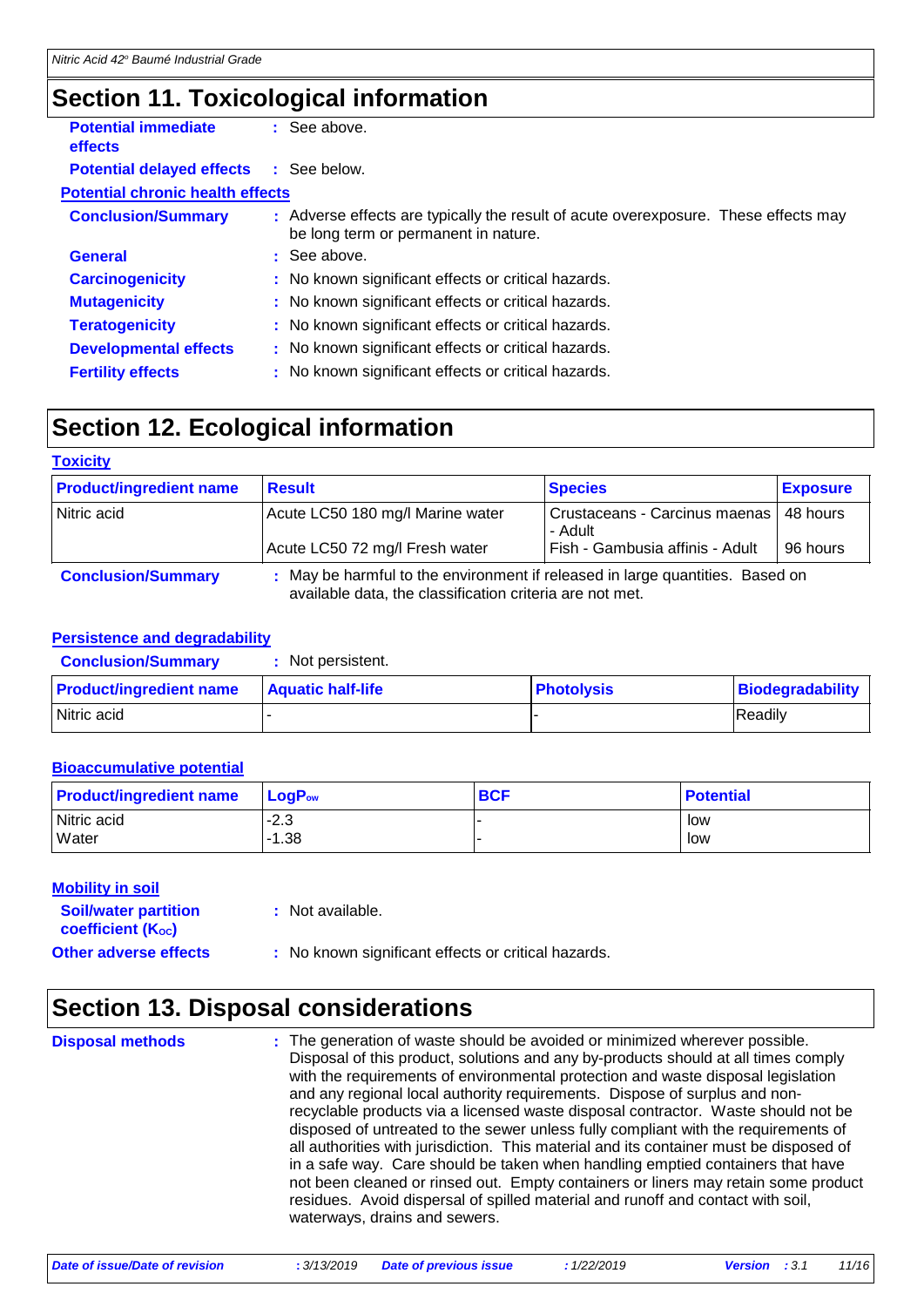| <b>Section 14. Transport information</b> |                                                                                                                                                                                                                                                                                                                                                            |                                                                                                                                                                                                                                                                                                                                                                                                                                                            |                                                                                                                   |                |                |  |  |
|------------------------------------------|------------------------------------------------------------------------------------------------------------------------------------------------------------------------------------------------------------------------------------------------------------------------------------------------------------------------------------------------------------|------------------------------------------------------------------------------------------------------------------------------------------------------------------------------------------------------------------------------------------------------------------------------------------------------------------------------------------------------------------------------------------------------------------------------------------------------------|-------------------------------------------------------------------------------------------------------------------|----------------|----------------|--|--|
|                                          | <b>TDG</b><br><b>Classification</b>                                                                                                                                                                                                                                                                                                                        | <b>DOT</b><br><b>Classification</b>                                                                                                                                                                                                                                                                                                                                                                                                                        | <b>Mexico</b><br><b>Classification</b>                                                                            | <b>IMDG</b>    | <b>IATA</b>    |  |  |
| <b>UN number</b>                         | 2031                                                                                                                                                                                                                                                                                                                                                       | 2031                                                                                                                                                                                                                                                                                                                                                                                                                                                       | 2031                                                                                                              | Not available. | Not available. |  |  |
| <b>UN proper</b><br>shipping name        | NITRIC ACID,<br>other than red<br>fuming, with at<br>least 65%, but not<br>more than 70%<br>nitric acid                                                                                                                                                                                                                                                    | Nitric acid other<br>than red fuming,<br>with at least 65%,<br>but not more than<br>70% nitric acid                                                                                                                                                                                                                                                                                                                                                        | <b>ACIDO</b><br>NITRICO,<br>excepto el<br>ácido nítrico<br>fumante rojo,<br>con no más de<br>70% ácido<br>nítrico | Not available. | Not available. |  |  |
| <b>Transport</b><br>hazard class(es)     | 8(5.1)                                                                                                                                                                                                                                                                                                                                                     | 8, (5.1)<br>OXIDIZE                                                                                                                                                                                                                                                                                                                                                                                                                                        | 8(5.1)                                                                                                            | Not available. | Not available. |  |  |
| <b>Packing group</b>                     | $\ensuremath{\mathsf{II}}$                                                                                                                                                                                                                                                                                                                                 | $\mathbf{I}$                                                                                                                                                                                                                                                                                                                                                                                                                                               | $\mathbf{III}$                                                                                                    | L,             |                |  |  |
| <b>Environmental</b><br>hazards          | No.                                                                                                                                                                                                                                                                                                                                                        | No.                                                                                                                                                                                                                                                                                                                                                                                                                                                        | No.                                                                                                               | No.            | No.            |  |  |
| <b>Additional</b><br><b>information</b>  | <b>Explosive Limit</b><br>and Limited<br><b>Quantity Index</b><br>1<br><b>Passenger</b><br><b>Carrying Ship</b><br><b>Index</b><br>Forbidden<br><b>Passenger</b><br><b>Carrying Road or</b><br><b>Rail Index</b><br>Forbidden<br>Classification per<br>the current<br>revision,<br>Transportation of<br>Dangerous Goods<br>Regulation, Part 2,<br>Sec 2.3. | <b>Reportable</b><br>quantity<br>1000 lbs / 454 kg<br>[85.667 gal / 324.<br>29 L]<br>Packages of less<br>than the<br>reportable<br>quantity are not<br>subject to<br>Hazmat<br>transportation<br>requirements.<br><b>Packaging</b><br><i>instruction</i><br><b>Passenger</b><br>aircraft<br>Quantity limitation:<br>Forbidden.<br>Cargo aircraft<br>Quantity limitation:<br>30L<br><b>Special</b><br>provisions<br>A6, B2, B47, B53,<br>IB2, IP15, T8, TP2 | <b>Special</b><br><b>provisions</b><br>P001 IBC02<br>PP81 B15 T8<br>TP <sub>2</sub>                               |                |                |  |  |

**Special precautions for user** : Transport within user's premises: always transport in closed containers that are upright and secure. Ensure that persons transporting the product know what to do in the event of an accident or spillage.

| Date of issue/Date of revision | : 3/13/2019 Date of previous issue | : 1/22/2019 | <b>Version</b> : 3.1 | 12/16 |
|--------------------------------|------------------------------------|-------------|----------------------|-------|
|                                |                                    |             |                      |       |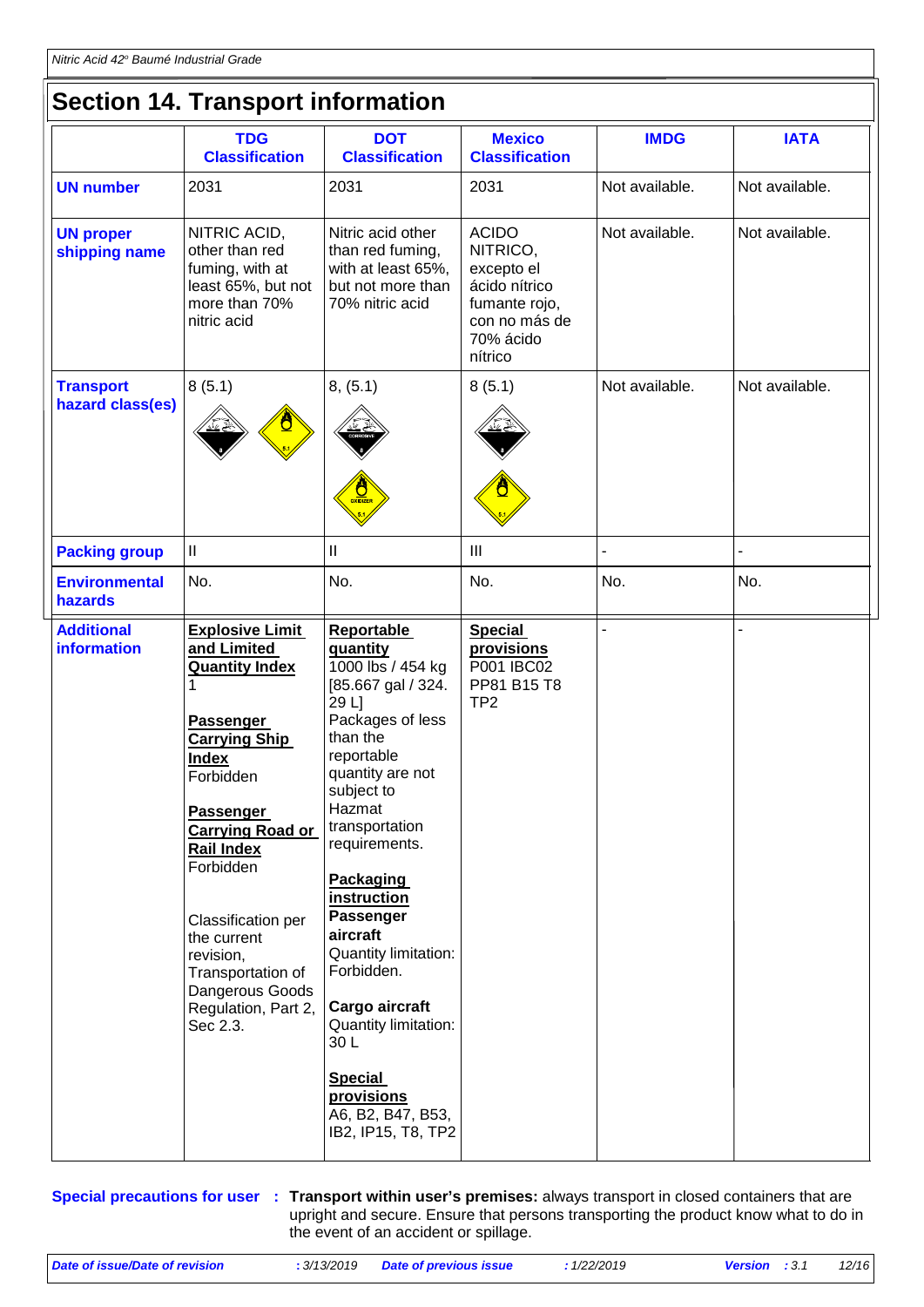### **Section 14. Transport information**

#### **Transport in bulk according :** Not available. **to Annex II of MARPOL and the IBC Code**

### **Section 15. Regulatory information**

#### **Canadian lists**

- 
- **Canadian NPRI** : The following components are listed: Nitric acid
- 
- **CEPA Toxic substances :** None of the components are listed.
- 
- **Canada inventory :** All components are listed or exempted.

#### **International regulations**

**Chemical Weapon Convention List Schedules I, II & III Chemicals** Not listed.

#### **Montreal Protocol (Annexes A, B, C, E)**

Not listed.

#### **Stockholm Convention on Persistent Organic Pollutants**

Not listed.

#### **Rotterdam Convention on Prior Informed Consent (PIC)** Not listed.

#### **UNECE Aarhus Protocol on POPs and Heavy Metals**

Not listed.

| <b>Inventory list</b>                                                             |                                                                    |
|-----------------------------------------------------------------------------------|--------------------------------------------------------------------|
| <b>Australia</b>                                                                  | : All components are listed or exempted.                           |
| <b>China</b>                                                                      | All components are listed or exempted.                             |
| <b>Europe</b>                                                                     | All components are listed or exempted.                             |
| <b>Japan</b>                                                                      | All components are listed or exempted.                             |
| <b>Malaysia</b>                                                                   | All components are listed or exempted.                             |
| <b>New Zealand</b>                                                                | All components are listed or exempted.                             |
| <b>Philippines</b>                                                                | All components are listed or exempted.                             |
| <b>Republic of Korea</b>                                                          | All components are listed or exempted.                             |
| <b>Taiwan</b>                                                                     | All components are listed or exempted.                             |
| <b>Turkey</b>                                                                     | Not determined.                                                    |
|                                                                                   |                                                                    |
| <b>U.S. Federal Regulations:</b>                                                  | : TSCA 8(a) CDR Exempt/Partial exemption: Not determined           |
|                                                                                   | TSCA 8(b) Active inventory: All components are listed or exempted. |
|                                                                                   | Clean Water Act (CWA) 311: Nitric acid                             |
|                                                                                   | Clean Air Act (CAA) 112 regulated toxic substances: Nitric acid    |
| <b>Clean Air Act Section 112</b><br>(b) Hazardous Air<br><b>Pollutants (HAPS)</b> | : Not listed                                                       |
| <b>Clean Air Act Section 602</b><br><b>Class I Substances</b>                     | : Not listed                                                       |
| <b>Clean Air Act Section 602</b><br><b>Class II Substances</b>                    | : Not listed                                                       |
| <b>DEA List I Chemicals</b><br><b>(Precursor Chemicals)</b>                       | : Not listed                                                       |
| <b>DEA List II Chemicals</b>                                                      |                                                                    |
| <b>(Essential Chemicals)</b>                                                      | : Not listed                                                       |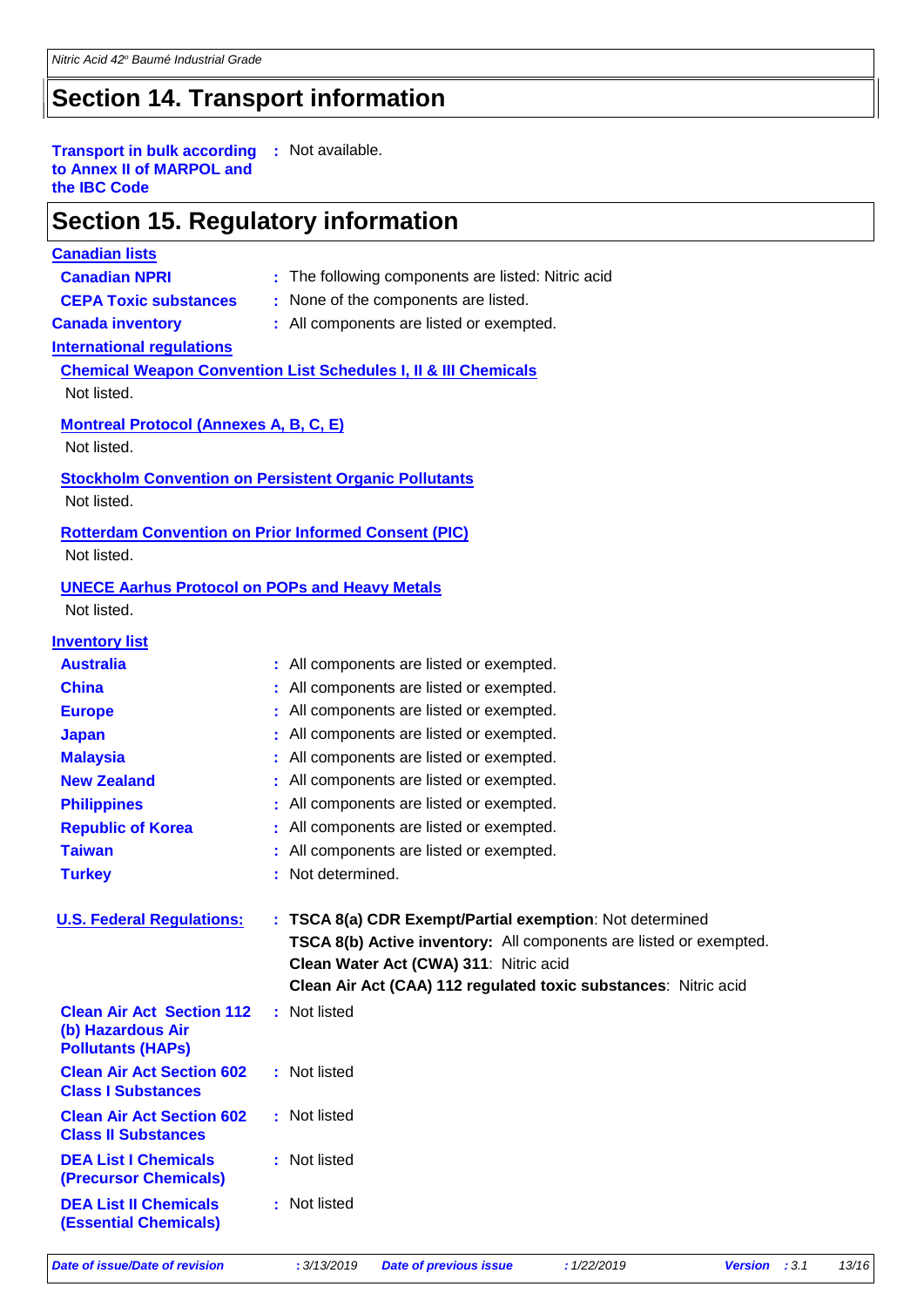### **Section 15. Regulatory information**

#### **SARA 302/304 Composition/information on ingredients**

|             |                |                  | <b>SARA 302 TPQ</b> |           | <b>SARA 304 RQ</b> |           |
|-------------|----------------|------------------|---------------------|-----------|--------------------|-----------|
| <b>Name</b> | $\frac{9}{6}$  | <b>EHS</b> (lbs) |                     | (gallons) | (lbs)              | (gallons) |
| Nitric acid | $167.2 - 67.9$ | Yes.             | 1000                | 85.7      | 1000               | 85.7      |

**SARA 304 RQ :** 1000 lbs / 454 kg [85.7 gal / 324.3 L]

#### **SARA 311/312**

**Classification :** Immediate (acute) health hazard

#### **Composition/information on ingredients**

| <b>Name</b> | $\frac{9}{6}$ | <b>Fire</b> | <b>Sudden</b><br><b>hazard</b> release of<br><b>pressure</b> | <b>Reactive</b> | <b>Immediate</b><br>(acute)<br>health<br>hazard | <b>Delayed</b><br>(chronic)<br>health<br>hazard. |
|-------------|---------------|-------------|--------------------------------------------------------------|-----------------|-------------------------------------------------|--------------------------------------------------|
| Nitric acid | $67.2 - 67.9$ | Yes.        | No.                                                          | No.             | Yes.                                            | No.                                              |

#### **SARA 313**

|                                           | <b>Product name</b>  | <b>CAS number</b> | $\frac{9}{6}$  |
|-------------------------------------------|----------------------|-------------------|----------------|
| <b>Form R - Reporting</b><br>requirements | Nitric Acid 42 Baumé | 7697-37-2         | $167.2 - 67.9$ |
| <b>Supplier notification</b>              | Nitric Acid 42 Baumé | 7697-37-2         | 67.2 - 67.9    |

SARA 313 notifications must not be detached from the SDS and any copying and redistribution of the SDS shall include copying and redistribution of the notice attached to copies of the SDS subsequently redistributed.

#### **State regulations**

| <b>Massachusetts</b>       | : The following components are listed: Nitric acid                                                                                                                                                                                                                                  |
|----------------------------|-------------------------------------------------------------------------------------------------------------------------------------------------------------------------------------------------------------------------------------------------------------------------------------|
| <b>New York</b>            | : The following components are listed: Nitric acid                                                                                                                                                                                                                                  |
| <b>New Jersey</b>          | : The following components are listed: Nitric acid                                                                                                                                                                                                                                  |
| <b>Pennsylvania</b>        | : The following components are listed: Nitric acid                                                                                                                                                                                                                                  |
| <b>California Prop. 65</b> | This product, as manufactured, does NOT contain any substance in<br>concentrations known to the state of California to cause cancer, birth defects or<br>other reproductive harm. Nutrien cannot guarantee the downstream compliance<br>of any product once out of Nutrien custody. |

### **Section 16. Other information**

| <b>History</b>                              |                                                                                                                                                                                                                                                                                                                                                                                                                                                                                                                                                                                                           |
|---------------------------------------------|-----------------------------------------------------------------------------------------------------------------------------------------------------------------------------------------------------------------------------------------------------------------------------------------------------------------------------------------------------------------------------------------------------------------------------------------------------------------------------------------------------------------------------------------------------------------------------------------------------------|
| Date of issue/Date of<br>revision           | : 3/13/2019                                                                                                                                                                                                                                                                                                                                                                                                                                                                                                                                                                                               |
| Date of previous issue                      | : 1/22/2019                                                                                                                                                                                                                                                                                                                                                                                                                                                                                                                                                                                               |
| <b>Version</b>                              | : 3.1                                                                                                                                                                                                                                                                                                                                                                                                                                                                                                                                                                                                     |
|                                             | $\nabla$ Indicates information that has changed from previously issued version.                                                                                                                                                                                                                                                                                                                                                                                                                                                                                                                           |
|                                             |                                                                                                                                                                                                                                                                                                                                                                                                                                                                                                                                                                                                           |
| <b>Key to abbreviations</b>                 | $:$ ATE = Acute Toxicity Estimate<br><b>BCF</b> = Bioconcentration Factor<br>GHS = Globally Harmonized System of Classification and Labelling of Chemicals<br>IATA = International Air Transport Association<br>IBC = Intermediate Bulk Container<br><b>IMDG</b> = International Maritime Dangerous Goods<br>LogPow = logarithm of the octanol/water partition coefficient<br>MARPOL = International Convention for the Prevention of Pollution From Ships,<br>1973 as modified by the Protocol of 1978. ("Marpol" = marine pollution)<br>$UN = United Nations$<br>$HPR =$ Hazardous Products Regulations |
| Procedure used to derive the classification |                                                                                                                                                                                                                                                                                                                                                                                                                                                                                                                                                                                                           |

| Date of issue/Date of revision | : 3/13/2019 Date of previous issue | 1/22/2019 | <b>Version</b> : 3.1 | 14/16 |
|--------------------------------|------------------------------------|-----------|----------------------|-------|
|                                |                                    |           |                      |       |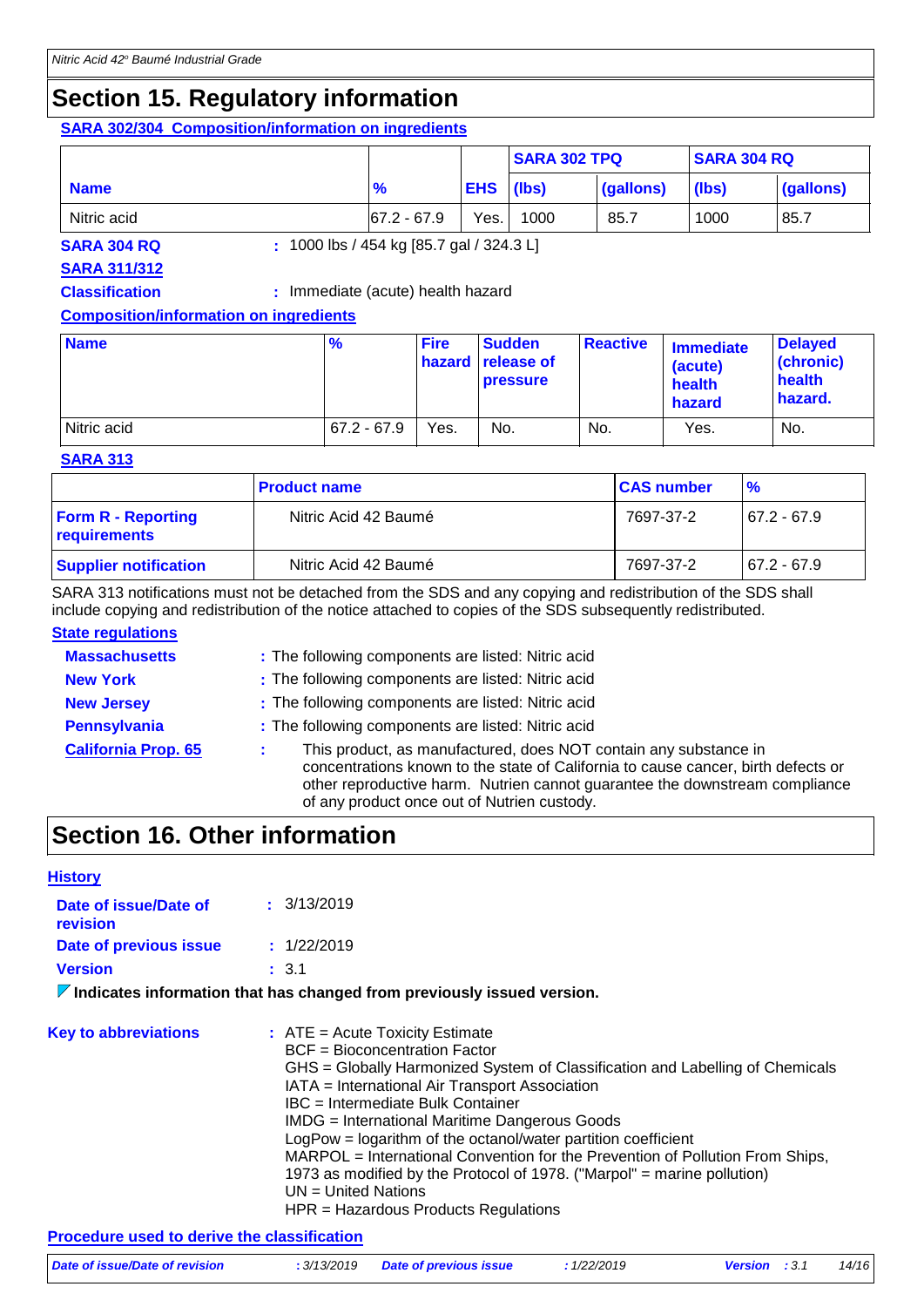### **Section 16. Other information**

| <b>Classification</b><br><b>OXIDIZING LIQUIDS - Category 2</b>                                                                     |                                                                                                                                                                                                                                              | <b>Justification</b><br>Weight of evidence                                                                                                                                                                                                                                                                                                                                                                                                                                                                                                                                                                                                                                                                                                                                                                                                                                                                                                                                                                                                                                                                                                                                                                                                                                                                                                                                                                                                                                                                                                                                                                                                                                                                                                                                                                                                                                                                                                                                                                                                                                                                                                                                                                                                                                                                                                                                                                                                                                                                                                                                                                                                                                                                                           |
|------------------------------------------------------------------------------------------------------------------------------------|----------------------------------------------------------------------------------------------------------------------------------------------------------------------------------------------------------------------------------------------|--------------------------------------------------------------------------------------------------------------------------------------------------------------------------------------------------------------------------------------------------------------------------------------------------------------------------------------------------------------------------------------------------------------------------------------------------------------------------------------------------------------------------------------------------------------------------------------------------------------------------------------------------------------------------------------------------------------------------------------------------------------------------------------------------------------------------------------------------------------------------------------------------------------------------------------------------------------------------------------------------------------------------------------------------------------------------------------------------------------------------------------------------------------------------------------------------------------------------------------------------------------------------------------------------------------------------------------------------------------------------------------------------------------------------------------------------------------------------------------------------------------------------------------------------------------------------------------------------------------------------------------------------------------------------------------------------------------------------------------------------------------------------------------------------------------------------------------------------------------------------------------------------------------------------------------------------------------------------------------------------------------------------------------------------------------------------------------------------------------------------------------------------------------------------------------------------------------------------------------------------------------------------------------------------------------------------------------------------------------------------------------------------------------------------------------------------------------------------------------------------------------------------------------------------------------------------------------------------------------------------------------------------------------------------------------------------------------------------------------|
| <b>CORROSIVE TO METALS - Category 1</b>                                                                                            |                                                                                                                                                                                                                                              | Expert judgment                                                                                                                                                                                                                                                                                                                                                                                                                                                                                                                                                                                                                                                                                                                                                                                                                                                                                                                                                                                                                                                                                                                                                                                                                                                                                                                                                                                                                                                                                                                                                                                                                                                                                                                                                                                                                                                                                                                                                                                                                                                                                                                                                                                                                                                                                                                                                                                                                                                                                                                                                                                                                                                                                                                      |
|                                                                                                                                    |                                                                                                                                                                                                                                              |                                                                                                                                                                                                                                                                                                                                                                                                                                                                                                                                                                                                                                                                                                                                                                                                                                                                                                                                                                                                                                                                                                                                                                                                                                                                                                                                                                                                                                                                                                                                                                                                                                                                                                                                                                                                                                                                                                                                                                                                                                                                                                                                                                                                                                                                                                                                                                                                                                                                                                                                                                                                                                                                                                                                      |
| <b>ACUTE TOXICITY (inhalation) - Category 3</b>                                                                                    |                                                                                                                                                                                                                                              | Weight of evidence                                                                                                                                                                                                                                                                                                                                                                                                                                                                                                                                                                                                                                                                                                                                                                                                                                                                                                                                                                                                                                                                                                                                                                                                                                                                                                                                                                                                                                                                                                                                                                                                                                                                                                                                                                                                                                                                                                                                                                                                                                                                                                                                                                                                                                                                                                                                                                                                                                                                                                                                                                                                                                                                                                                   |
|                                                                                                                                    |                                                                                                                                                                                                                                              |                                                                                                                                                                                                                                                                                                                                                                                                                                                                                                                                                                                                                                                                                                                                                                                                                                                                                                                                                                                                                                                                                                                                                                                                                                                                                                                                                                                                                                                                                                                                                                                                                                                                                                                                                                                                                                                                                                                                                                                                                                                                                                                                                                                                                                                                                                                                                                                                                                                                                                                                                                                                                                                                                                                                      |
|                                                                                                                                    |                                                                                                                                                                                                                                              |                                                                                                                                                                                                                                                                                                                                                                                                                                                                                                                                                                                                                                                                                                                                                                                                                                                                                                                                                                                                                                                                                                                                                                                                                                                                                                                                                                                                                                                                                                                                                                                                                                                                                                                                                                                                                                                                                                                                                                                                                                                                                                                                                                                                                                                                                                                                                                                                                                                                                                                                                                                                                                                                                                                                      |
| SKIN CORROSION - Category 1A<br>SERIOUS EYE DAMAGE - Category 1<br><b>References</b><br>Canada;<br>Engineers;<br>Mexico<br>Georgia | preparation, Health Canada;<br>Safety and Health Administration;<br><b>Environmental Protection Agency;</b><br>of Transport;<br>the Workplace;<br>at time of SDS preparation;<br>at time of SDS preparation;<br>2018 rev and current updates | Weight of evidence<br>Weight of evidence<br>: Transportation of Dangerous Goods Act and Clear Language Regulations, current<br>edition at time of SDS preparation, Transport Canada;<br>Hazardous Products Act and Regulations, current revision at time of SDS<br>Domestic Substances List, current revision at time of SDS preparation, Environment<br>29 CFR Part 1910, current revision at time of SDS preparation, U.S. Occupational<br>40 CFR Parts 1-799, current revision at time of SDS preparation, U.S.<br>49 CFR Parts 1-199, current revision at time of SDS preparation, U.S. Department<br>Mexican Official Standard NOM-018-STPS-2015, Harmonised System for the<br>Identification and Communication of Hazards and Risks by Hazardous Chemicals in<br>NORMA Oficial Mexicana NOM-010-STPS-2014, Agentes químicos contaminantes<br>del ambiente laboral-Reconocimiento, evaluación y control.<br>Mexican Official Standard NOM-002-SCT / 2011, List of the most commonly<br>transported hazardous substances and materials;<br>Threshold Limit Values for Chemical Substances, current edition at time of SDS<br>preparation, American Conference of Governmental Industrial Hygienists;<br>NFPA 400, National Fire Codes, National Fire Protection Association, current edition<br>NFPA 704, National Fire Codes, National Fire Protection Association, current edition<br>Corrosion Data Survey, Sixth Edition, 1985, National Association of Corrosion<br>ERG 2016, Emergency Response Guidebook, U.S. Department of Transport,<br>Transport Canada, and the Secretariat of Transportation and Communications of<br>Hazardous Substances Data Bank, current revision at time of SDS preparation,<br>National Library of Medicine, Bethesda, Maryland<br>Integrated Risk Information System, current revision at time of SDS preparation, U.<br>S. Environmental Protection Agency, Washington, D.C.<br>Pocket Guide to Chemical Hazards, current revision at time of SDS preparation,<br>National Institute for Occupational Safety and Health, Cincinnati, Ohio;<br>Agency for Toxic Substances and Disease Registry Databank, current revision at<br>time of SDS preparation, U.S. Department of Health and Human Services, Atlanta,<br>National Toxicology Program, Report on Carcinogens, Division of the National<br>Institute of Environmental Health Sciences, Research Triangle Park, North Carolina.<br>Registry of Toxic Effects of Chemical Substances. National Institute for<br>Occupational Safety and Health, Cincinnati, Ohio<br>California Code of Regulations, Title 27, Div 4, Chapter 1, Proposition 65 Aug 30,<br>The Fertilizer Institute, Product Toxicology Testing Program Results, TFI, |
|                                                                                                                                    | Washington, D.C., 2003                                                                                                                                                                                                                       |                                                                                                                                                                                                                                                                                                                                                                                                                                                                                                                                                                                                                                                                                                                                                                                                                                                                                                                                                                                                                                                                                                                                                                                                                                                                                                                                                                                                                                                                                                                                                                                                                                                                                                                                                                                                                                                                                                                                                                                                                                                                                                                                                                                                                                                                                                                                                                                                                                                                                                                                                                                                                                                                                                                                      |
| <b>Notice to reader</b>                                                                                                            |                                                                                                                                                                                                                                              |                                                                                                                                                                                                                                                                                                                                                                                                                                                                                                                                                                                                                                                                                                                                                                                                                                                                                                                                                                                                                                                                                                                                                                                                                                                                                                                                                                                                                                                                                                                                                                                                                                                                                                                                                                                                                                                                                                                                                                                                                                                                                                                                                                                                                                                                                                                                                                                                                                                                                                                                                                                                                                                                                                                                      |

#### **DISCLAIMER AND LIMITATION OF LIABILITY**

**The information and recommendations contained in this Safety Data Sheet ("SDS") relate only to the specific material referred to herein (the "Material") and do not relate to the use of such Material in combination with any other material or process. The information and recommendations contained herein are believed to be current and correct as of the date of this SDS. HOWEVER, THE INFORMATION AND RECOMMENDATIONS ARE PRESENTED WITHOUT WARRANTY, REPRESENTATION OR LICENSE OF ANY KIND, EXPRESS OR**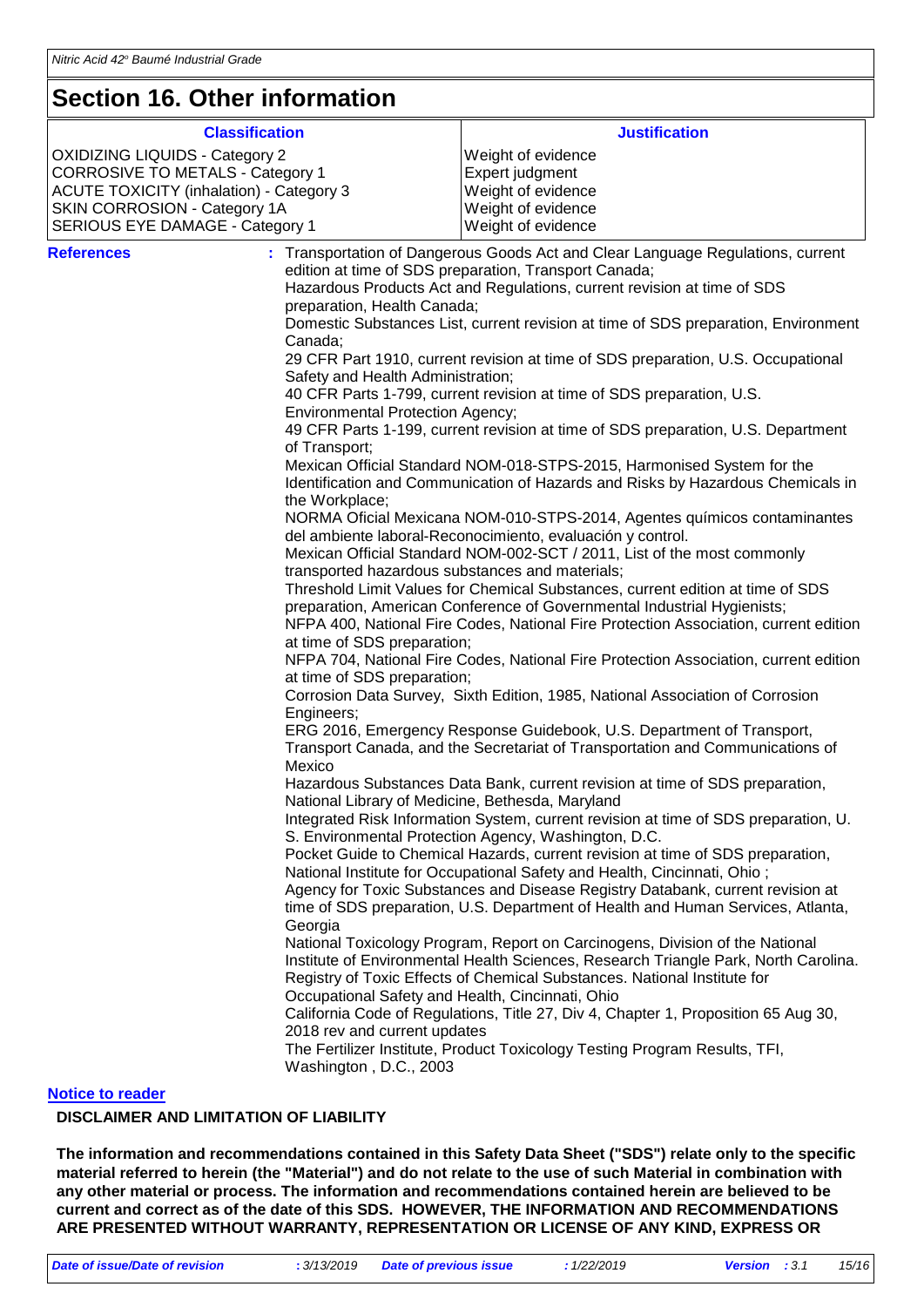### **Section 16. Other information**

**IMPLIED, WITH RESPECT TO THEIR ACCURACY, CORRECTNESS OR COMPLETENESS, AND THE SELLER, SUPPLIER AND MANUFACTURER OF THE MATERIAL AND THEIR RESPECTIVE AFFILIATES (COLLECTIVELY, THE "SUPPLIER") DISCLAIM ALL LIABILITY FOR RELIANCE ON SUCH INFORMATION AND RECOMMENDATIONS. This SDS is not a guarantee of safety. A buyer or user of the Material (a "Recipient") is responsible for ensuring that it has all current information necessary to safely use the Material for its specific purpose.**

**FURTHERMORE, THE RECIPIENT ASSUMES ALL RISK IN CONNECTION WITH THE USE OF THE MATERIAL. THE RECIPIENT ASSUMES ALL RESPONSIBILITY FOR ENSURING THE MATERIAL IS USED IN A SAFE MANNER IN COMPLIANCE WITH APPLICABLE ENVIRONMENTAL, HEALTH, SAFETY AND SECURITY LAWS, POLICIES AND GUIDELINES. THE SUPPLIER DOES NOT WARRANT THE MERCHANTABILITY OF THE MATERIAL OR THE FITNESS OF THE MATERIAL FOR ANY PARTICULAR USE AND ASSUMES NO RESPONSIBILITY FOR INJURY OR DAMAGE CAUSED DIRECTLY OR INDIRECTLY BY OR RELATED TO THE USE OF THE MATERIAL.**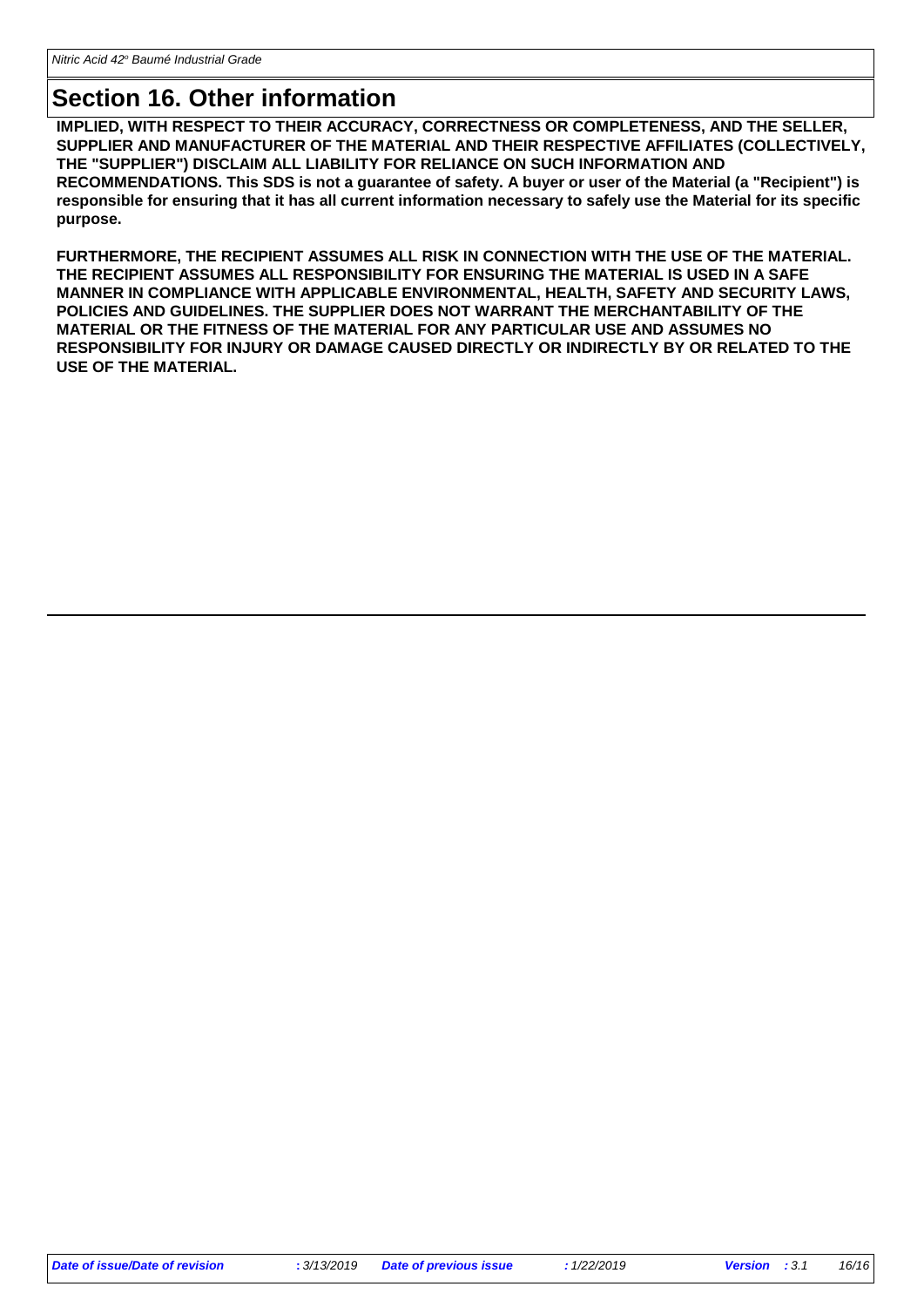

# **FICHE DE DONNÉES DE SÉCURITÉ**

### Acide Nitrique 42° Baumé Qualité Industrielle

| <b>Section 1. Identification</b>                                                                                   |                                                                                                                                                                                                                                                                                                                                                                           |                                                                                                     |
|--------------------------------------------------------------------------------------------------------------------|---------------------------------------------------------------------------------------------------------------------------------------------------------------------------------------------------------------------------------------------------------------------------------------------------------------------------------------------------------------------------|-----------------------------------------------------------------------------------------------------|
| Identificateur de produit                                                                                          | : Acide Nitrique 42° Baumé Qualité Industrielle                                                                                                                                                                                                                                                                                                                           |                                                                                                     |
| <b>Dénomination chimique</b>                                                                                       | : Acide nitrique, 67%                                                                                                                                                                                                                                                                                                                                                     |                                                                                                     |
| <b>Autres moyens</b><br>d'identification                                                                           |                                                                                                                                                                                                                                                                                                                                                                           |                                                                                                     |
|                                                                                                                    | Synonymes : 42° Baumé Acide nitrique                                                                                                                                                                                                                                                                                                                                      |                                                                                                     |
| Code(s) du produit : 2504-14215                                                                                    |                                                                                                                                                                                                                                                                                                                                                                           |                                                                                                     |
| <b>Type de produit</b>                                                                                             | : Liquide.                                                                                                                                                                                                                                                                                                                                                                |                                                                                                     |
|                                                                                                                    |                                                                                                                                                                                                                                                                                                                                                                           | Utilisations pertinentes identifiées de la substance ou du mélange et utilisations non recommandées |
| Utilisations identifiées                                                                                           |                                                                                                                                                                                                                                                                                                                                                                           |                                                                                                     |
|                                                                                                                    | Fabrication de produits chimiques. Fabrication de fertilisants spéciaux.                                                                                                                                                                                                                                                                                                  |                                                                                                     |
| <u>Utilisations non recommandées</u>                                                                               |                                                                                                                                                                                                                                                                                                                                                                           | <b>Raison</b>                                                                                       |
| Produit ne est pas destiné à l'usage des consommateurs.<br>Réservé aux utilisateurs industriels et professionnels. |                                                                                                                                                                                                                                                                                                                                                                           | L'évaluation des risques                                                                            |
| Données relatives au<br>fournisseur                                                                                | Agrium Canada Partnership (Une filiale de Nutrien Ltd.)<br>13131 Lake Fraser Drive, S.E.<br>Calgary, Alberta, Canada, T2J 7E8<br>Agrium U.S. Inc. (Une filiale de Nutrien Ltd.)<br>5296 Harvest Lake Drive<br>Loveland, CO 80538<br>Numéro de téléphone de l'entreprise:<br>1-800-403-2861 (Représentant du service à la clientèle)<br>sds@nutrien.com<br>www.nutrien.com |                                                                                                     |
| Numéro de téléphone à<br>composer en cas d'urgence<br>(indiquer les heures de<br>service)                          | : Nutrien 24 hr numéros de téléphone d'urgence:<br>Anglais:<br>Transport: 1-800-792-8311<br>Médical: 1-303-389-1653<br>Français ou Espagnol:<br>Transport ou Médical: 1-303-389-1654                                                                                                                                                                                      |                                                                                                     |

### **Section 2. Identification des dangers**

| <b>Classement de la</b><br>substance ou du mélange | : LIQUIDES COMBURANTS - Catégorie 2<br>MATIÈRES CORROSIVES POUR LES MÉTAUX - Catégorie 1<br>TOXICITÉ AIGUË (inhalation) - Catégorie 3<br>CORROSION CUTANÉE - Catégorie 1A<br>LÉSIONS OCULAIRES GRAVES - Catégorie 1 |
|----------------------------------------------------|---------------------------------------------------------------------------------------------------------------------------------------------------------------------------------------------------------------------|
| <b>Statut OSHA/HCS</b>                             | : Ce produit est considéré dangereux selon la norme OSHA sur la communication de<br>renseignements à l'égard des matières dangereuses (29 CFR 1910.1200).                                                           |
| Éléments d'étiquetage SGH                          |                                                                                                                                                                                                                     |
| <b>Pictogrammes de danger</b>                      |                                                                                                                                                                                                                     |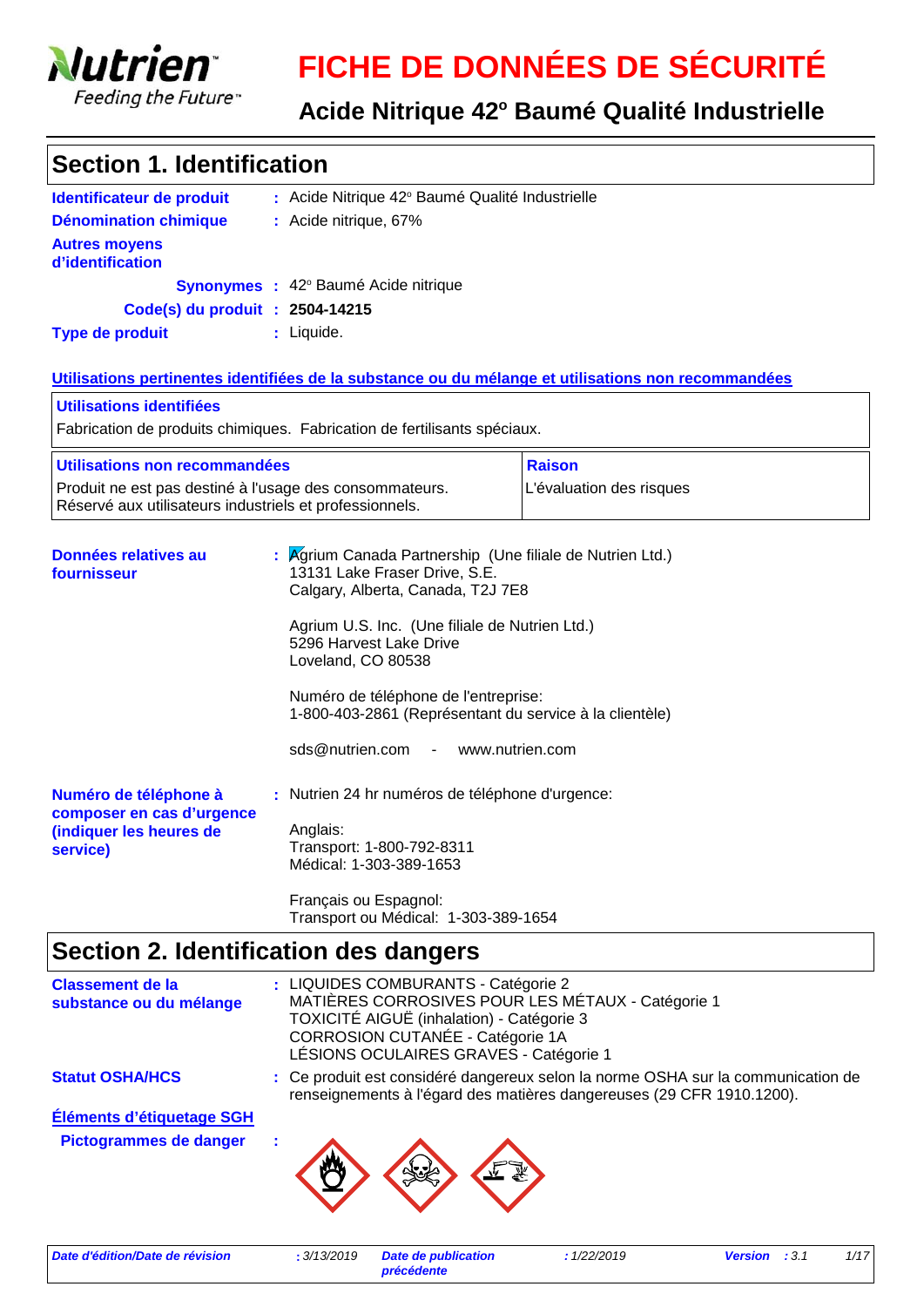### **Section 2. Identification des dangers**

| <b>Mention d'avertissement</b><br>: Danger<br>Peut aggraver un incendie; comburant.<br><b>Mentions de danger</b><br>Peut être corrosif pour les métaux.<br>Toxique par inhalation.<br>Provoque de graves brûlures de la peau et de graves lésions des yeux.<br><b>Conseils de prudence</b><br><b>Généralités</b><br>: Lire l'étiquette avant utilisation. Tenir hors de portée des enfants. En cas de<br>consultation d'un médecin, garder à disposition le récipient ou l'étiquette.<br><b>Prévention</b><br>: Porter des gants de protection. Porter une protection oculaire ou faciale. Porter<br>Tenir à l'écart des vêtements et d'autres matières combustibles. Conserver<br>endroit bien ventilé. Ne pas respirer les vapeurs. Se laver les mains<br>soigneusement après manipulation.<br><b>Intervention</b><br>: Absorber toute substance répandue pour éviter qu'elle attaque les matériaux<br>environnants.<br>une position où elle peut confortablement respirer. Appeler immédiatement un<br>CENTRE ANTIPOISON ou un médecin.<br>médecin. Rincer la bouche. Ne PAS faire vomir.<br>ou un médecin.<br>plusieurs minutes. Enlever les lentilles de contact si usé et si elles peuvent être<br>facilement enlevés. Continuer à rincer. Appeler immédiatement un CENTRE<br>ANTIPOISON ou un médecin.<br><b>Stockage</b><br>intérieure résistant à la corrosion.<br><b>Élimination</b><br>Éliminer le contenu et le récipient conformément à toutes les réglementations<br>locales, régionales, nationales et internationales.<br>Éléments d'une étiquette<br>: Aucun connu.<br>complémentaire<br>: Aucun connu. |                        |                                                                                                                                                                                                                                                                                                                                                                                                                                                                                |
|--------------------------------------------------------------------------------------------------------------------------------------------------------------------------------------------------------------------------------------------------------------------------------------------------------------------------------------------------------------------------------------------------------------------------------------------------------------------------------------------------------------------------------------------------------------------------------------------------------------------------------------------------------------------------------------------------------------------------------------------------------------------------------------------------------------------------------------------------------------------------------------------------------------------------------------------------------------------------------------------------------------------------------------------------------------------------------------------------------------------------------------------------------------------------------------------------------------------------------------------------------------------------------------------------------------------------------------------------------------------------------------------------------------------------------------------------------------------------------------------------------------------------------------------------------------------------------------------------------------------------|------------------------|--------------------------------------------------------------------------------------------------------------------------------------------------------------------------------------------------------------------------------------------------------------------------------------------------------------------------------------------------------------------------------------------------------------------------------------------------------------------------------|
|                                                                                                                                                                                                                                                                                                                                                                                                                                                                                                                                                                                                                                                                                                                                                                                                                                                                                                                                                                                                                                                                                                                                                                                                                                                                                                                                                                                                                                                                                                                                                                                                                          |                        |                                                                                                                                                                                                                                                                                                                                                                                                                                                                                |
| Autres dangers qui ne                                                                                                                                                                                                                                                                                                                                                                                                                                                                                                                                                                                                                                                                                                                                                                                                                                                                                                                                                                                                                                                                                                                                                                                                                                                                                                                                                                                                                                                                                                                                                                                                    |                        |                                                                                                                                                                                                                                                                                                                                                                                                                                                                                |
|                                                                                                                                                                                                                                                                                                                                                                                                                                                                                                                                                                                                                                                                                                                                                                                                                                                                                                                                                                                                                                                                                                                                                                                                                                                                                                                                                                                                                                                                                                                                                                                                                          |                        |                                                                                                                                                                                                                                                                                                                                                                                                                                                                                |
|                                                                                                                                                                                                                                                                                                                                                                                                                                                                                                                                                                                                                                                                                                                                                                                                                                                                                                                                                                                                                                                                                                                                                                                                                                                                                                                                                                                                                                                                                                                                                                                                                          |                        |                                                                                                                                                                                                                                                                                                                                                                                                                                                                                |
|                                                                                                                                                                                                                                                                                                                                                                                                                                                                                                                                                                                                                                                                                                                                                                                                                                                                                                                                                                                                                                                                                                                                                                                                                                                                                                                                                                                                                                                                                                                                                                                                                          |                        | des vêtements de protection. Tenir à l'écart de la chaleur, des surfaces chaudes,<br>des étincelles, des flammes nues et de toute autre source d'ignition. Ne pas fumer.<br>uniquement dans l'emballage d'origine. Utiliser seulement en plein air ou dans un                                                                                                                                                                                                                  |
|                                                                                                                                                                                                                                                                                                                                                                                                                                                                                                                                                                                                                                                                                                                                                                                                                                                                                                                                                                                                                                                                                                                                                                                                                                                                                                                                                                                                                                                                                                                                                                                                                          |                        | EN CAS D'INHALATION: Transporter la personne à l'extérieur et la maintenir dans<br>EN CAS D'INGESTION: Appeler immédiatement un CENTRE ANTIPOISON ou un<br>EN CAS DE CONTACT AVEC LA PEAU (ou les cheveux): Enlever immédiatement<br>tous les vêtements contaminés. Rincer la peau avec de l'eau. Laver les vêtements<br>contaminés avant réutilisation. Appeler immédiatement un CENTRE ANTIPOISON<br>EN CAS DE CONTACT AVEC LES YEUX: Rincer avec précaution à l'eau pendant |
|                                                                                                                                                                                                                                                                                                                                                                                                                                                                                                                                                                                                                                                                                                                                                                                                                                                                                                                                                                                                                                                                                                                                                                                                                                                                                                                                                                                                                                                                                                                                                                                                                          |                        | : Garder sous clef. Stocker dans un récipient résistant à la corrosion avec doublure                                                                                                                                                                                                                                                                                                                                                                                           |
|                                                                                                                                                                                                                                                                                                                                                                                                                                                                                                                                                                                                                                                                                                                                                                                                                                                                                                                                                                                                                                                                                                                                                                                                                                                                                                                                                                                                                                                                                                                                                                                                                          |                        |                                                                                                                                                                                                                                                                                                                                                                                                                                                                                |
|                                                                                                                                                                                                                                                                                                                                                                                                                                                                                                                                                                                                                                                                                                                                                                                                                                                                                                                                                                                                                                                                                                                                                                                                                                                                                                                                                                                                                                                                                                                                                                                                                          |                        |                                                                                                                                                                                                                                                                                                                                                                                                                                                                                |
| <b>classification</b>                                                                                                                                                                                                                                                                                                                                                                                                                                                                                                                                                                                                                                                                                                                                                                                                                                                                                                                                                                                                                                                                                                                                                                                                                                                                                                                                                                                                                                                                                                                                                                                                    | donnent pas lieu à une |                                                                                                                                                                                                                                                                                                                                                                                                                                                                                |

### **Section 3. Composition/information sur les ingrédients**

| <b>Substance/préparation</b> | : Substance |  |
|------------------------------|-------------|--|
|------------------------------|-------------|--|

| Nom des ingrédients | $%$ (p/p)      | Numéro CAS |
|---------------------|----------------|------------|
| Acide nitrique      | $167.2 - 67.9$ | 7697-37-2  |
| L'eau               | $32.1 - 32.8$  | 7732-18-5  |

Toute concentration présentée comme une plage vise à protéger la confidentialité ou est expliquée par une variation entre les lots.

**Dans l'état actuel des connaissances du fournisseur et dans les concentrations d'application, aucun autre ingrédient présent n'est classé comme dangereux pour la santé ou l'environnement, et donc nécessiterait de figurer dans cette section.**

**Les limites d'exposition professionnelle, quand elles sont disponibles, sont énumérées à la section 8.**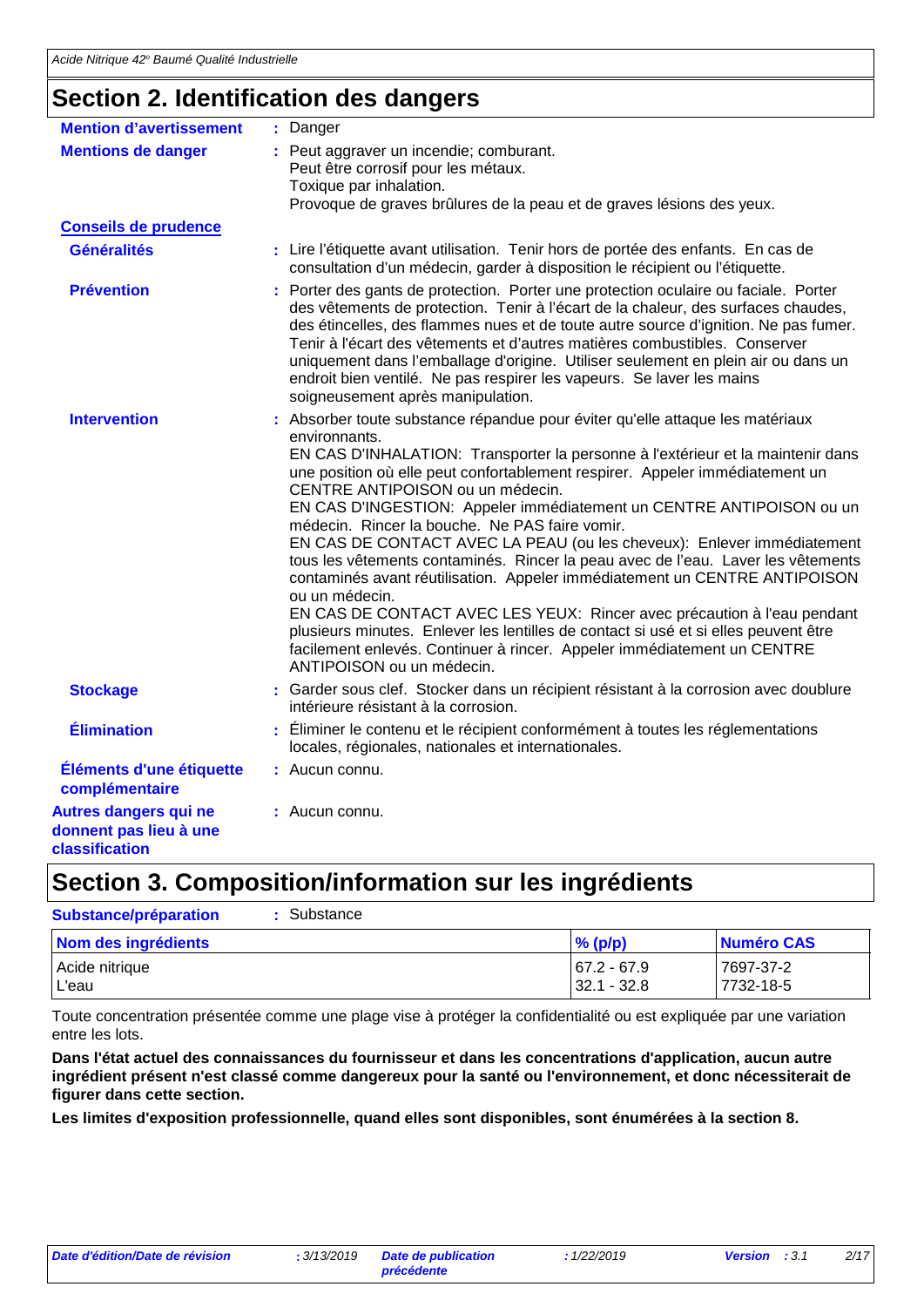### **Section 4. Premiers soins**

| Description des premiers soins nécessaires |                                                                                                                                                                                                                                                                                                                                                                                                                                                                                                                                                                                                                                                                                                                                                                                                                                                                                                                                                                                                                                            |
|--------------------------------------------|--------------------------------------------------------------------------------------------------------------------------------------------------------------------------------------------------------------------------------------------------------------------------------------------------------------------------------------------------------------------------------------------------------------------------------------------------------------------------------------------------------------------------------------------------------------------------------------------------------------------------------------------------------------------------------------------------------------------------------------------------------------------------------------------------------------------------------------------------------------------------------------------------------------------------------------------------------------------------------------------------------------------------------------------|
| <b>Contact avec les yeux</b>               | : CORROSIF. Commencer immédiatement irrigation des yeux. Toute exposition<br>d'oeil à l'acide nitrique nécessitent une évaluation médicale après décontamination.<br>Rincer immédiatement les yeux avec de grandes quantités d'eau ou de solution<br>saline pour un minimum de 20-30 minutes selon la gravité de l'exposition. Si<br>possible, enlever les lentilles de contact en faisant attention à ne pas provoquer des<br>lésions oculaires supplémentaires. Si l'approvisionnement en eau initiale est<br>insuffisante, garder la zone affectée humide avec un chiffon humide et transférer la<br>personne à l'endroit le plus proche où le rinçage peut être poursuivi pendant la<br>durée recommandée de temps. Appelez une ambulance pour le transport à l'hôpital.<br>Continuer irrigation des yeux pendant le transport. Pour des conseils<br>supplémentaires appeler le numéro d'urgence médicale sur cette fiche de données<br>de sécurité ou votre centre antipoison ou fournisseur de soins médicaux.                       |
| <b>Inhalation</b>                          | CORROSIF. Si des gaz ou vapeurs dépassent l'IDLH ou sont présents dans des<br>concentrations inconnues, les sauveteurs doivent porter un appareil respiratoire<br>autonome et des vêtements de protection résistant aux acides, sous les exigences<br>de la norme de Hazwoper, 29 CFR 1910.120.<br>RETIREZ à l'air frais. Surveiller les signes de respiration sifflante et des difficultés                                                                                                                                                                                                                                                                                                                                                                                                                                                                                                                                                                                                                                                |
|                                            | respiratoires. Maintenir les voies respiratoires ouvertes. Si elle ne respire pas,<br>commencer la réanimation. L'oxygène peut être administré par du personnel qualifié.<br>Les personnes affectées qui ont arrêté de respirer ou éprouvez des difficultés à<br>respirer ou êtes inconscient besoin d'une attention médicale immédiate. Les<br>symptômes peuvent être retardés après exposition à l'acide nitrique ou de ses<br>produits de décomposition thermique. La personne exposée peut avoir besoin de<br>rester sous surveillance médicale pendant 24-72 heures. Appelez une ambulance<br>pour le transport à l'hôpital. Pour des conseils supplémentaires appeler le numéro<br>d'urgence médicale dans cette FDS ou votre centre antipoison ou un fournisseur de<br>soins médicaux.                                                                                                                                                                                                                                              |
| <b>Contact avec la peau</b>                | : CORROSIF. Provoque des brûlures graves. Commencer immédiatement rincer les<br>zones affectées avec de l'eau. Enlevez les vêtements et les chaussures contaminés.<br>Les zones affectées devraient être rincés pendant un minimum de 20 - 30 minutes<br>ou plus selon la gravité de l'exposition. L'eau tiède est recommandé pour l'irrigation<br>prolongée pour prévenir l'hypothermie. Personnes conscientes sans difficultés<br>respiratoires peuvent bénéficier de continuer l'irrigation dans une douche ou un bain<br>avant le transport à l'hôpital. Appelez une ambulance pour le transport d'urgence à<br>l'hôpital. Continuer l'irrigation de la peau pendant le transport par ambulance. Pour<br>des conseils supplémentaires appeler le numéro d'urgence médicale dans cette<br>FDS ou votre centre antipoison ou un fournisseur de soins médicaux.                                                                                                                                                                           |
| <b>Ingestion</b>                           | : CORROSIF. Peut causer de graves brûlures à la bouche, de la gorge et de<br>l'estomac. Si la personne affectée nécessite réanimation cardio-respiratoire, éviter<br>contact bouche à bouche. Ne pas faire vomir. En cas de vomissements, tenter de<br>garder la tête du patient inférieure à la poitrine afin qu'aucun vomit pénètre dans les<br>poumons. Laver le visage du patient et la bouche avec de l'eau pour éliminer la<br>matière visible. Si la personne exposée est consciente et peut avaler, lui donner 1-2<br>petites gorgées d'eau. Ne donnez pas toute autre chose par la bouche. Desserrer<br>vêtement serré tel que col, cravate, ceinturon ou ceinture pour empêcher toute<br>restriction de respiration. Pour signes de difficultés respiratoires, se référer à la<br>rubrique sur l'inhalation. Appelez une ambulance pour le transport à l'hôpital. Pour<br>des conseils supplémentaires, appeler le numéro d'urgence médicale sur cette fiche<br>de données de sécurité ou votre centre antipoison ou un médecin. |

#### **Symptômes et effets les plus importants, qu'ils soient aigus ou retardés**

| Effets aigus potentiels sur la santé |                                                                                                                                             |
|--------------------------------------|---------------------------------------------------------------------------------------------------------------------------------------------|
| <b>Contact avec les yeux</b>         | : Provoque de graves lésions des yeux.                                                                                                      |
| <b>Inhalation</b>                    | : Toxique par inhalation.                                                                                                                   |
| <b>Contact avec la peau</b>          | : Provoque de graves brûlures.                                                                                                              |
| <b>Ingestion</b>                     | : Corrosif pour le tube digestif. Peut causer des brûlures à la bouche, à la gorge et à<br>l'estomac. Peut irriter les voies respiratoires. |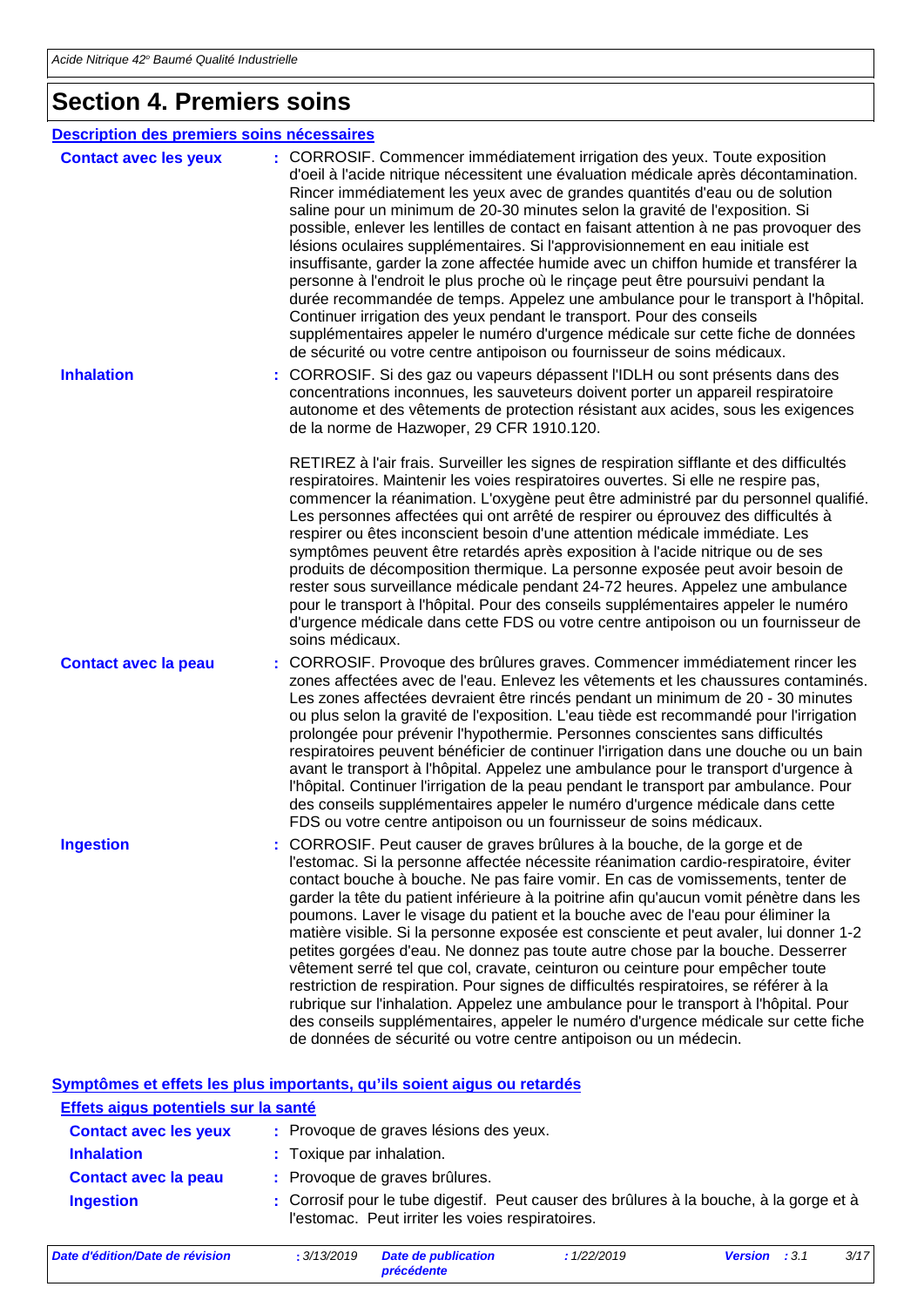## **Section 4. Premiers soins**

| Signes/symptômes de surexposition |                                                                                                                                                                                                                                                                                                                                                                                                                                                                                                                                                                                                                                                                                                                                                                                                                                                                                                                                                                                                                                                        |  |
|-----------------------------------|--------------------------------------------------------------------------------------------------------------------------------------------------------------------------------------------------------------------------------------------------------------------------------------------------------------------------------------------------------------------------------------------------------------------------------------------------------------------------------------------------------------------------------------------------------------------------------------------------------------------------------------------------------------------------------------------------------------------------------------------------------------------------------------------------------------------------------------------------------------------------------------------------------------------------------------------------------------------------------------------------------------------------------------------------------|--|
| <b>Contact avec les yeux</b>      | : Les symptômes néfastes peuvent éventuellement comprendre ce qui suit:<br>douleur<br>larmoiement<br>rougeur                                                                                                                                                                                                                                                                                                                                                                                                                                                                                                                                                                                                                                                                                                                                                                                                                                                                                                                                           |  |
| <b>Inhalation</b>                 | : Une exposition à des concentrations atmosphériques au-dessus des limites<br>d'exposition réglementaires ou recommandées peut éventuellement entraîner une<br>irritation du nez, de la gorge et des poumons. Les symptômes néfastes peuvent<br>éventuellement comprendre ce qui suit:<br>tousser<br>irritation des voies respiratoires<br>respiration sifflante et difficultés respiratoires                                                                                                                                                                                                                                                                                                                                                                                                                                                                                                                                                                                                                                                          |  |
| <b>Contact avec la peau</b>       | : Les symptômes néfastes peuvent éventuellement comprendre ce qui suit:<br>douleur ou irritation<br>rougeur<br>la formation d'ampoules peut éventuellement apparaître<br>décoloration jaune de la peau                                                                                                                                                                                                                                                                                                                                                                                                                                                                                                                                                                                                                                                                                                                                                                                                                                                 |  |
| <b>Ingestion</b>                  | Les symptômes néfastes peuvent éventuellement comprendre ce qui suit:<br>nausées ou vomissements<br>gorge et l'estomac douleur<br>difficulté à avaler<br>irritation des voies respiratoires<br>respiration sifflante et difficultés respiratoires                                                                                                                                                                                                                                                                                                                                                                                                                                                                                                                                                                                                                                                                                                                                                                                                      |  |
|                                   | <u>Mention de la nécessité d'une prise en charge médicale immédiate ou d'un traitement spécial, si nécessaire</u>                                                                                                                                                                                                                                                                                                                                                                                                                                                                                                                                                                                                                                                                                                                                                                                                                                                                                                                                      |  |
| Note au médecin traitant          | L'acide nitrique peut provoquer la nécrose de coagulation. Le traitement est<br>÷<br>symptomatique et de soutien. L'étendue des lésions dépend de la durée de<br>l'exposition et de la concentration de liquide. Ne tentez pas de neutralisation<br>chimique de l'exposition. Numéro de téléphone 24 Hr urgence médicale pour un<br>soutien professionnel - Du Canada ou des États-Unis, Anglais: 1-303-389-1653;<br>Français ou Espagnol: 1-303-389-1654.                                                                                                                                                                                                                                                                                                                                                                                                                                                                                                                                                                                             |  |
| <b>Traitements particuliers</b>   | : Le pronostic peut être améliorée par réduisant au minimum le temps avant le début<br>de rinçage, et prolongeant la durée de l'irrigation, afin de réduire les dommages aux<br>tissus. L'opinion des experts indique que le temps d'irrigation prolongée est<br>nécessaire pour éliminer les produits chimiques corrosifs. L'irrigation de la peau et<br>les yeux doit être effectué pour un minimum de 20-30 minutes avec le temps<br>nécessaire en fonction de l'exposition. Pour éviter l'hypothermie, l'eau d'irrigation<br>doit être maintenu à une température confortable. Si l'état du patient ne sont pas la<br>vie en danger, il peut être nécessaire de retarder le transport à l'hôpital pour assurer<br>un temps de rinçage adéquate. Toutefois, le transport du patient tôt peut être<br>nécessaire en fonction de l'état du patient ou de la disponibilité de l'eau. Si possible,<br>continuer l'irrigation de la peau et / ou des yeux en cours de transport. Double sac<br>vêtements contaminés et les effets personnels du patient. |  |
| <b>Protection des sauveteurs</b>  | : Aucune initiative ne doit être prise qui implique un risque individuel ou en l'absence<br>de formation appropriée. Selon la situation, le sauveteur devra porter un masque,<br>des gants, des vêtements de protection appropriés et, si nécessaire, un appareil<br>respiratoire autonome. La réanimation des patients d'exposition orale bouche-à-<br>bouche est pas recommandé. Des secouristes avec des vêtements contaminés<br>doivent être décontaminés adéquatement.                                                                                                                                                                                                                                                                                                                                                                                                                                                                                                                                                                            |  |

**Voir Information toxicologique (section 11)**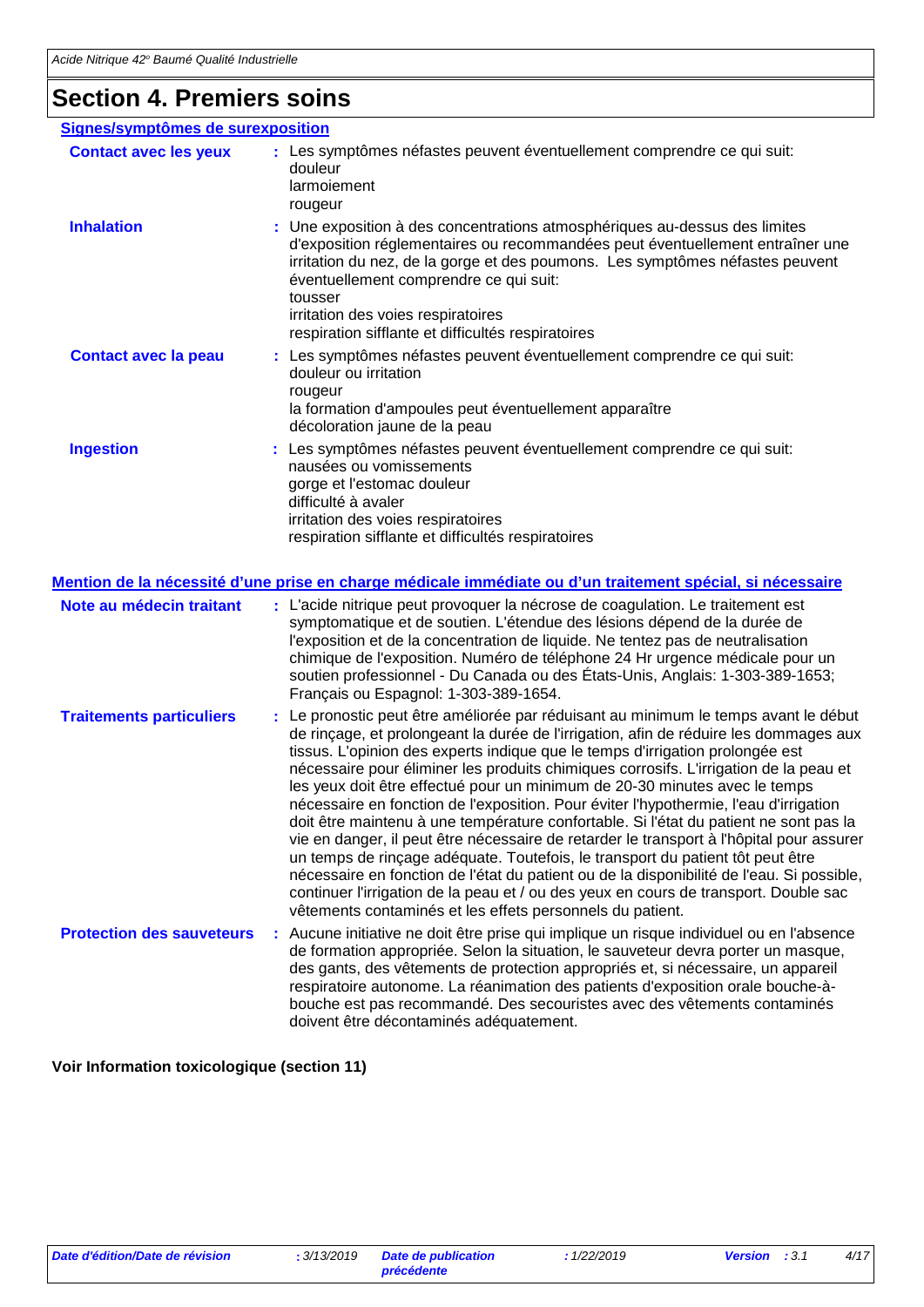### **Section 5. Mesures à prendre en cas d'incendie**

| <b>Moyens d'extinction</b>                                                                          |                                                                                                                                                                                                                                                                                                                               |
|-----------------------------------------------------------------------------------------------------|-------------------------------------------------------------------------------------------------------------------------------------------------------------------------------------------------------------------------------------------------------------------------------------------------------------------------------|
| <b>Agents extincteurs</b><br>appropriés                                                             | : Ininflammable. Produit incombustible. Le produit agit comme un agent oxydant, et<br>entretient la combustion en libérant de l'oxygène, même si étouffée. Employer un<br>agent extincteur qui convient aux feux environnants.                                                                                                |
| <b>Agents extincteurs</b><br>inappropriés                                                           | $:$ Aucun connu.                                                                                                                                                                                                                                                                                                              |
| Dangers spécifiques du<br>produit                                                                   | : Matière oxydante. Peut aggraver un incendie. Si ce produit est chauffé ou se<br>trouve au contact du feu, une augmentation de pression se produit et le conteneur<br>peut éclater. Liquide corrosif. Réagit violemment au contact de l'eau.                                                                                 |
| <b>Produit de décomposition</b><br>thermique dangereux                                              | : Les produits de décomposition peuvent éventuellement comprendre les substances<br>suivantes:<br>matériau corrosif acide<br>oxydes d'azote                                                                                                                                                                                   |
| Mesures spéciales de<br>protection pour les<br>pompiers                                             | : Ne prendre aucune mesure impliquant un risque personnel ou en l'absence de<br>formation adéquate. En présence d'incendie, circonscrire rapidement le site en<br>évacuant toute personne se trouvant près des lieux de l'accident. Decontaminate<br>tools, equipment and personal protective equipment in a segregated area. |
| <b>Équipement de protection</b><br>spécial pour le personnel<br>préposé à la lutte contre le<br>feu | : Il est impératif que les pompiers portent un équipement de protection adéquat, ainsi<br>qu'un appareil respiratoire autonome (ARA) équipé d'un masque couvre-visage à<br>pression positive.                                                                                                                                 |
| <b>Remarque</b>                                                                                     | : Attaque de nombreux métaux produisant de l'hydrogène extrêmement inflammable<br>susceptible de former des mélanges explosifs avec l'air. Contenez et recueillez<br>l'eau combattait le feu pour traitement plus en retard et disposition.                                                                                   |

### **Section 6. Mesures à prendre en cas de déversement accidentel**

#### **Précautions individuelles, équipements de protection et mesures d'urgence**

| Pour le personnel non<br>affecté aux urgences | : Ne prendre aucune mesure impliquant un risque personnel ou en l'absence de<br>formation adéquate. Évacuer les environs. Empêcher l'accès aux personnes<br>gênantes ou non protégées. Ne pas toucher ni marcher dans le produit répandu.<br>Éviter de respirer les vapeurs ou le brouillard. Assurer une ventilation adéquate.<br>Porter un équipement de protection individuelle approprié. Porter un appareil<br>respiratoire approprié lorsque le système de ventilation est inadéquat. Il est<br>recommandé d'utiliser un appareil de protection respiratoire autonome (APRA) pour<br>éviter une quelconque inhalation du produit. |
|-----------------------------------------------|-----------------------------------------------------------------------------------------------------------------------------------------------------------------------------------------------------------------------------------------------------------------------------------------------------------------------------------------------------------------------------------------------------------------------------------------------------------------------------------------------------------------------------------------------------------------------------------------------------------------------------------------|
| Intervenants en cas<br>d'urgence              | : Si des vêtements spécialisés sont requis pour traiter un déversement, prendre note<br>de tout renseignement donné à la Section 8 sur les matériaux appropriés ou non.<br>Consultez également les renseignements sous « Pour le personnel non affecté aux<br>urgences ». Référer à Guide des Mesures d'Urgence, Guide 157 pour de plus<br>amples informations concernant le contrôle des déversements et isolement, et les<br>lignes directrices sur les distances de protection.                                                                                                                                                      |
| <b>Précautions</b><br>environnementales       | : Évitez la dispersion des matériaux déversés, ainsi que leur écoulement et tout<br>contact avec le sol, les voies navigables, les drains et les égouts. Avertir les<br>autorités compétentes si le produit a engendré des effets néfastes (égouts, voies<br>navigables, sol ou air).                                                                                                                                                                                                                                                                                                                                                   |
|                                               | Méthodes et matériaux pour le confinement et le nettoyage                                                                                                                                                                                                                                                                                                                                                                                                                                                                                                                                                                               |
| <b>Petit déversement</b>                      | : Revêtir un équipement de protection individuelle approprié (voir Section 8). Arrêter<br>la fuite si cela ne présente aucun risque. Écarter les conteneurs de la zone de<br>déversement. Absorber avec une matière inerte et placer dans un contenant<br>d'élimination des déchets approprié. Ne pas absorber dans la sciure ni autre<br>matière combustible. Il peut exister un risque de feu lorsque ce produit sèche.<br>Neutraliser les acides en appliquant une substance alcaline (carbonate de sodium<br>ou chaux) ou employer un nécessaire de neutralisation des déversements d'acide.                                        |
| Data alláaltian (Data ala nácilatan           | $\frac{1}{2}$<br>$2/42/2010$ Data de nublication<br>$.1$ mnm $.10$                                                                                                                                                                                                                                                                                                                                                                                                                                                                                                                                                                      |

*Date d'édition/Date de révision* **:** *3/13/2019 Date de publication précédente : 1/22/2019 Version : 3.1 5/17*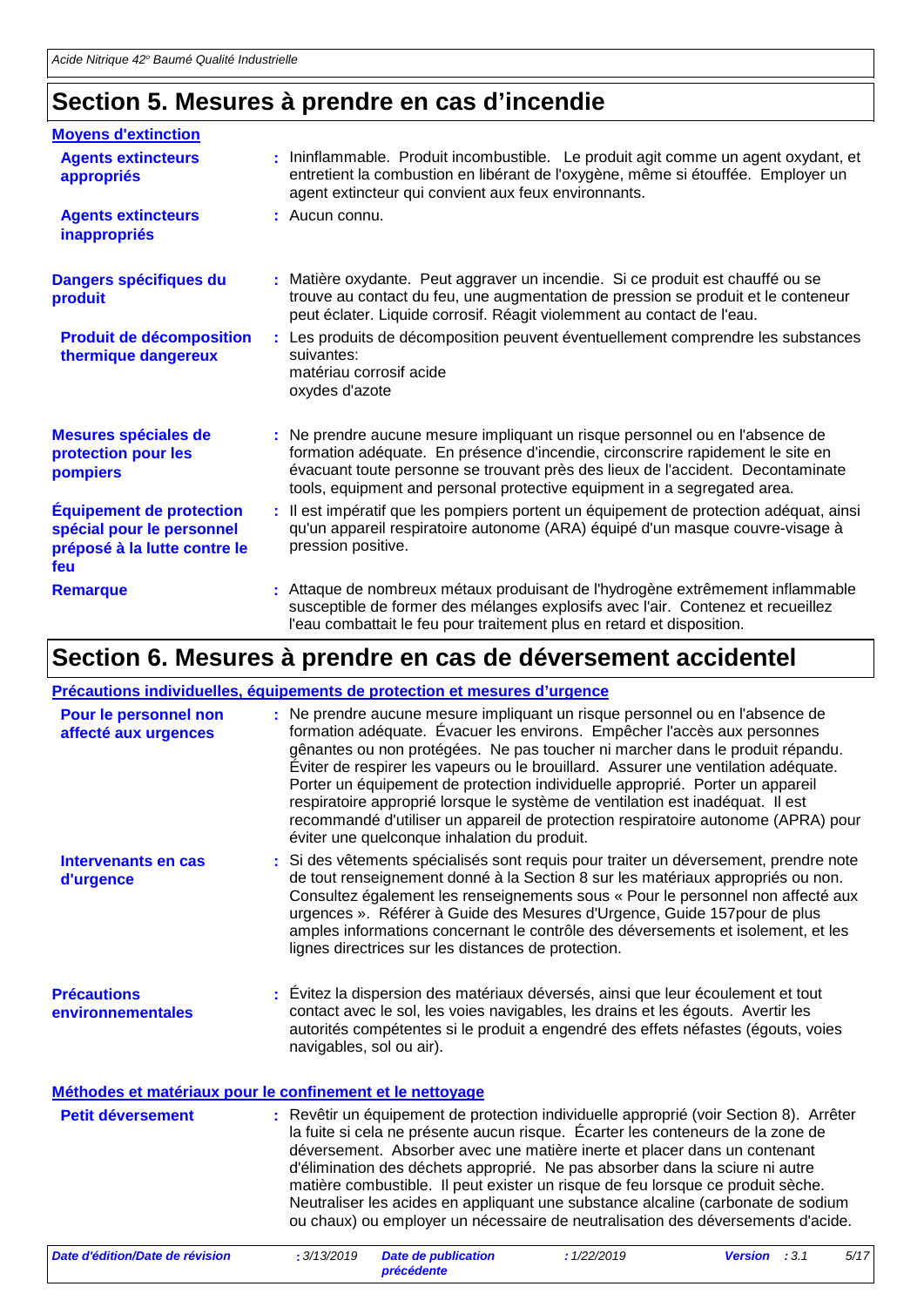## **Section 6. Mesures à prendre en cas de déversement accidentel**

|                          | Éliminer par l'intermédiaire d'une entreprise spécialisée autorisée.                                                                                                                                                                                                                                                                                                                                                                                                                                                                                                                                                                                                                                                                                                                                                                                                                                                                                                                                                                                                                                                                                                                                    |
|--------------------------|---------------------------------------------------------------------------------------------------------------------------------------------------------------------------------------------------------------------------------------------------------------------------------------------------------------------------------------------------------------------------------------------------------------------------------------------------------------------------------------------------------------------------------------------------------------------------------------------------------------------------------------------------------------------------------------------------------------------------------------------------------------------------------------------------------------------------------------------------------------------------------------------------------------------------------------------------------------------------------------------------------------------------------------------------------------------------------------------------------------------------------------------------------------------------------------------------------|
| <b>Grand déversement</b> | : Revêtir un équipement de protection individuelle approprié (voir Section 8).<br>S'approcher des émanations dans la même direction que le vent. Arrêter la fuite si<br>cela ne présente aucun risque. Écarter les conteneurs de la zone de déversement.<br>Empêcher la pénétration dans les égoûts, les cours d'eau, les sous-sol ou les zones<br>confinées. Contenir les fuites et les ramasser à l'aide de matières absorbantes non<br>combustibles telles que le sable, la terre, la vermiculite, la terre à diatomées. Les<br>placer ensuite dans un récipient pour élimination conformément à la réglementation<br>locale (voir Section 13). Ne pas absorber dans la sciure ni autre matière<br>combustible. Il peut exister un risque de feu lorsque ce produit sèche. La<br>substance déversée peut être neutralisée avec du carbonate de sodium, du<br>bicarbonate de sodium ou de l'hydroxyde de sodium. Le matériel absorbant<br>contaminé peut poser le même danger que le produit déversé. Éliminer par<br>l'intermédiaire d'une entreprise spécialisée autorisée. Nota : Voir Section 1 pour de<br>l'information relative aux urgences et voir Section 13 pour l'élimination des déchets. |

### **Section 7. Manutention et stockage**

#### **Précautions relatives à la sûreté en matière de manutention**

| <b>Mesures de protection</b>                                                      | : Revêtir un équipement de protection individuelle approprié (voir Section 8). Éviter<br>tout contact avec les yeux, la peau et les vêtements. Eviter de respirer les vapeurs<br>ou le brouillard. Ne pas ingérer. Utiliser uniquement dans un environnement bien<br>aéré. Manipuler sous une hotte ou sous un dispositif de ventilation locale. Porter un<br>appareil respiratoire approprié lorsque le système de ventilation est inadéquat.<br>Garder dans le conteneur d'origine ou dans un autre conteneur de substitution<br>homologué fabriqué à partir d'un matériau compatible et tenu hermétiquement clos<br>lorsqu'il n'est pas utilisé. Tenir à l'écart des vêtements, des produits incompatibles<br>et des matières combustibles. Tenir à l'écart des bases. Tenir à l'écart de la<br>chaleur. Les conteneurs vides retiennent des résidus de produit et peuvent<br>présenter un danger. Ne pas réutiliser ce conteneur. Absorber toute substance<br>répandue pour éviter qu'elle attaque les matériaux environnants. |
|-----------------------------------------------------------------------------------|------------------------------------------------------------------------------------------------------------------------------------------------------------------------------------------------------------------------------------------------------------------------------------------------------------------------------------------------------------------------------------------------------------------------------------------------------------------------------------------------------------------------------------------------------------------------------------------------------------------------------------------------------------------------------------------------------------------------------------------------------------------------------------------------------------------------------------------------------------------------------------------------------------------------------------------------------------------------------------------------------------------------------------|
| <b>Conseils sur l'hygiène</b><br>générale au travail                              | : Il est interdit de manger, boire ou fumer dans les endroits où ce produit est manipulé,<br>entreposé ou traité. Les personnes travaillant avec ce produit devraient se laver les<br>mains et la figure avant de manger, boire ou fumer. Retirer les vêtements et<br>l'équipement de protection contaminés avant de pénétrer dans des aires de repas.<br>Consulter également la Section 8 pour d'autres renseignements sur les mesures<br>d'hygiène.                                                                                                                                                                                                                                                                                                                                                                                                                                                                                                                                                                              |
| Conditions de sûreté en<br>matière de stockage, y<br>compris les incompatibilités | Entreposer conformément à la réglementation locale. Reportez-vous selon la<br>norme NFPA 400, Code des matières dangereuses pour plus d'informations sur le<br>stockage et la manipulation des matières dangereuses. Entreposer dans le<br>contenant original à l'abri de la lumière solaire, dans un endroit sec, frais et bien<br>ventilé, à l'écart des substances incompatibles (voir la Section 10), de la nourriture<br>et de la boisson. Garder sous clef. Séparer des bases. Séparer des agents<br>réducteurs et des matières combustibles. Ne pas stocker dans des conteneurs non<br>étiquetés. Garder le récipient hermétiquement fermé lorsque le produit n'est pas<br>utilisé. Éviter que l'eau puisse s'infiltrer dans le récipient, ce qui causerait une<br>réaction violente. Les récipients ouverts doivent être refermés avec soin et<br>maintenus en position verticale afin d'éviter les fuites. Utiliser un récipient approprié<br>pour éviter toute contamination du milieu ambiant.                          |
|                                                                                   | Contient de l'acide nitrique. Peut corroder métaux incompatibles et de nombreuses<br>matières plastiques. 304 ou 347 en acier inoxydable sont des matériaux<br>acceptables de construction. Les cuves de stockage doivent être conçus pour API<br>standard 650. Les réservoirs doivent être ventilés et peints en blanc ou en couleurs<br>de chaleur-réfléchissante. La tuyauterie doit être soudé série 40 acier inoxydable.<br>Veiller à ce que toutes les pompes, vannes, compteurs, sont du matériel compatible.<br>Gaskets doivent être en téflon. Il est recommandé de confinement secondaire doit<br>être fourni, lorsque ce est possible ou requis par la loi. Se référer à la norme NFPA<br>400 code des matières dangereuses pour plus d'informations.                                                                                                                                                                                                                                                                   |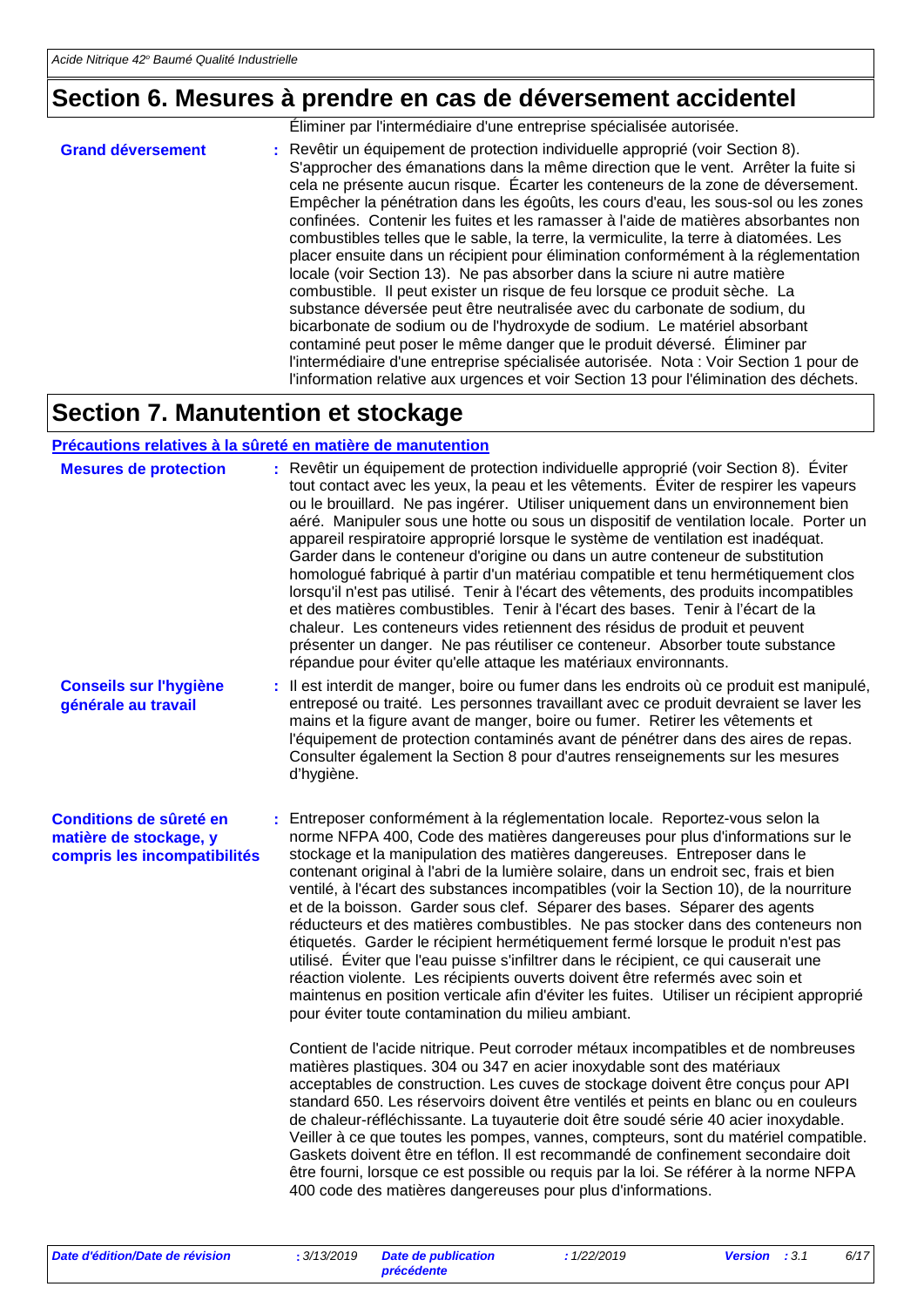### **Section 8. Contrôle de l'exposition/protection individuelle**

#### **Paramètres de contrôle**

#### **Limites d'exposition professionnelle**

| Nom des ingrédients                                  | <b>Limites d'exposition</b>                                                                                                                                                                                                                                                                                                                                                                                                                                                                                                                                                                                                                     |
|------------------------------------------------------|-------------------------------------------------------------------------------------------------------------------------------------------------------------------------------------------------------------------------------------------------------------------------------------------------------------------------------------------------------------------------------------------------------------------------------------------------------------------------------------------------------------------------------------------------------------------------------------------------------------------------------------------------|
| <b>Règlements Canadiens:</b>                         |                                                                                                                                                                                                                                                                                                                                                                                                                                                                                                                                                                                                                                                 |
| Acide nitrique                                       | CA Alberta Provincial (Canada, 4/2009).<br>15 min OEL: 4 ppm 15 minutes.<br>15 min OEL: 10 mg/m <sup>3</sup> 15 minutes.<br>8 hrs OEL: 2 ppm 8 heures.<br>8 hrs OEL: 5.2 mg/m <sup>3</sup> 8 heures.<br><b>CA British Columbia Provincial (Canada,</b><br>$4/2014$ ).<br>TWA: 2 ppm 8 heures.<br>STEL: 4 ppm 15 minutes.<br>CA Ontario Provincial (Canada, 1/2013).<br>TWA: 2 ppm 8 heures.<br>TWA: 5.2 mg/m <sup>3</sup> 8 heures.<br>STEL: 4 ppm 15 minutes.<br>STEL: 10 mg/m <sup>3</sup> 15 minutes.<br>CA Quebec Provincial (Canada, 1/2014).<br>VEMP: 2 ppm 8 heures.<br>VEMP: 5.2 mg/m <sup>3</sup> 8 heures.<br>VECD: 4 ppm 15 minutes. |
|                                                      | VECD: 10 mg/m <sup>3</sup> 15 minutes.                                                                                                                                                                                                                                                                                                                                                                                                                                                                                                                                                                                                          |
| <b>Réglementations États-Unis:</b><br>Acide nitrique | ACGIH TLV (États-Unis, 4/2014).<br>TWA: 2 ppm 8 heures.<br>TWA: 5.2 mg/m <sup>3</sup> 8 heures.<br>STEL: 4 ppm 15 minutes.<br>STEL: 10 mg/m <sup>3</sup> 15 minutes.<br>OSHA PEL 1989 (États-Unis, 3/1989).<br>TWA: 2 ppm 8 heures.<br>TWA: 5 mg/m <sup>3</sup> 8 heures.<br>STEL: 4 ppm 15 minutes.<br>STEL: 10 mg/m <sup>3</sup> 15 minutes.<br>NIOSH REL (États-Unis, 10/2013).<br>TWA: 2 ppm 10 heures.<br>TWA: 5 mg/m <sup>3</sup> 10 heures.<br>STEL: 4 ppm 15 minutes.<br>STEL: 10 mg/m <sup>3</sup> 15 minutes.<br>OSHA PEL (États-Unis, 2/2013).<br>TWA: 2 ppm 8 heures.<br>TWA: 5 mg/m <sup>3</sup> 8 heures.                         |
| L'eau                                                | Non attribué.                                                                                                                                                                                                                                                                                                                                                                                                                                                                                                                                                                                                                                   |
| <b>Contrôles d'ingénierie</b><br>appropriés          | : Si les manipulations de l'utilisateur provoquent de la poussière, des fumées, des<br>gaz, des vapeurs ou du brouillard, utiliser des enceintes fermées, une ventilation par<br>aspiration à la source, ou d'autres systèmes de contrôle automatique intégrés afin<br>de maintenir le seuil d'exposition du technicien aux contaminants en suspension<br>dans l'air inférieur aux limites recommandées ou légales.                                                                                                                                                                                                                             |

#### **Contrôle de l'action des agents d'environnement :** Il importe de tester les émissions provenant des systèmes d'aération et du matériel de fabrication pour vous assurer qu'elles sont conformes aux exigences de la législation sur la protection de l'environnement. Dans certains cas, il sera nécessaire d'équiper le matériel de fabrication d'un épurateur de gaz ou d'un filtre ou de le modifier techniquement afin de réduire les émissions à des niveaux acceptables.

#### **Mesures de protection individuelle**

*Date d'édition/Date de révision* **:** *3/13/2019 Date de publication*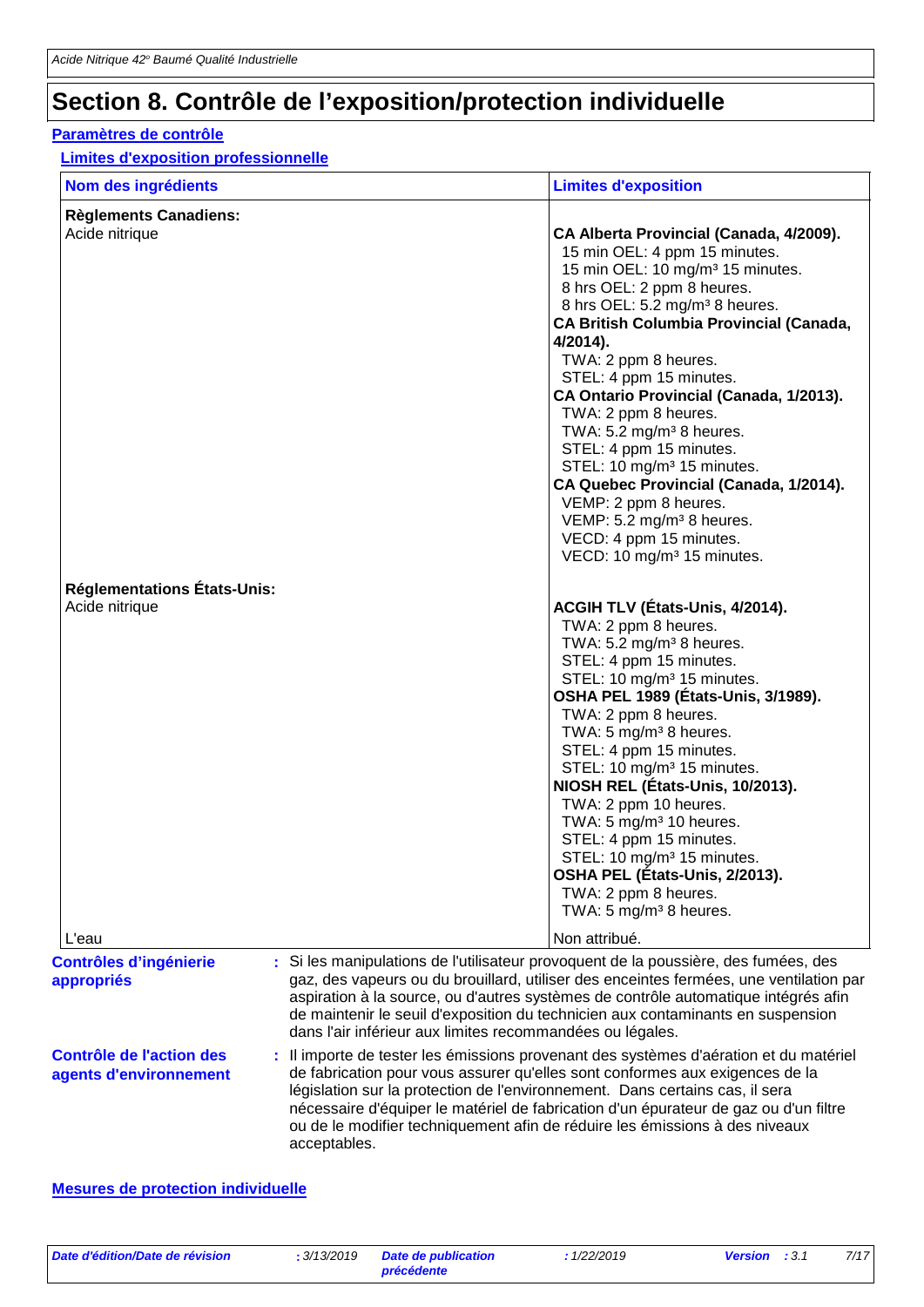# **Section 8. Contrôle de l'exposition/protection individuelle**

| <b>Mesures d'hygiène</b>                | : Après manipulation de produits chimiques, lavez-vous les mains, les avant-bras et<br>le visage avec soin avant de manger, de fumer, d'aller aux toilettes et une fois votre<br>travail terminé. Utiliser les techniques appropriées pour retirer les vêtements<br>contaminés. Laver les vêtements contaminés avant de les réutiliser. Assurez-vous<br>que des bassins oculaires et des douches de décontamination sont installés près<br>des postes de travail.                                                                                                                                                                                                                                                                                                                                                                                                                                                                                                  |
|-----------------------------------------|--------------------------------------------------------------------------------------------------------------------------------------------------------------------------------------------------------------------------------------------------------------------------------------------------------------------------------------------------------------------------------------------------------------------------------------------------------------------------------------------------------------------------------------------------------------------------------------------------------------------------------------------------------------------------------------------------------------------------------------------------------------------------------------------------------------------------------------------------------------------------------------------------------------------------------------------------------------------|
| <b>Protection oculaire/faciale</b>      | : Le port de lunettes de sécurité conformes à une norme approuvée est obligatoire<br>quand une évaluation des risques le préconise pour éviter toute exposition aux<br>éclaboussures de liquides, à la buée, aux gaz ou aux poussières. Si un contact est<br>possible, les protections suivantes doivent être portées, à moins qu'une évaluation<br>indique un besoin pour une protection supérieure : lunettes de protection contre les<br>produits chimiques et/ou écran facial. Si des risques respiratoires existent, un<br>masque respiratoire complet peut être requis à la place. Il est recommandé<br>d'utiliser un appareil de protection respiratoire autonome (APRA) pour éviter une<br>quelconque inhalation du produit.                                                                                                                                                                                                                               |
| <b>Protection de la peau</b>            |                                                                                                                                                                                                                                                                                                                                                                                                                                                                                                                                                                                                                                                                                                                                                                                                                                                                                                                                                                    |
| <b>Protection des mains</b>             | : Lors de la manipulation de produits chimiques, porter en permanence des gants<br>étanches et résistants aux produits chimiques conformes à une norme approuvée,<br>si une évaluation du risque indique que cela est nécessaire. En tenant compte des<br>paramètres indiqués par le fabricant de gants, vérifier que les gants gardent<br>toujours leurs propriétés de protection pendant leur utilisation. Il faut noter que le<br>temps de percement pour tout matériau utilisé dans des gants peut varier pour<br>différents fabricants de gants. Recommandé :<br>caoutchouc butyle<br>néoprène<br>Viton <sup>®</sup><br>Contactez votre fabricant d'équipement de protection pour vérifier la compatibilité de<br>l'équipement pour l'usage prévu.                                                                                                                                                                                                            |
| <b>Protection du corps</b>              | L'équipement de protection individuelle pour le corps doit être adapté à la tâche<br>exécutée et aux risques encourus, et approuvé par un expert avant toute<br>manipulation de ce produit. Wear suitable coveralls capable of preventing<br>significant penetration of the substance ou survêtement de protection résistant aux<br>produits chimiques. Recommandé :<br>DuPont Tychem® 4000, Tychem® 6000, Tychem® 6000 FR, ou Tychem® 10000<br>Kappler Zytron® 200 ou Zytron® 500<br>Lakeland ChemMax® 2, ou Lakeland Interceptor®<br>ou l'équivalent<br>Contactez votre fabricant d'équipement de protection pour vérifier la compatibilité de<br>l'équipement pour l'usage prévu.                                                                                                                                                                                                                                                                               |
| <b>Autre protection pour la</b><br>peau | : Il faut sélectionner des chaussures appropriées et toute autre mesure appropriée de<br>protection de la peau en fonction de la tâche en cours et des risques en cause et<br>cette sélection doit être approuvée par un spécialiste avant de manipuler ce produit.<br>Recommandé : Les bottes imperméables de sécurité en caoutchouc. Contactez<br>votre fabricant d'équipement de protection pour vérifier la compatibilité de<br>l'équipement pour l'usage prévu.                                                                                                                                                                                                                                                                                                                                                                                                                                                                                               |
| <b>Protection respiratoire</b>          | En fonction du risque et de la possibilité d'une exposition, choisir un respirateur qui<br>est conforme à la norme ou certification appropriée. Respirateurs de filtrage ne<br>sont pas acceptables pour l'usage avec ce matériau. Il est recommandé<br>d'utiliser un appareil de protection respiratoire autonome (APRA) pour éviter une<br>quelconque inhalation du produit. Les respirateurs doivent être utilisés suivant un<br>programme de protection pour assurer un ajustement, une formation appropriée et<br>d'aspects d'utilisation importants. Pour les sites de travail américains où une<br>protection respiratoire est requise, s'assurer qu'un programme de protection<br>respiratoire répondant aux exigences de la norme 29 CFR 1910.134 est en place.<br>Seul le personnel entraîné et autorisé peut porter les survêtements de protection<br>monobloc à l'épreuve des produits chimiques et utiliser les appareils respiratoires<br>autonomes. |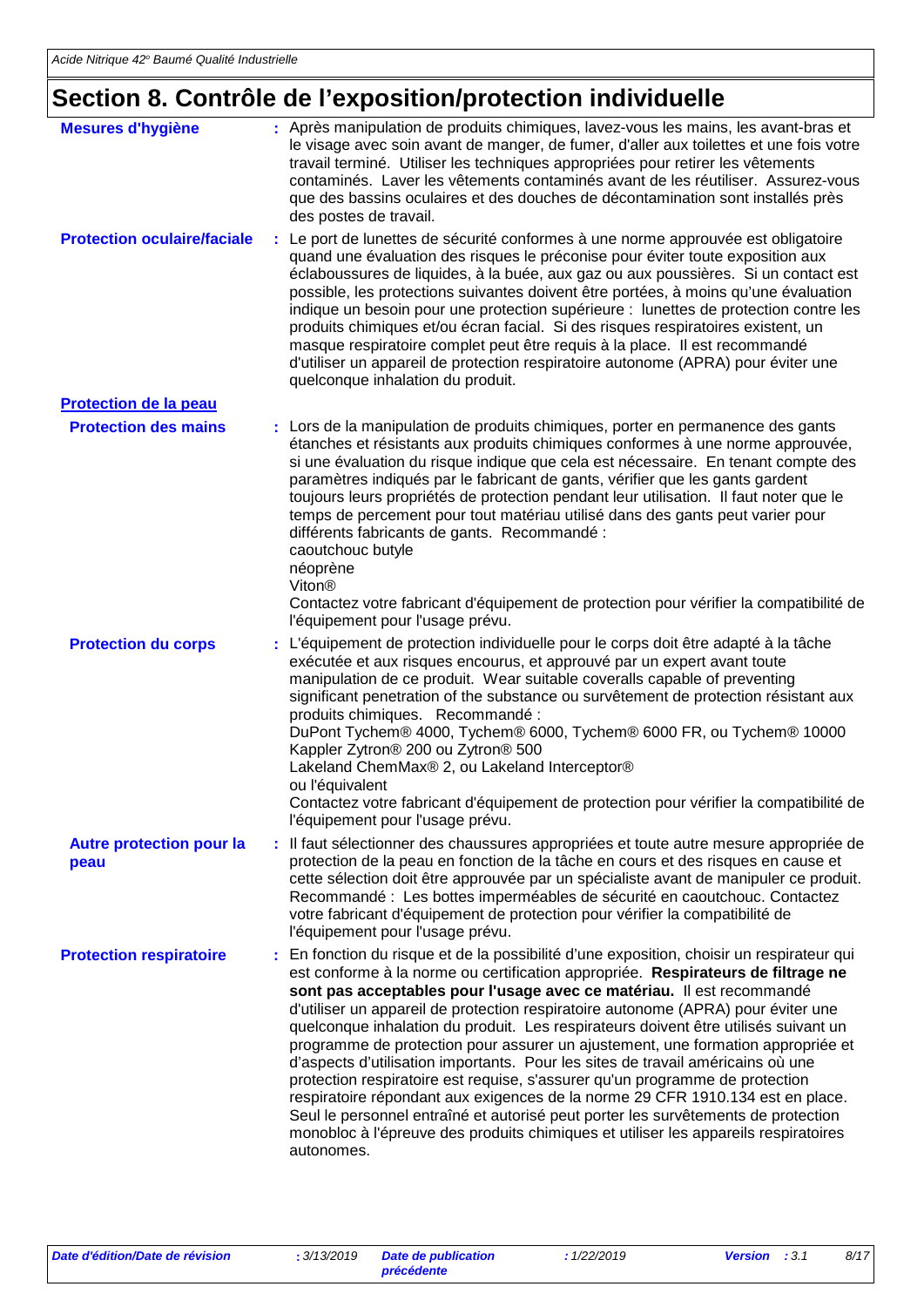## **Section 9. Propriétés physiques et chimiques**

| <b>Apparence</b>                                                    |                                                                                                                                                                                                                                                                                                                                |
|---------------------------------------------------------------------|--------------------------------------------------------------------------------------------------------------------------------------------------------------------------------------------------------------------------------------------------------------------------------------------------------------------------------|
| <b>État physique</b>                                                | : Liquide. [Liquide huileux.]                                                                                                                                                                                                                                                                                                  |
| <b>Couleur</b>                                                      | : Incolore à jaune pâle.                                                                                                                                                                                                                                                                                                       |
| <b>Odeur</b>                                                        | Âcre.                                                                                                                                                                                                                                                                                                                          |
| <b>Seuil olfactif</b>                                               | Non disponible.                                                                                                                                                                                                                                                                                                                |
| pH                                                                  | 1>                                                                                                                                                                                                                                                                                                                             |
| <b>Point de fusion</b>                                              | Non disponible.                                                                                                                                                                                                                                                                                                                |
| <b>Point d'ébullition</b>                                           | Non disponible.                                                                                                                                                                                                                                                                                                                |
| Point d'éclair                                                      | Non applicable.                                                                                                                                                                                                                                                                                                                |
| <b>Taux d'évaporation</b>                                           | Non disponible.                                                                                                                                                                                                                                                                                                                |
| Inflammabilité (solides et<br>gaz)                                  | Pas applicable. La substance ne brûlera pas. Liquide comburant. Cette substance<br>entretien la combustion.                                                                                                                                                                                                                    |
| Limites inférieure et<br>supérieure d'explosion<br>(d'inflammation) | : Non disponible.                                                                                                                                                                                                                                                                                                              |
| <b>Tension de vapeur</b>                                            | $:$ Produit:<br>1.04 kPa (7.8 mm Hg) [20°C] - base sur la pression partielle de l'acide nitrique (2,4<br>mm Hg) ainsi que la pression partielle de l'eau (5,4 mm de Hg)<br>4.80 kPa (36 mm Hg) [50°C] - basé sur la pression partielle de l'acide nitrique, de 12,<br>5 mm Hg, plus la pression partielle d'eau, de 23,5 mm Hg |
| Densité de vapeur                                                   | : $2.2$ [Air = 1]                                                                                                                                                                                                                                                                                                              |
| <b>Densité relative</b>                                             | 1.4                                                                                                                                                                                                                                                                                                                            |
| <b>Solubilité</b>                                                   | Facilement soluble dans les substances suivantes: l'eau froide et l'eau chaude.                                                                                                                                                                                                                                                |
| Solubilité dans l'eau                                               | Liquide soluble dans l'eau                                                                                                                                                                                                                                                                                                     |
| Coefficient de partage n-<br>octanol/eau                            | $: -2.3$                                                                                                                                                                                                                                                                                                                       |
| Température d'auto-<br><b>inflammation</b>                          | : Non applicable.                                                                                                                                                                                                                                                                                                              |
| Température de<br>décomposition                                     | : Non disponible.                                                                                                                                                                                                                                                                                                              |
| <b>Viscosité</b>                                                    | : Non disponible.                                                                                                                                                                                                                                                                                                              |

## **Section 10. Stabilité et réactivité**

| <b>Réactivité</b>                  | Produits organiques.     | : Réactif ou incompatible avec les matières suivantes :<br>Hydroxyde inorganique.<br>Éviter toute contamination incluant celle par les métaux, la poussière ou les<br>substances organiques.<br>Réagit violemment lorsque l'eau est ajoutée à ce produit.<br>Réagit violemment avec les bases.<br>Incompatible avec les halogènes.<br>Reportez-vous selon la norme NFPA 400, Code des matières dangereuses pour<br>plus d'informations sur le stockage et la manipulation des matières dangereuses.                  |             |                      |  |      |  |
|------------------------------------|--------------------------|----------------------------------------------------------------------------------------------------------------------------------------------------------------------------------------------------------------------------------------------------------------------------------------------------------------------------------------------------------------------------------------------------------------------------------------------------------------------------------------------------------------------|-------------|----------------------|--|------|--|
| <b>Stabilité chimique</b>          | : Le produit est stable. |                                                                                                                                                                                                                                                                                                                                                                                                                                                                                                                      |             |                      |  |      |  |
| Risque de réactions<br>dangereuses |                          | : Des réactions dangereuses ou une instabilité sont constatées dans certaines<br>conditions de stockage ou d'utilisation. Ces conditions peuvent inclure :<br>Contact avec des substances incompatibles.<br>contact avec des substances combustibles<br>Les réactions peuvent inclure :<br>risque d'incendie ou d'intensification d'incendie<br>Peut être corrosif pour les métaux. Contactez votre représentant commercial ou un<br>spécialiste métallurgiques pour assurer la compatibilité avec votre équipement. |             |                      |  |      |  |
| Date d'édition/Date de révision    | : 3/13/2019              | <b>Date de publication</b><br>précédente                                                                                                                                                                                                                                                                                                                                                                                                                                                                             | : 1/22/2019 | <b>Version</b> : 3.1 |  | 9/17 |  |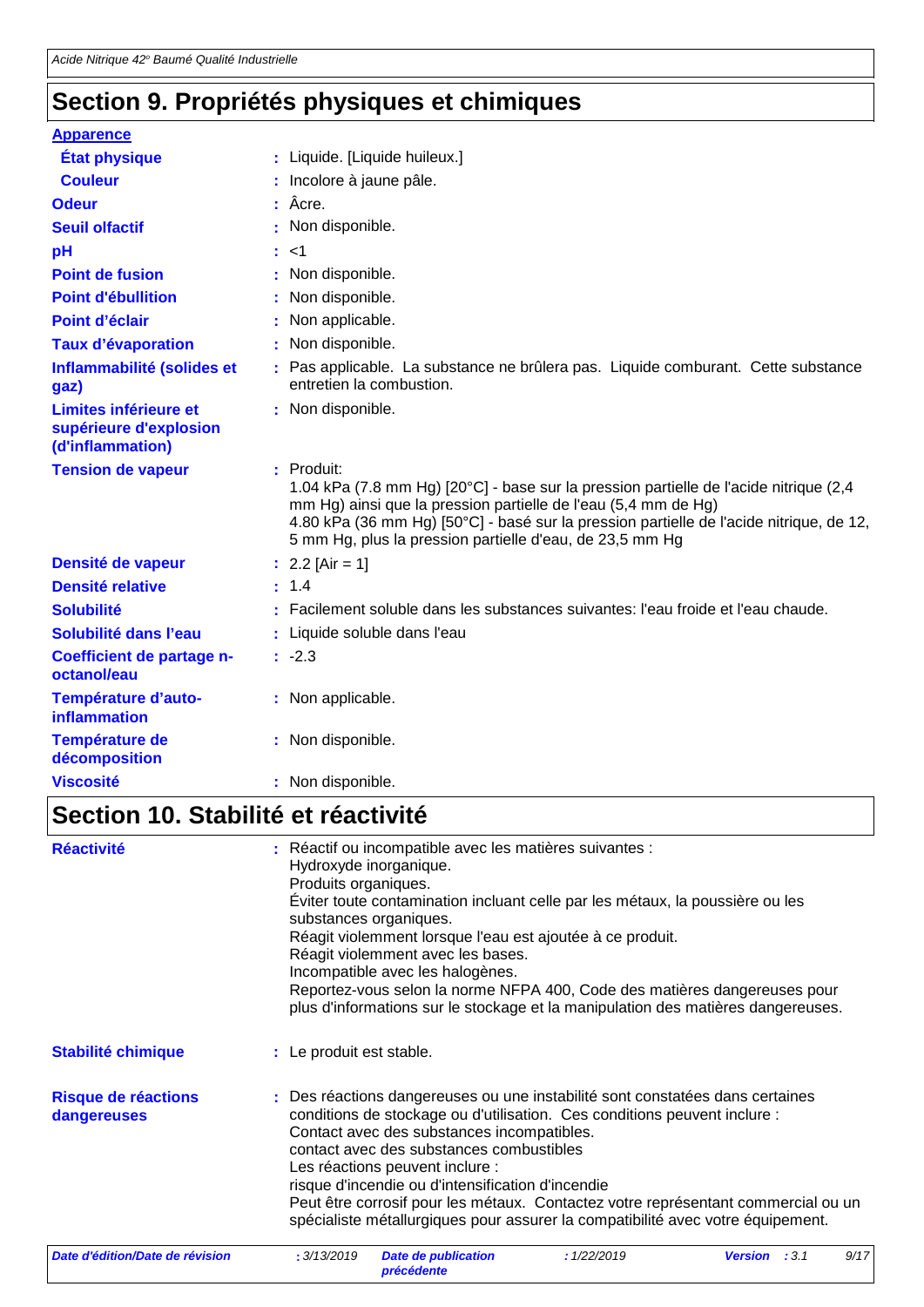## **Section 10. Stabilité et réactivité**

| <b>Conditions à éviter</b>                    | : Un incendie peut se déclarer si ce produit sèche sur les vêtements ou sur une autre<br>matière combustible. Tenir à l'écart des vêtements, des produits incompatibles et<br>des matières combustibles. Reportez-vous selon la norme NFPA 400, Code des<br>matières dangereuses pour plus d'informations sur le stockage et la manipulation<br>des matières dangereuses. |
|-----------------------------------------------|---------------------------------------------------------------------------------------------------------------------------------------------------------------------------------------------------------------------------------------------------------------------------------------------------------------------------------------------------------------------------|
| <b>Matériaux incompatibles</b>                | : Attaque de nombreux métaux produisant de l'hydrogène extrêmement inflammable<br>susceptible de former des mélanges explosifs avec l'air.<br>Réactif ou incompatible avec les matières suivantes :<br>les alcalins<br>les matières combustibles<br>matières réductrices<br>métaux réactifs                                                                               |
| <b>Produits de décomposition</b><br>dangereux | : Attaque de nombreux métaux produisant de l'hydrogène extrêmement inflammable<br>susceptible de former des mélanges explosifs avec l'air. Contactez votre<br>représentant commercial ou un spécialiste métallurgiques pour assurer la<br>compatibilité avec votre équipement.                                                                                            |

### **Section 11. Données toxicologiques**

#### **Renseignements sur les effets toxicologiques**

| Nom du produit ou de<br><b>l'ingrédient</b> | <b>Résultat</b>                       | <b>Espèces</b>                                                                 | <b>Dosage</b> | <b>Exposition</b>      |
|---------------------------------------------|---------------------------------------|--------------------------------------------------------------------------------|---------------|------------------------|
| L'eau                                       | DL50 Orale                            | Rat                                                                            | $>90$ g/kg    |                        |
| Acide nitrique                              | <b>CL50 Inhalation Vapeur</b>         | Rat                                                                            | 244 ppm       | 30 minutes             |
| <b>Conclusion/Résumé</b>                    |                                       | : Toxique par inhalation. Matières corrosives. Corrosif pour le tube digestif. |               |                        |
| <b>Irritation/Corrosion</b>                 |                                       |                                                                                |               |                        |
| Non disponible.                             |                                       |                                                                                |               |                        |
| <b>Conclusion/Résumé</b>                    |                                       |                                                                                |               |                        |
| Peau                                        | Corrosif pour la peau.                |                                                                                |               |                        |
| <b>Yeux</b>                                 | Corrosif pour les yeux.               |                                                                                |               |                        |
| <b>Respiratoire</b>                         | Peut irriter les voies respiratoires. |                                                                                |               |                        |
| <b>Sensibilisation</b>                      |                                       |                                                                                |               |                        |
| Non disponible.                             |                                       |                                                                                |               |                        |
| <b>Conclusion/Résumé</b>                    |                                       |                                                                                |               |                        |
| <b>Peau</b>                                 |                                       | : Aucun effet important ou danger critique connu.                              |               |                        |
| <b>Respiratoire</b>                         |                                       | Aucun effet important ou danger critique connu.                                |               |                        |
| <b>Mutagénicité</b>                         |                                       |                                                                                |               |                        |
| Non disponible.                             |                                       |                                                                                |               |                        |
| <b>Conclusion/Résumé</b>                    |                                       | : Aucun effet important ou danger critique connu.                              |               |                        |
| <b>Cancérogénicité</b>                      |                                       |                                                                                |               |                        |
| Non disponible.                             |                                       |                                                                                |               |                        |
| <b>Conclusion/Résumé</b>                    |                                       | : Aucun effet important ou danger critique connu.                              |               |                        |
| <b>Toxicité pour la reproduction</b>        |                                       |                                                                                |               |                        |
| Non disponible.                             |                                       |                                                                                |               |                        |
| <b>Conclusion/Résumé</b>                    |                                       | : Aucun effet important ou danger critique connu.                              |               |                        |
| <b>Tératogénicité</b>                       |                                       |                                                                                |               |                        |
| Non disponible.                             |                                       |                                                                                |               |                        |
| Date d'édition/Date de révision             | : 3/13/2019<br>précédente             | <b>Date de publication</b>                                                     | : 1/22/2019   | 10/17<br>Version : 3.1 |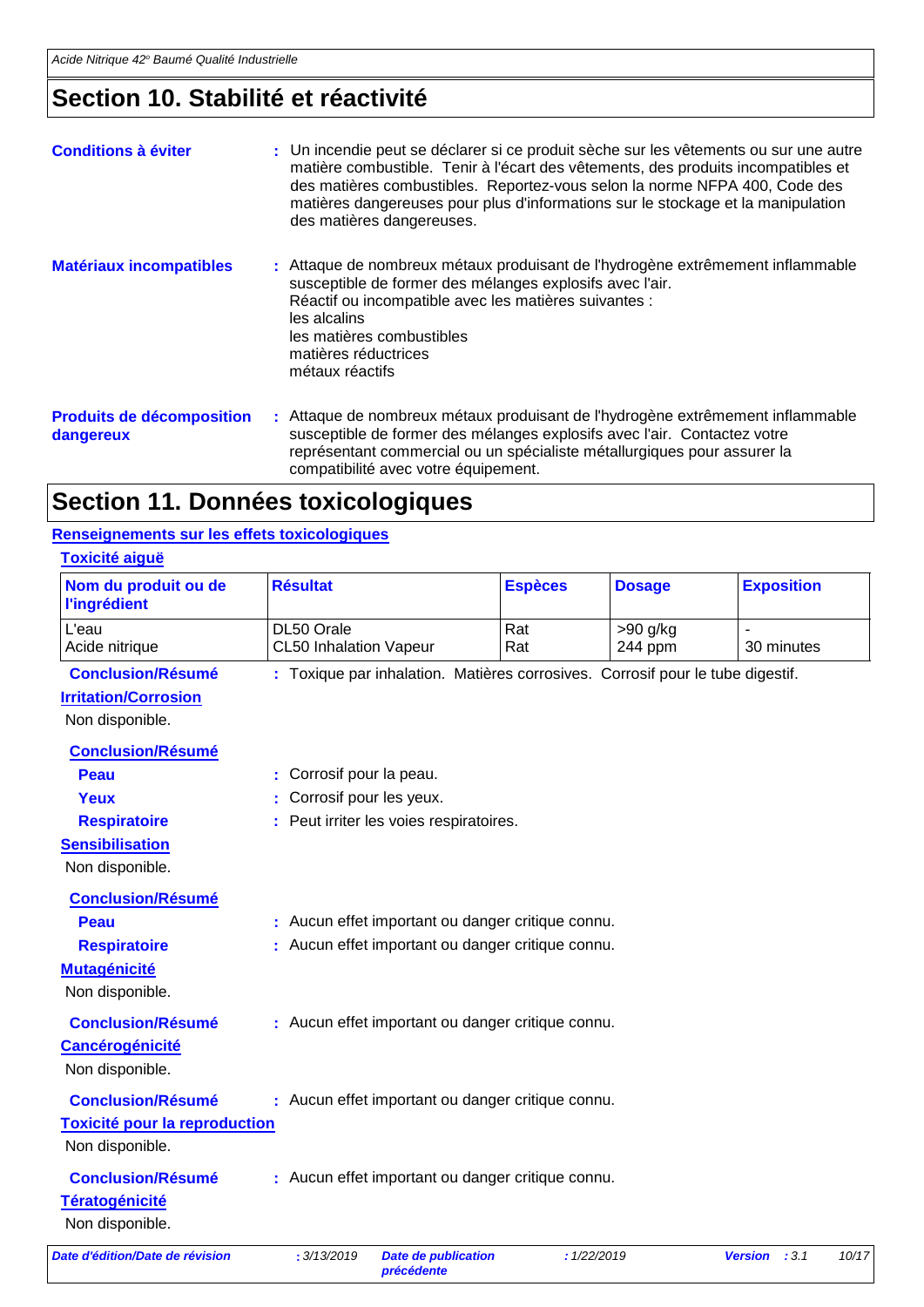### **Section 11. Données toxicologiques**

**Conclusion/Résumé :** Aucun effet important ou danger critique connu.

#### **Toxicité systémique pour certains organes cibles - exposition unique -**

Non disponible.

#### **Toxicité pour certains organes cibles - expositions répétées -**

Non disponible.

#### **Risque d'absorption par aspiration**

Non disponible.

| <b>Renseignements sur les</b><br>voies d'exposition<br>probables | : Contact avec la peau<br>Contact avec les yeux<br>Inhalation                                                                               |
|------------------------------------------------------------------|---------------------------------------------------------------------------------------------------------------------------------------------|
| Effets aigus potentiels sur la santé                             |                                                                                                                                             |
| <b>Contact avec les yeux</b>                                     | : Provoque de graves lésions des yeux.                                                                                                      |
| <b>Inhalation</b>                                                | : Toxique par inhalation.                                                                                                                   |
| <b>Contact avec la peau</b>                                      | : Provoque de graves brûlures.                                                                                                              |
| <b>Ingestion</b>                                                 | : Corrosif pour le tube digestif. Peut causer des brûlures à la bouche, à la gorge et à<br>l'estomac. Peut irriter les voies respiratoires. |

#### **Symptômes correspondant aux caractéristiques physiques, chimiques et toxicologiques**

| <b>Contact avec les yeux</b> | : Les symptômes néfastes peuvent éventuellement comprendre ce qui suit:<br>douleur<br>larmoiement<br>rougeur                                                                                                                                                                                                                                                                                  |
|------------------------------|-----------------------------------------------------------------------------------------------------------------------------------------------------------------------------------------------------------------------------------------------------------------------------------------------------------------------------------------------------------------------------------------------|
| <b>Inhalation</b>            | : Une exposition à des concentrations atmosphériques au-dessus des limites<br>d'exposition réglementaires ou recommandées peut éventuellement entraîner une<br>irritation du nez, de la gorge et des poumons. Les symptômes néfastes peuvent<br>éventuellement comprendre ce qui suit:<br>tousser<br>irritation des voies respiratoires<br>respiration sifflante et difficultés respiratoires |
| <b>Contact avec la peau</b>  | : Les symptômes néfastes peuvent éventuellement comprendre ce qui suit:<br>douleur ou irritation<br>rougeur<br>la formation d'ampoules peut éventuellement apparaître<br>décoloration jaune de la peau                                                                                                                                                                                        |
| <b>Ingestion</b>             | : Les symptômes néfastes peuvent éventuellement comprendre ce qui suit:<br>nausées ou vomissements<br>gorge et l'estomac douleur<br>difficulté à avaler<br>irritation des voies respiratoires<br>respiration sifflante et difficultés respiratoires                                                                                                                                           |

|                                           | Effets différés et immédiats ainsi que les effets chroniques causés par une exposition à court et à long terme |
|-------------------------------------------|----------------------------------------------------------------------------------------------------------------|
| <b>Exposition de courte durée</b>         |                                                                                                                |
| <b>Effets immédiats</b><br>possibles      | : Voir ci-dessus.                                                                                              |
| Effets différés possibles                 | : Peau: Effarouchement<br>Voies respiratoires : cedème pulmonaire                                              |
| <b>Exposition de longue durée</b>         |                                                                                                                |
| <b>Effets immédiats</b><br>possibles      | : Voir ci-dessus.                                                                                              |
| Effets différés possibles : Voir dessous. |                                                                                                                |
| Effets chroniques potentiels sur la santé |                                                                                                                |

*Date d'édition/Date de révision* **:** *3/13/2019 Date de publication* 

*précédente*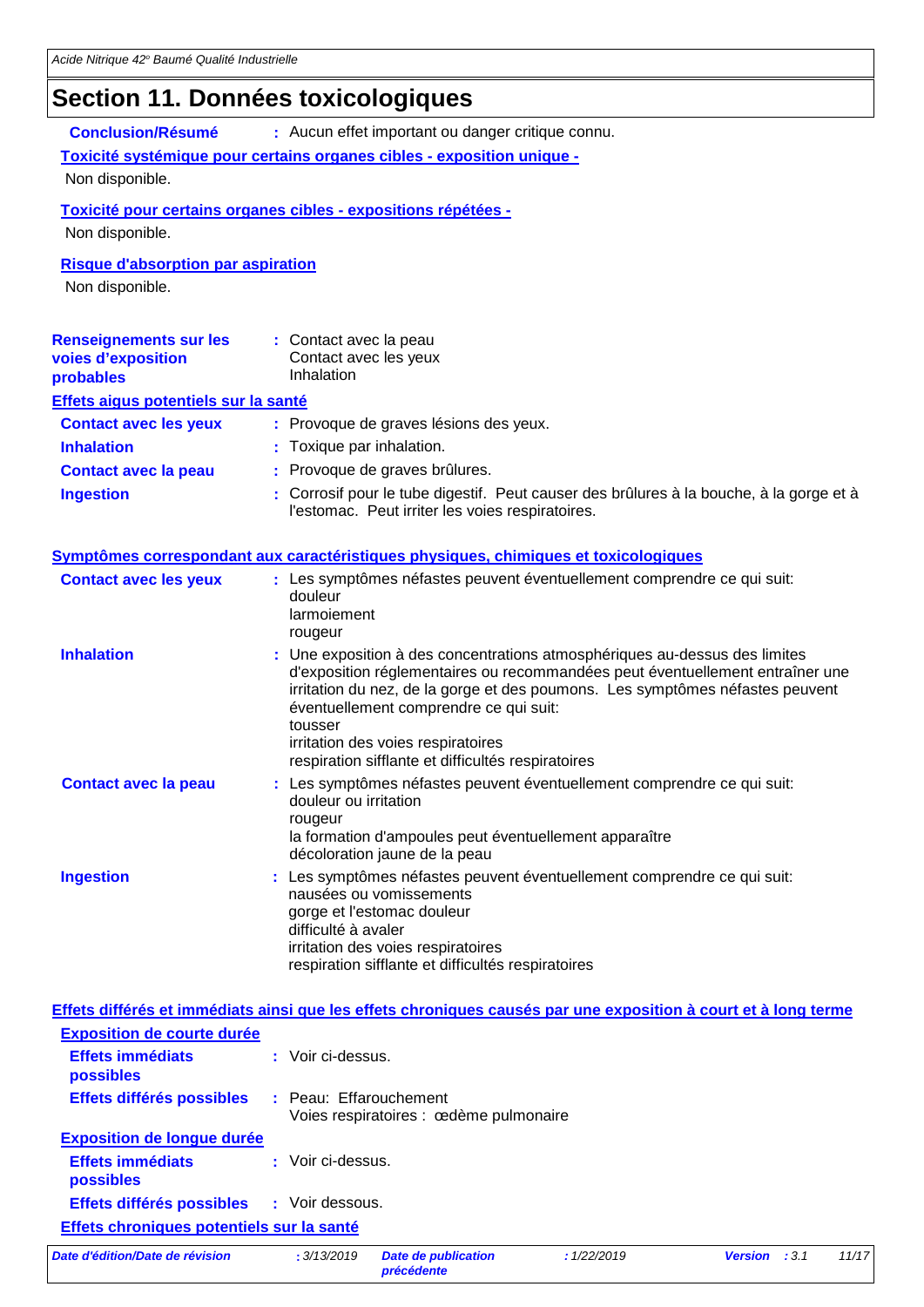### **Section 11. Données toxicologiques**

| <b>Conclusion/Résumé</b>              | : Les effets indésirables sont généralement le résultat d'une surexposition aiguë. Ces<br>effets peuvent être à long terme ou permanente. |
|---------------------------------------|-------------------------------------------------------------------------------------------------------------------------------------------|
| <b>Généralités</b>                    | : Voir ci-dessus.                                                                                                                         |
| <b>Cancérogénicité</b>                | : Aucun effet important ou danger critique connu.                                                                                         |
| <b>Mutagénicité</b>                   | : Aucun effet important ou danger critique connu.                                                                                         |
| <b>Tératogénicité</b>                 | : Aucun effet important ou danger critique connu.                                                                                         |
| <b>Effets sur le</b><br>développement | : Aucun effet important ou danger critique connu.                                                                                         |
| Effets sur la fertilité               | : Aucun effet important ou danger critique connu.                                                                                         |

### **Section 12. Données écologiques**

| <b>Toxicité</b>                             |                                                                                                                                                                 |                                         |                   |
|---------------------------------------------|-----------------------------------------------------------------------------------------------------------------------------------------------------------------|-----------------------------------------|-------------------|
| Nom du produit ou de<br><b>l'ingrédient</b> | <b>Résultat</b>                                                                                                                                                 | <b>Espèces</b>                          | <b>Exposition</b> |
| Acide nitrique                              | Aiguë CL50 180 mg/l Eau de mer                                                                                                                                  | Crustacés - Carcinus maenas -<br>Adulte | 48 heures         |
|                                             | Aiguë CL50 72 mg/l Eau douce                                                                                                                                    | Poisson - Gambusia affinis -<br>Adulte  | 96 heures         |
| <b>Conclusion/Résumé</b>                    | : Peut être nocif pour l'environnement si libéré en grandes quantités. Selon les<br>données disponibles, les critères de classification ne sont pas satisfaits. |                                         |                   |

#### **Persistance et dégradation**

| <b>Conclusion/Résumé</b>                    | : Non persistant.         |                  |                    |
|---------------------------------------------|---------------------------|------------------|--------------------|
| Nom du produit ou de<br><b>l'ingrédient</b> | <b>Demi-vie aquatique</b> | <b>Photolyse</b> | Biodégradabilité   |
| Acide nitrique                              |                           |                  | <b>IFacilement</b> |

#### **Potentiel de bioaccumulation**

| Nom du produit ou de<br><b>l'ingrédient</b> | <b>LogPow</b> | <b>BCF</b> | <b>Potentiel</b> |
|---------------------------------------------|---------------|------------|------------------|
| Acide nitrique                              | $-2.3$        |            | faible           |
| L'eau                                       | $-1.38$       |            | faible           |

#### **Mobilité dans le sol**

| <b>Coefficient de répartition</b> | Non disponible. |
|-----------------------------------|-----------------|
|                                   |                 |

**sol/eau (Koc)** 

Autres effets nocifs : Aucun effet important ou danger critique connu.

### **Section 13. Données sur l'élimination**

Il est important de réduire au minimum, voire d'éviter la génération de déchets chaque fois que possible. La mise au rebut de ce produit, des solutions et de tous les co-produits doit obéir en permanence aux dispositions de la législation sur la protection de l'environnement et l'élimination des déchets et demeurer conforme aux exigences des pouvoirs publics locaux. Éliminer le surplus et les produits non recyclables par l'intermédiaire d'une entreprise spécialisée autorisée. Ne pas rejeter les déchets non traités dans les égouts, à moins que ce soit en conformité avec les exigences de toutes les autorités compétentes. Ne se débarrasser de ce produit et de son récipient qu'en prenant toutes précautions d'usage. Il faut prendre des précautions lors de la manipulation de contenants vides qui n'ont pas été nettoyés ou rincés. Les conteneurs vides ou les doublures peuvent retenir des **Méthodes d'élimination :**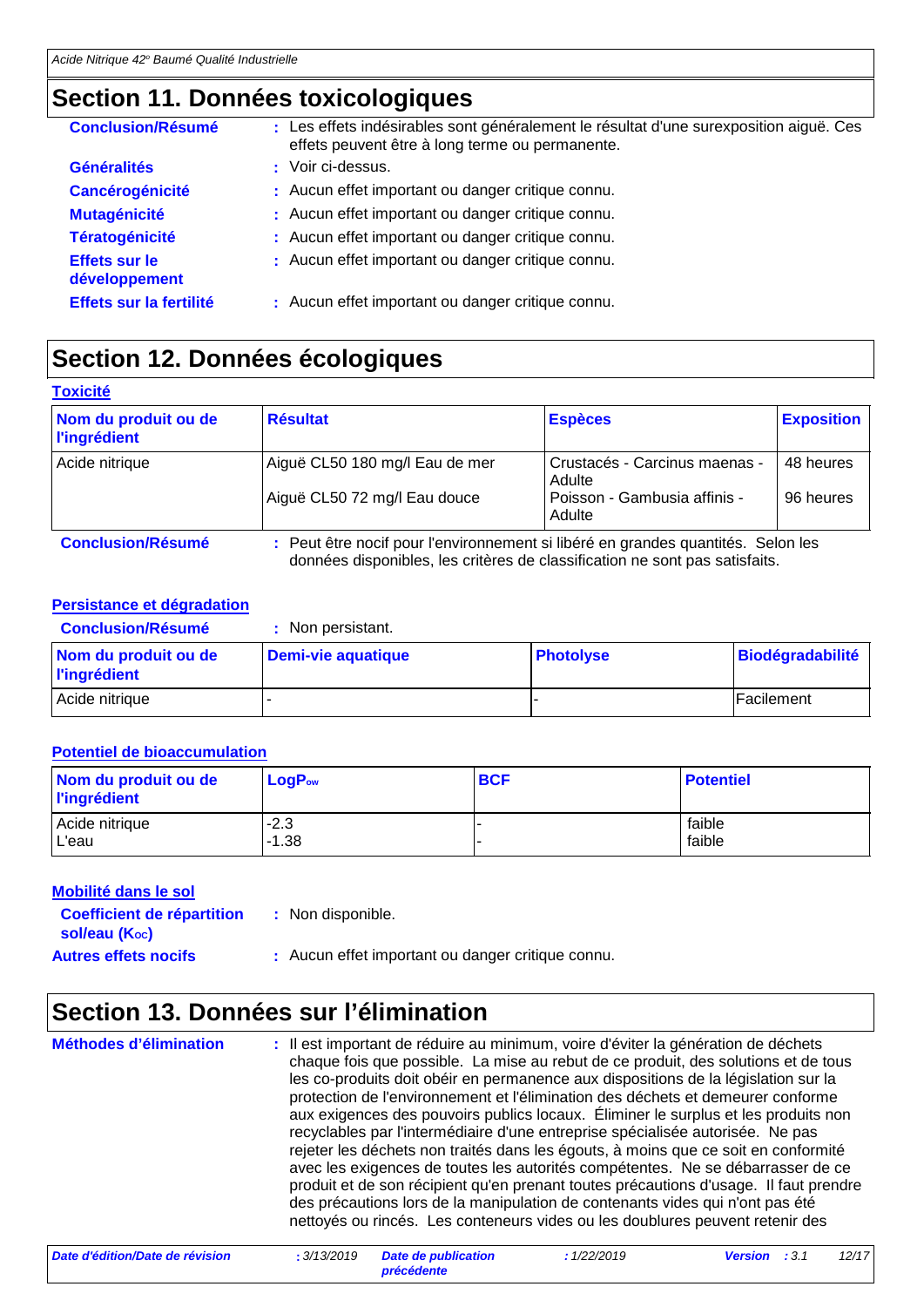### **Section 13. Données sur l'élimination**

résidus de produit. Évitez la dispersion des matériaux déversés, ainsi que leur écoulement et tout contact avec le sol, les voies navigables, les drains et les égouts.

|                                                                     | Section 14. Informations relatives au transport                                                                                                                                                                                                                                                                                                 |                                                                                                                                                                                                                                                                                                                                                                                                                                      |                                                                                                                   |                 |                        |
|---------------------------------------------------------------------|-------------------------------------------------------------------------------------------------------------------------------------------------------------------------------------------------------------------------------------------------------------------------------------------------------------------------------------------------|--------------------------------------------------------------------------------------------------------------------------------------------------------------------------------------------------------------------------------------------------------------------------------------------------------------------------------------------------------------------------------------------------------------------------------------|-------------------------------------------------------------------------------------------------------------------|-----------------|------------------------|
|                                                                     | <b>Classification</b><br>pour le TMD                                                                                                                                                                                                                                                                                                            | <b>Classification</b><br>pour le DOT                                                                                                                                                                                                                                                                                                                                                                                                 | <b>Classement</b><br>mexicain                                                                                     | <b>IMDG</b>     | <b>IATA</b>            |
| <b>Numéro ONU</b>                                                   | 2031                                                                                                                                                                                                                                                                                                                                            | 2031                                                                                                                                                                                                                                                                                                                                                                                                                                 | 2031                                                                                                              | Non disponible. | Non disponible.        |
| <b>Désignation</b><br>officielle de<br>transport de<br><b>I'ONU</b> | Acide nitrique, à<br>l'exclusion de<br>l'acide nitrique<br>fumant rouge,<br>contenant qu'au<br>moins 65%, mais<br>pas plus 70%<br>d'acide nitrique.                                                                                                                                                                                             | Nitric acid other<br>than red fuming,<br>with at least 65<br>percent, but not<br>more than 70<br>percent nitric acid                                                                                                                                                                                                                                                                                                                 | <b>ACIDO</b><br>NITRICO,<br>excepto el<br>ácido nítrico<br>fumante rojo,<br>con no más de<br>70% ácido<br>nítrico | Non disponible. | Non disponible.        |
| <b>Classe de</b><br>danger relative<br>au transport                 | 8(5.1)                                                                                                                                                                                                                                                                                                                                          | 8, (5.1)<br>$\frac{1}{\sqrt{2}}$                                                                                                                                                                                                                                                                                                                                                                                                     | 8(5.1)                                                                                                            | Non disponible. | Non disponible.        |
| <b>Groupe</b><br>d'emballage                                        | $\mathbf{I}$                                                                                                                                                                                                                                                                                                                                    | $\mathbf{I}$                                                                                                                                                                                                                                                                                                                                                                                                                         | III                                                                                                               |                 |                        |
| <b>Dangers</b><br>environnementaux                                  | Non.                                                                                                                                                                                                                                                                                                                                            | Non.                                                                                                                                                                                                                                                                                                                                                                                                                                 | Non.                                                                                                              | Non.            | Non.                   |
| <b>Autres</b><br><b>informations</b>                                | Limite pour<br>explosifs et<br>indice des<br>quantités limitées<br>Indice de navire<br>de passagers<br>Interdit<br><b>Indice de</b><br>véhicule routier<br>ou ferroviaire de<br>passagers<br>Interdit<br>Classification par<br>la révision en<br>cours, Règlement<br>sur le transport<br>des marchandises<br>dangereuses,<br>Partie 2, Sec 2.3. | Quantité à<br>déclarer<br>1000 lb / 454 kg<br>[85.667 gal / 324.<br>29 L]<br>Les dimensions<br>relatives à des<br>emballages<br>expédiés en<br>quantités<br>inférieures à la<br>quantité à<br>déclarer du<br>produit ne sont<br>pas soumises<br>aux exigences de<br>transport de la<br>quantité à<br>déclarer.<br>Instructions de<br>conditionnement<br>Avion de<br>passagers<br>Limitation de<br>quantité: Interdit.<br>Avion cargo | <b>Dispositions</b><br><b>particulières</b><br>P001 IBC02<br>PP81 B15 T8<br>TP <sub>2</sub>                       |                 |                        |
| Date d'édition/Date de révision                                     |                                                                                                                                                                                                                                                                                                                                                 | : 3/13/2019<br><b>Date de publication</b>                                                                                                                                                                                                                                                                                                                                                                                            |                                                                                                                   | : 1/22/2019     | Version : 3.1<br>13/17 |

*précédente*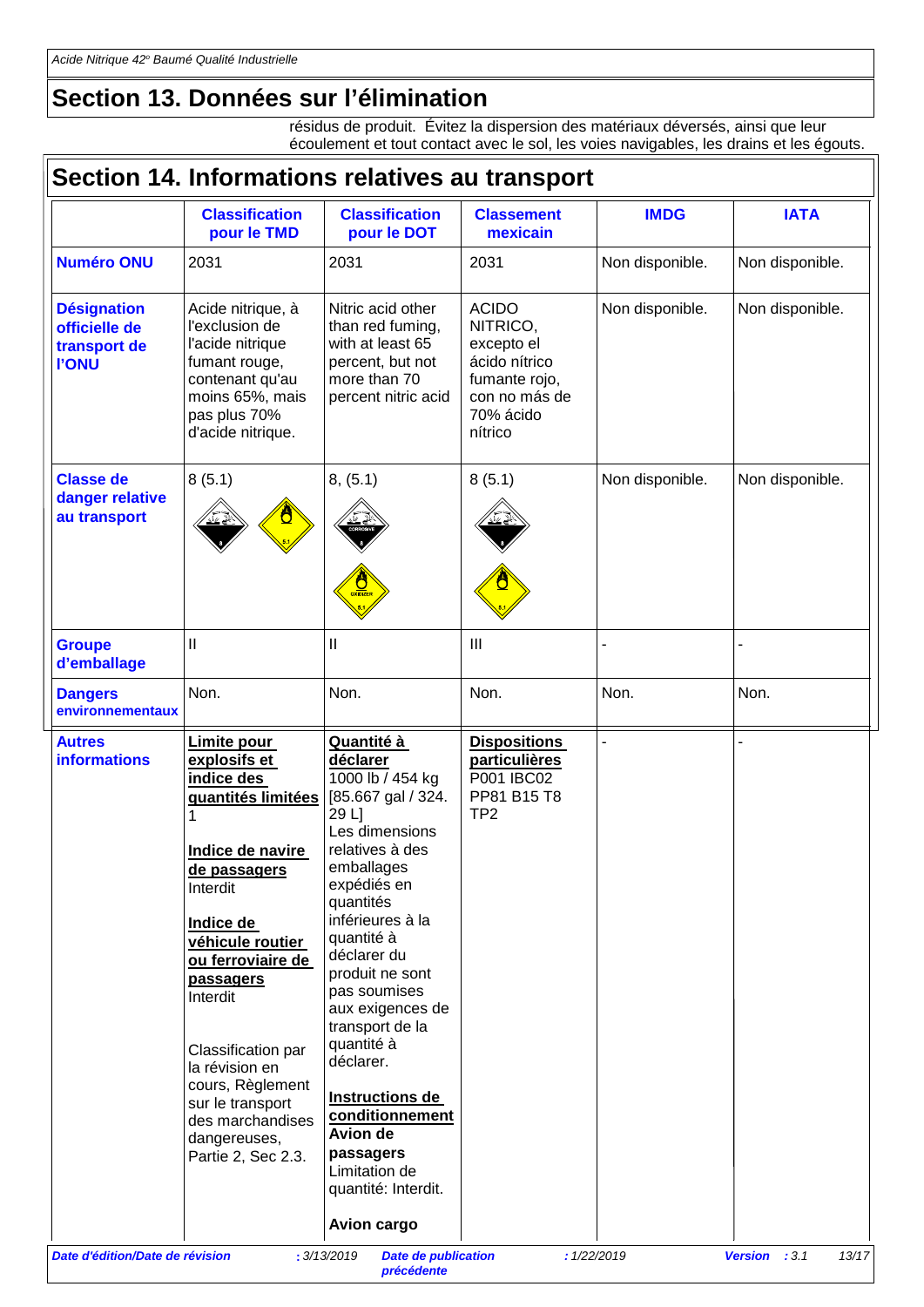### **Section 14. Informations relatives au transport**

| Limitation de<br>quantité: 30 L                                                 |
|---------------------------------------------------------------------------------|
| <b>Dispositions</b><br>particulières<br>A6, B2, B47, B53,<br>IB2, IP15, T8, TP2 |
|                                                                                 |

**Protections spéciales pour l'utilisateur Transport avec les utilisateurs locaux :** toujours transporter dans des **:** conditionnements qui sont corrects et sécurisés. S'assurer que les personnes transportant le produit connaissent les mesures à prendre en cas d'accident ou de déversement accidentel.

| <b>Transport en vrac aux</b>   |  |
|--------------------------------|--|
| termes de l'annexe II de la    |  |
| <b>Convention MARPOL et du</b> |  |
| <b>Recueil IBC</b>             |  |

### **Section 15. Informations sur la réglementation**

**:** Non disponible.

| <b>Listes canadiennes</b>                                                                                       |                                                                                                   |
|-----------------------------------------------------------------------------------------------------------------|---------------------------------------------------------------------------------------------------|
| <b>INRP canadien</b>                                                                                            | : Les composants suivants sont répertoriés: Acide nitrique                                        |
| <b>Substances toxiques au</b><br>sens de la LCPE (Loi<br>canadienne sur la<br>protection de<br>l'environnement) | : Aucun des composants n'est répertorié.                                                          |
| <b>Inventaire du Canada</b>                                                                                     | : Tous les composants sont répertoriés ou exclus.                                                 |
| <b>Réglementations Internationales</b>                                                                          |                                                                                                   |
|                                                                                                                 | Liste des substances chimiques des tableaux I, II et III de la Convention sur les armes chimiques |
| Non inscrit.                                                                                                    |                                                                                                   |
| Protocole de Montréal (Annexes A, B, C, E)                                                                      |                                                                                                   |
| Non inscrit.                                                                                                    |                                                                                                   |
|                                                                                                                 | <b>Convention de Stockholm relative aux polluants organiques persistants</b>                      |
| Non inscrit.                                                                                                    |                                                                                                   |
|                                                                                                                 |                                                                                                   |
|                                                                                                                 | Convention de Rotterdam sur le consentement préalable donné en connaissance de cause (PIC)        |
| Non inscrit.                                                                                                    |                                                                                                   |
|                                                                                                                 | Protocole d'Aarhus de la CEE-ONU relatif aux POP et aux métaux lourds                             |
| Non inscrit.                                                                                                    |                                                                                                   |
| <b>Liste des stocks</b>                                                                                         |                                                                                                   |
| <b>Australie</b>                                                                                                | : Tous les composants sont répertoriés ou exclus.                                                 |
| <b>Chine</b>                                                                                                    | : Tous les composants sont répertoriés ou exclus.                                                 |
| <b>Europe</b>                                                                                                   | Tous les composants sont répertoriés ou exclus.                                                   |
| <b>Japon</b>                                                                                                    | Tous les composants sont répertoriés ou exclus.                                                   |
| <b>Malaisie</b>                                                                                                 | : Tous les composants sont répertoriés ou exclus.                                                 |
| Nouvelle-Zélande                                                                                                | Tous les composants sont répertoriés ou exclus.                                                   |
| <b>Philippines</b>                                                                                              | Tous les composants sont répertoriés ou exclus.                                                   |
| <b>République de Corée</b>                                                                                      | Tous les composants sont répertoriés ou exclus.                                                   |
| <b>Taïwan</b>                                                                                                   | Tous les composants sont répertoriés ou exclus.                                                   |
| <b>Turquie</b>                                                                                                  | : Indéterminé.                                                                                    |
|                                                                                                                 |                                                                                                   |

*Date d'édition/Date de révision* **:** *3/13/2019 Date de publication*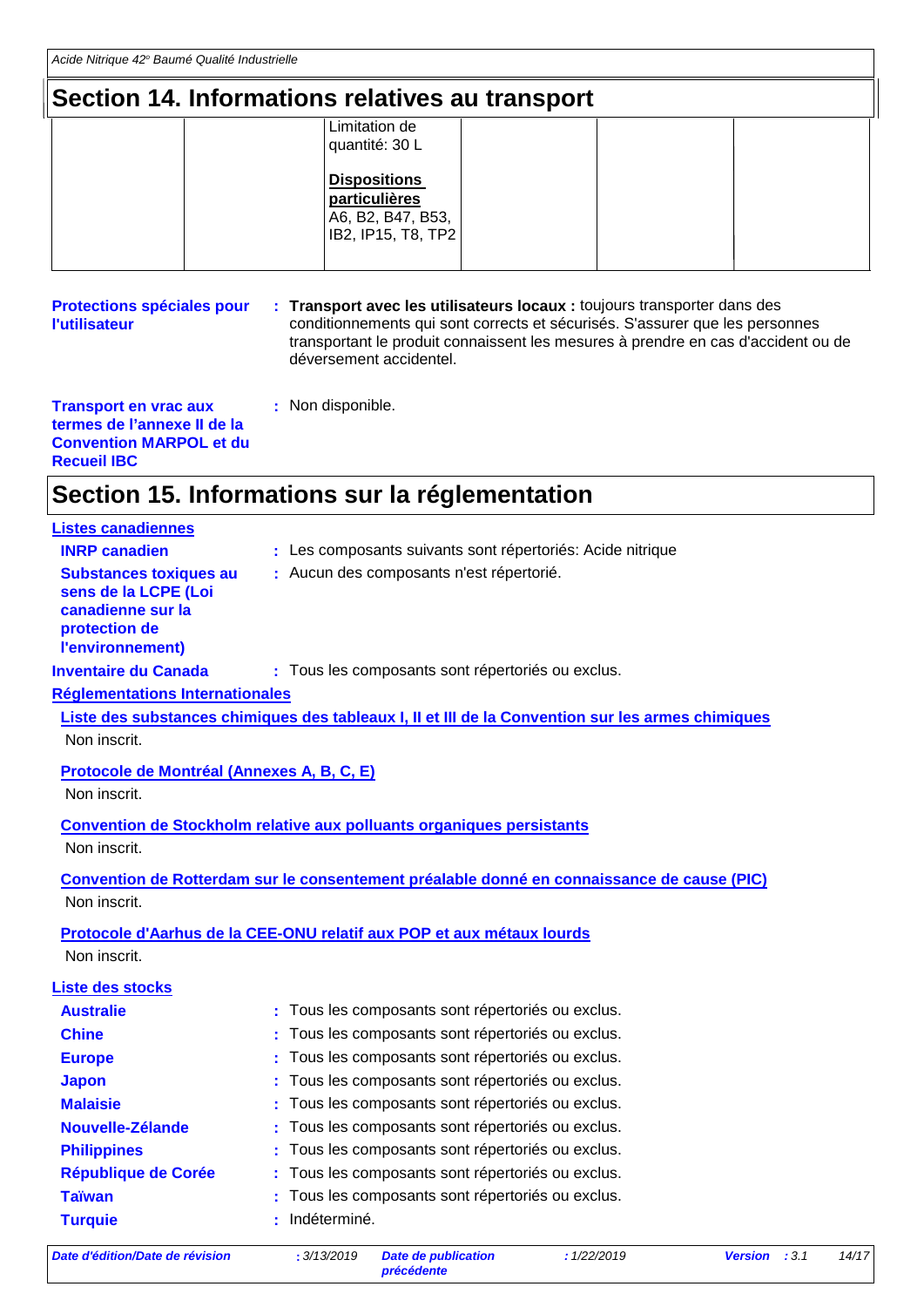### **Section 15. Informations sur la réglementation**

| <b>Réglementations États-</b><br>Unis:                                            |               | TSCA 8(a) CDR Exemption / Exemption partielle: Indéterminé<br>TSCA 8(b) Inventaire actif: Tous les composants sont répertoriés ou exclus.<br>CWA (Loi sur l'Eau Propre) 311: Acide nitrique<br>CAA (Clean Air Act) 112 Substances toxiques réglementées: Acide nitrique |
|-----------------------------------------------------------------------------------|---------------|-------------------------------------------------------------------------------------------------------------------------------------------------------------------------------------------------------------------------------------------------------------------------|
| <b>Clean Air Act Section 112</b><br>(b) Hazardous Air<br><b>Pollutants (HAPS)</b> | : Non inscrit |                                                                                                                                                                                                                                                                         |
| <b>Clean Air Act Section 602</b><br><b>Class I Substances</b>                     | : Non inscrit |                                                                                                                                                                                                                                                                         |
| <b>Clean Air Act Section 602</b><br><b>Class II Substances</b>                    | : Non inscrit |                                                                                                                                                                                                                                                                         |
| <b>DEA List I Chemicals</b><br>(Precursor Chemicals)                              | : Non inscrit |                                                                                                                                                                                                                                                                         |
| <b>DEA List II Chemicals</b><br><b>(Essential Chemicals)</b>                      | : Non inscrit |                                                                                                                                                                                                                                                                         |
| <b>SARA 302/304 Composition/information sur les ingrédients</b>                   |               |                                                                                                                                                                                                                                                                         |

|                |                 |            | <b>SARA 302 TPQ</b> |           | <b>SARA 304 RQ</b> |           |
|----------------|-----------------|------------|---------------------|-----------|--------------------|-----------|
| <b>Nom</b>     | %               | <b>EHS</b> | (lb)                | (gallons) | (lb)               | (gallons) |
| Acide nitrique | $ 67.2 - 67.9 $ | Oui.       | 1000                | 85.7      | 1000               | 85.7      |

**SARA 304 RQ :** 1000 lb / 454 kg [85.7 gal / 324.3 L]

#### **SARA 311/312**

**Classification :** Risque immédiat (aigu) pour la santé

#### **Composition/information sur les ingrédients**

| <b>Nom</b>     | $\%$          | <b>Risques</b> | Décompression Réactif<br>d'incendie soudaine |      | <b>Risque</b><br>immédiat<br>(aigu) pour<br>la santé | <b>Danger</b><br>d'intoxication<br>différée<br><b>(chronique).</b> |
|----------------|---------------|----------------|----------------------------------------------|------|------------------------------------------------------|--------------------------------------------------------------------|
| Acide nitrique | $67.2 - 67.9$ | Oui.           | Non.                                         | Non. | Oui.                                                 | Non.                                                               |

#### **SARA 313**

|                                                       | Nom du produit          | Numéro CAS | $\frac{9}{6}$ |
|-------------------------------------------------------|-------------------------|------------|---------------|
| <b>Feuille R - Exigences en</b><br>matière de rapport | Acide Nitrique 42 Baumé | 7697-37-2  | $67.2 - 67.9$ |
| Avis du fournisseur                                   | Acide Nitrique 42 Baumé | 7697-37-2  | $67.2 - 67.9$ |

Il est impératif que les avis SARA 313 ne soient pas détachés de la FDS, et que les copie et redistribution de la FDS incluent les copie et redistribution des avis joints aux copies de la FDS redistribuée par la suite.

#### **Réglementations d'État**

| <b>Massachusetts</b>       | : Les composants suivants sont répertoriés: Acide nitrique                                                                                                                                                                                                                                                                                    |
|----------------------------|-----------------------------------------------------------------------------------------------------------------------------------------------------------------------------------------------------------------------------------------------------------------------------------------------------------------------------------------------|
| <b>New York</b>            | : Les composants suivants sont répertoriés: Acide nitrique                                                                                                                                                                                                                                                                                    |
| <b>New Jersey</b>          | : Les composants suivants sont répertoriés: Acide nitrique                                                                                                                                                                                                                                                                                    |
| <b>Pennsylvanie</b>        | : Les composants suivants sont répertoriés: Acide nitrique                                                                                                                                                                                                                                                                                    |
| <b>Californie prop. 65</b> | Ce produit, tel que fabriqué, ne contient AUCUNE substance à des<br>concentrations connues dans l'état de Californie pour provoquer le cancer, des<br>anomalies congénitales ou d'autres problèmes de reproduction. Nutrien ne peut<br>garantir la conformité ultérieure de tout produit une fois que ce dernier n'est plus<br>sous sa garde. |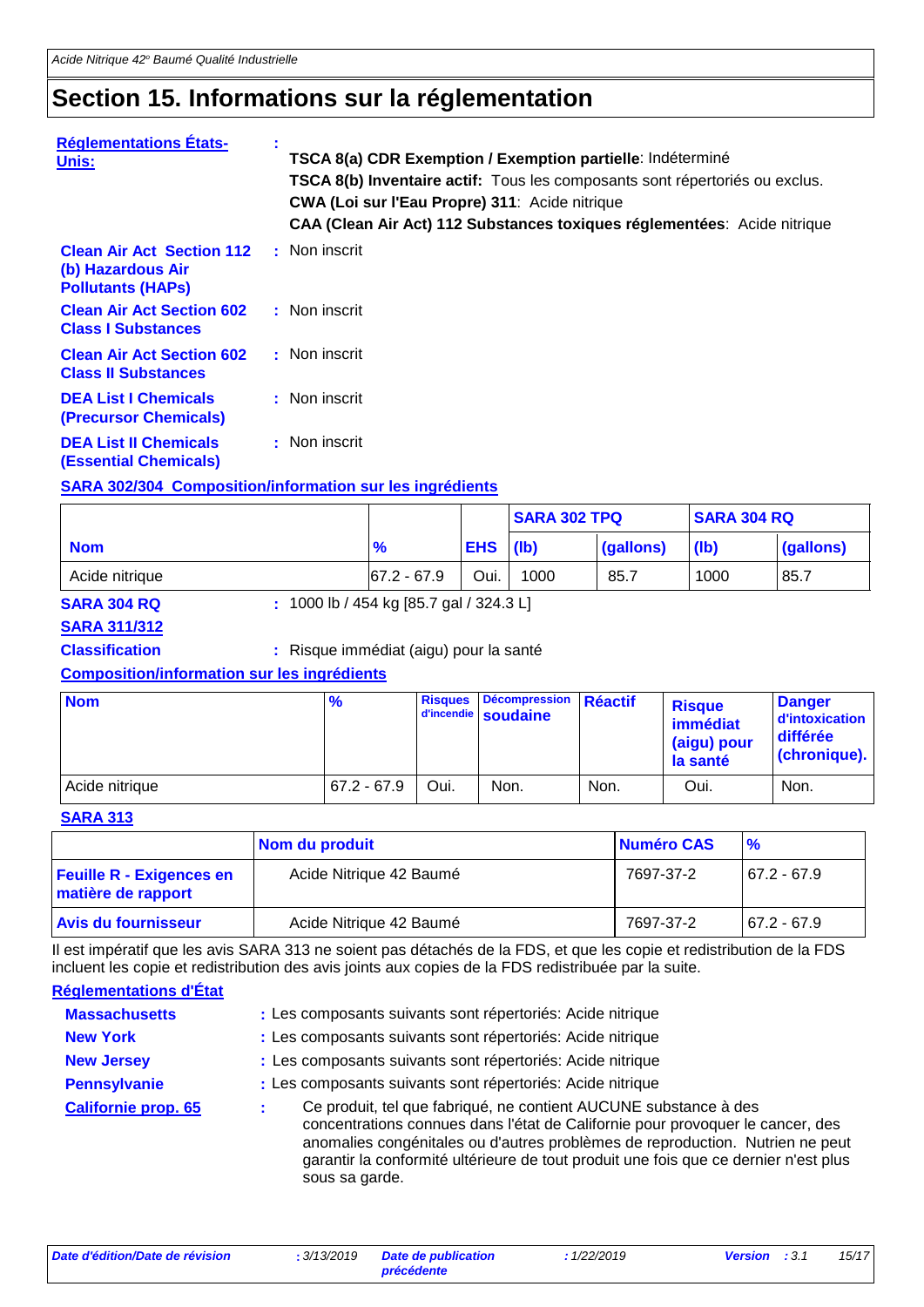### **Section 16. Autres informations**

#### **Historique Date d'édition/Date de révision Version Date de publication précédente :** 3.1 **:** 3/13/2019 **:** 1/22/2019

**Indique quels renseignements ont été modifiés depuis la version précédente.**

| Légende des abréviations | $\div$ ETA = Estimation de la toxicité aiguë<br>FBC = Facteur de bioconcentration<br>SGH = Système Général Harmonisé de classification et d'étiquetage des produits<br>chimiques<br>IATA = Association international du transport aérien<br>CVI = conteneurs en vrac intermédiaires<br>code IMDG = code maritime international des marchandises dangereuses<br>LogKoe = coefficient de partage octanol/eau<br>MARPOL = Convention internationale pour la prévention de la pollution par les<br>navires de 1973, telle que modifiée par le Protocole de 1978. ("MARPOL" = pollution<br>maritime) |
|--------------------------|-------------------------------------------------------------------------------------------------------------------------------------------------------------------------------------------------------------------------------------------------------------------------------------------------------------------------------------------------------------------------------------------------------------------------------------------------------------------------------------------------------------------------------------------------------------------------------------------------|
|                          | $NU = Nations$ Unies<br>RPD = Règlement sur les produits dangereux                                                                                                                                                                                                                                                                                                                                                                                                                                                                                                                              |

#### **Procédure utilisée pour préparer la classification**

| <b>Classification</b>                                                                                                   |                                                                                                                                                                                                                                                                 | <b>Justification</b>                                                                                                                                                                                                                                                                                                                                                                                                                                                                                                                                                                                                                                                                                                                                                                                                                                                                                                                                                                                                                                                                                                                                                                                                                                                                                                                                                                                                                                                                                                                                                                                                                                                                                                                                          |                               |
|-------------------------------------------------------------------------------------------------------------------------|-----------------------------------------------------------------------------------------------------------------------------------------------------------------------------------------------------------------------------------------------------------------|---------------------------------------------------------------------------------------------------------------------------------------------------------------------------------------------------------------------------------------------------------------------------------------------------------------------------------------------------------------------------------------------------------------------------------------------------------------------------------------------------------------------------------------------------------------------------------------------------------------------------------------------------------------------------------------------------------------------------------------------------------------------------------------------------------------------------------------------------------------------------------------------------------------------------------------------------------------------------------------------------------------------------------------------------------------------------------------------------------------------------------------------------------------------------------------------------------------------------------------------------------------------------------------------------------------------------------------------------------------------------------------------------------------------------------------------------------------------------------------------------------------------------------------------------------------------------------------------------------------------------------------------------------------------------------------------------------------------------------------------------------------|-------------------------------|
| LIQUIDES COMBURANTS - Catégorie 2<br>MATIÈRES CORROSIVES POUR LES MÉTAUX -<br>Catégorie 1                               |                                                                                                                                                                                                                                                                 | Force probante<br>Jugement expert                                                                                                                                                                                                                                                                                                                                                                                                                                                                                                                                                                                                                                                                                                                                                                                                                                                                                                                                                                                                                                                                                                                                                                                                                                                                                                                                                                                                                                                                                                                                                                                                                                                                                                                             |                               |
| TOXICITÉ AIGUË (inhalation) - Catégorie 3<br>CORROSION CUTANÉE - Catégorie 1A<br>LÉSIONS OCULAIRES GRAVES - Catégorie 1 |                                                                                                                                                                                                                                                                 | Force probante<br>Force probante<br>Force probante                                                                                                                                                                                                                                                                                                                                                                                                                                                                                                                                                                                                                                                                                                                                                                                                                                                                                                                                                                                                                                                                                                                                                                                                                                                                                                                                                                                                                                                                                                                                                                                                                                                                                                            |                               |
| <b>Références</b>                                                                                                       | la préparation du F.S., Santé Canada;<br>Environnement Canada;<br>Département des Transport des États Unis;<br>chimiques dangereux en milieu de travail;<br>préparation du F.S.;<br>la moment de la préparation du F.S;<br>la moment de la préparation du F.S.; | : Règlement sur le transport des marchandises dangereuses, édition courante au<br>moment de la préparation du F.S., Transports Canada;<br>Loi sur les produits dangereux et du Règlement, la révision courante au moment de<br>Loi canadienne sur la protection de l'environnement (1999) et du Règlement sur les<br>renseignements concernant les substances nouvelles, La Liste Intérieure des<br>Substances, la révision courante au moment de la préparation du F.S.,<br>29 CFR Part 1910, la révision courante au moment de la préparation du F.S.,<br>Administration de la Sécurité et de la Santé au Travail;<br>40 CFR Parties 1 à 799, la révision courante au moment de la préparation du F.S.,<br>Agence de Protection de l'Environnement des États Unis;<br>49 CFR Parties 1 à 199, la révision courante au moment de la préparation du F.S.,<br>Norme officielle mexicaine NOM-018-STPS-2015, Système harmonisé pour<br>l'identification et la communication des dangers et des risques par des produits<br>Norme officielle mexicaine NOM-010-STPS-2014, Agents chimiques contaminants<br>du milieu de travail - Reconnaissance, évaluation et contrôle<br>Norme officielle mexicaine NOM-002-SCT / 2011 Norme Officielle Mexicaine, Liste<br>des plus couramment transportés substances et matières dangereuses;<br>Des valeurs limites d'exposition (TLV) de la Conférence américaine des hygiénistes<br>industriels gouvernementaux (ACGIH), édition courante à la moment de la<br>NFPA 400, Association nationale de protection contre l'incendie, édition courante à<br>NFPA 704, Association nationale de protection contre l'incendie, édition courante à<br>Enquête données corrosion, sixième édition, 1985, Association nationale des |                               |
| Date d'édition/Date de révision                                                                                         | :3/13/2019<br><b>Date de publication</b>                                                                                                                                                                                                                        | : 1/22/2019                                                                                                                                                                                                                                                                                                                                                                                                                                                                                                                                                                                                                                                                                                                                                                                                                                                                                                                                                                                                                                                                                                                                                                                                                                                                                                                                                                                                                                                                                                                                                                                                                                                                                                                                                   | 16/17<br><b>Version</b> : 3.1 |

*précédente*